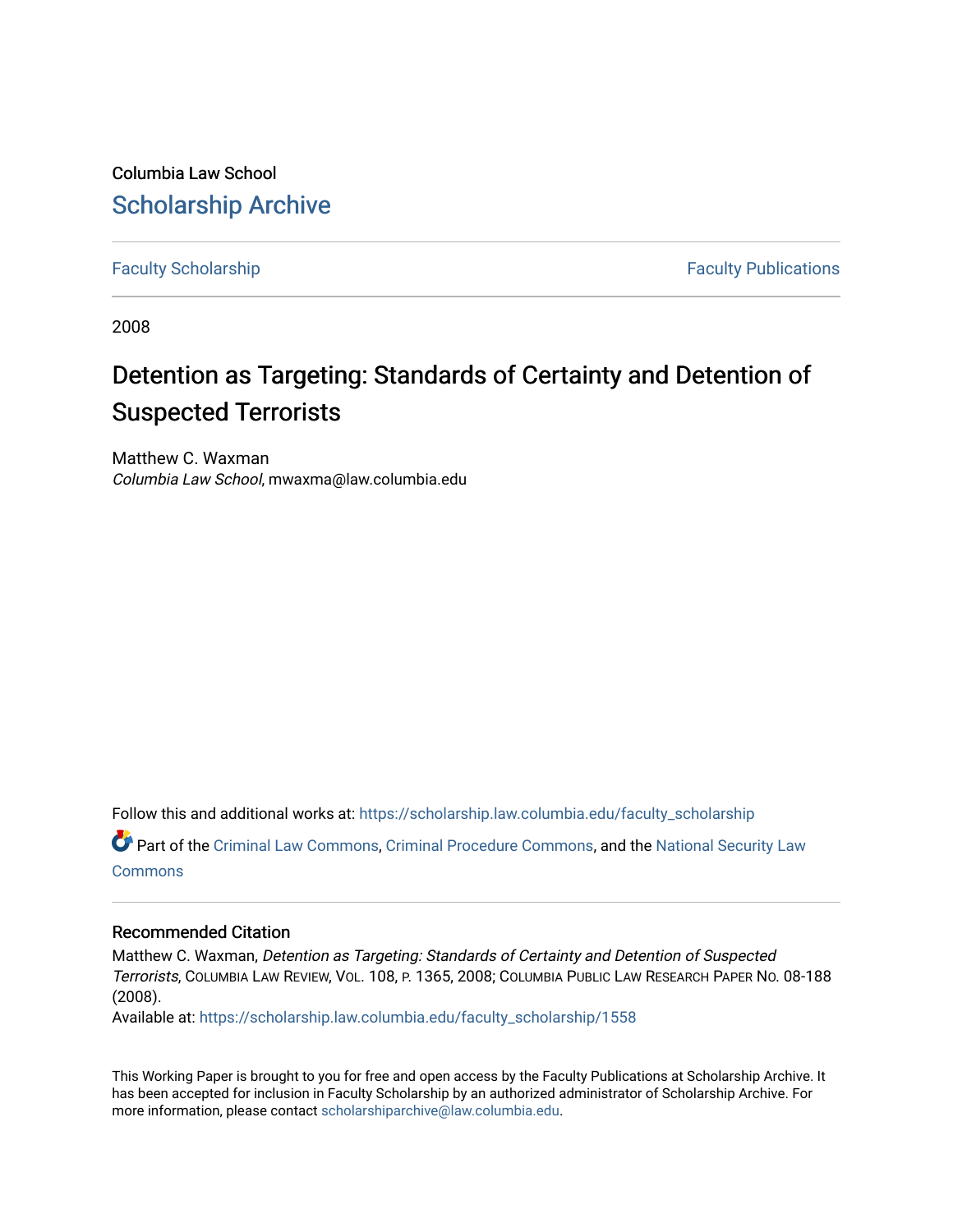# **Columbia Law School**

Public Law & Legal Theory Working Paper Group

Paper Number 08-188

# **DETENTION AS TARGETING: STANDARDS OF CERTAINTY AND DETENTION OF SUSPECTED TERRORISTS**

*(version of Nov. 17, 2008)* 

BY:

# MATTHEW WAXMAN ASSOCIATE PROFESSOR OF LAW COLUMBIA LAW SCHOOL

*Forthcoming Columbia Law Review Vol. 108:1365 2008* 

Electronic copy available at: http://ssrn.com/abstract=1303569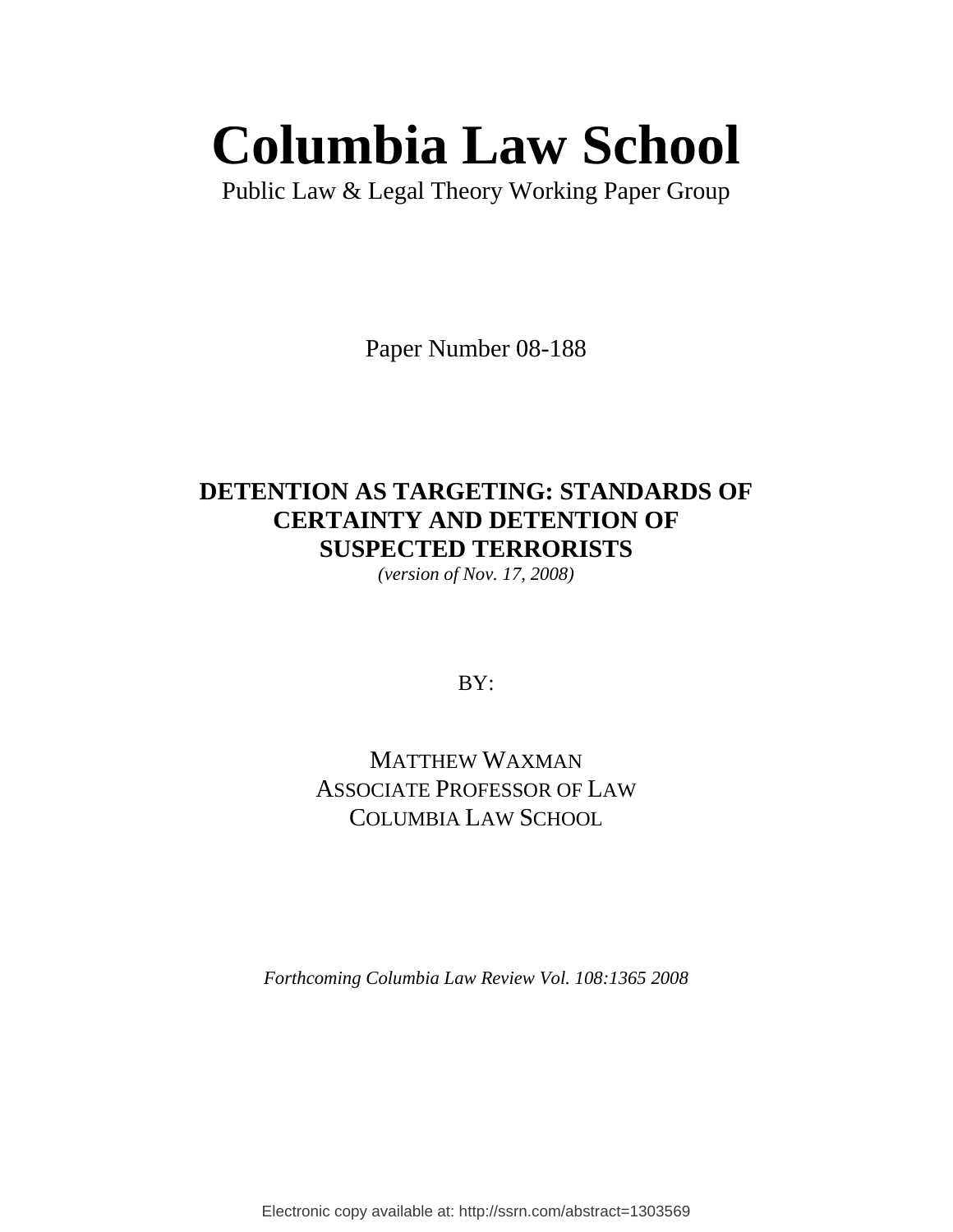# DETENTION AS TARGETING: STANDARDS OF CERTAINTY AND DETENTION OF SUSPECTED TERRORISTS

#### *Matthew C. Waxman\**

*To the extent that a state can detain terrorists pursuant to the law of war, how certain must the state be in distinguishing suspected terrorists from nonterrorists? This Article shows that the law of war can and should be interpreted or supplemented to account for the exceptional aspects of an indefinite conflict against a transnational terrorist organization by analogizing detention to military targeting and extrapolating from targeting rules. A targeting approach to the detention standard-of-certainty question provides a methodology for balancing security and liberty interests that helps fill a gap in detention law and helps answer important substantive questions left open by recent Supreme Court detention cases, including* Boumediene v. Bush*. Targeting rules include a reasonable care standard for dealing with the practical and moral problems of protecting innocent civilians from injury amid clouds of doubt and misinformation, though the application of this standard in the detention context must account for differences such as a temporal dimension, available procedural mechanisms, and political and strategic context. Applying a targeting law methodology, this Article offers a law of war critique of past and current U.S. government detention policies. It recommends several ways to remedy them, including through an escalating standard of certainty as time in detention elapses, comparative consideration of accuracy-enhancing adjudication procedures, and greater decisionmaking transparency.*

|  | I. WHAT IS THE APPROPRIATE "STANDARD OF CERTAINTY" FOR |  |
|--|--------------------------------------------------------|--|
|  | DETAINING SUSPECTED TERRORISTS?  1369                  |  |
|  | A. Two Paradigms: Criminal Law Versus the Law of       |  |
|  |                                                        |  |
|  |                                                        |  |
|  | II. DETENTION AS A FORM OF TARGETING  1385             |  |
|  | A. Operating in Clouds of Doubt: Targeting Law in      |  |
|  |                                                        |  |
|  | B. Targeting Law's "Reasonable Care" Standard  1387    |  |
|  |                                                        |  |
|  |                                                        |  |
|  |                                                        |  |
|  |                                                        |  |
|  |                                                        |  |

<sup>\*</sup> Associate Professor, Columbia Law School; Member of the Hoover Institution Task Force on National Security and Law; Adjunct Senior Fellow for Law and Foreign Policy, Council on Foreign Relations. From August 2004 through 2005 the author served as Deputy Assistant Secretary of Defense for Detainee Affairs. The opinions and characterizations in this Article are those of the author and do not represent official positions of the United States government except where expressly noted.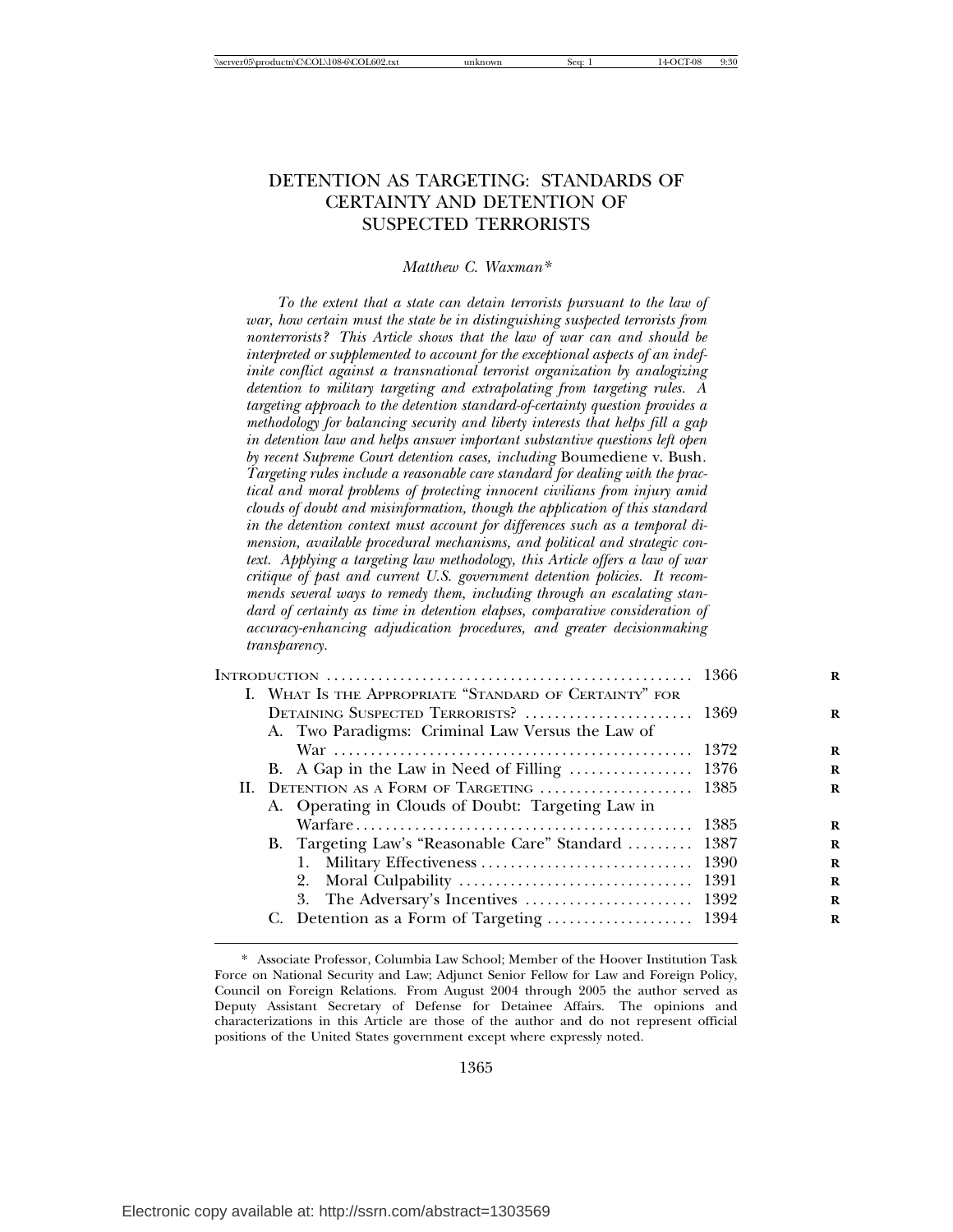|  | 3.                                                         |       |
|--|------------------------------------------------------------|-------|
|  | III. STANDARDS OF CERTAINTY FOR DETENTIONS: REFINING THE   |       |
|  |                                                            |       |
|  | A. The Temporal Dimension of Detention  1406               |       |
|  |                                                            |       |
|  | 2. Demand an Escalating Standard of Certainty              | -1408 |
|  |                                                            |       |
|  | 1. Procedural Versus Substantive Standards 1413            |       |
|  | 2. The Need for Comparative Analysis  1414                 |       |
|  | 3. The Weakness of <i>Hamdi</i> and <i>Boumediene</i> 1418 |       |
|  | C. Enforcement Pressures and Incentive Structures  1420    |       |
|  |                                                            |       |
|  | 2.                                                         |       |
|  |                                                            |       |

#### **INTRODUCTION**

Consider a January 2006 incident in which the CIA allegedly tried to kill with a missile al Qaida deputy Ayman Zawahiri and other suspected al Qaida members believed to be meeting at a house in a remote Pakistani village. According to many reports, Zawahiri was not actually present, and among the eighteen or so people killed were probably some halfdozen Islamic extremists as well as perhaps a dozen civilians.<sup>1</sup> What if instead of hitting the house with a missile, the U.S. military had good reason to suspect that most, though perhaps not all, people staying in the house were al Qaida terrorists, and, even worrying that some of them might be guiltless, it sent them all to Guantanamo? Putting aside the issue of whether the missile strike itself is a legal option, somehow, curiously, the predictable civilian deaths of the missile attack seem a tragic yet natural consequence of military force while the hypothetical detention of everyone present—a more humane, less injurious application of military force—would be widely regarded as illegitimate and lawless.

As a legal matter, how accurate must the United States be in ascertaining whether those it captures and detains long-term as enemy terrorists at Guantanamo and elsewhere really are so? This Article begins to answer that question.

For the foreseeable future, the United States and its coalition partners will continue to capture and detain alleged al Qaida members and other suspected terrorists. Unfortunately, despite multiple levels of screening by U.S. forces, other government agencies, and now in some

<sup>1.</sup> Pamela Constable & Dafna Linzer, Confusion Shrouds Pakistan Attack, Wash. Post, Jan. 18, 2006, at A10; Thomas Omestad, Pakistani Leader Softens Criticism of U.S., U.S. News & World Rep., Feb. 14, 2006, at www.usnews.com/usnews/news/articles/060214/ 14pakistan.htm (on file with the *Columbia Law Review*).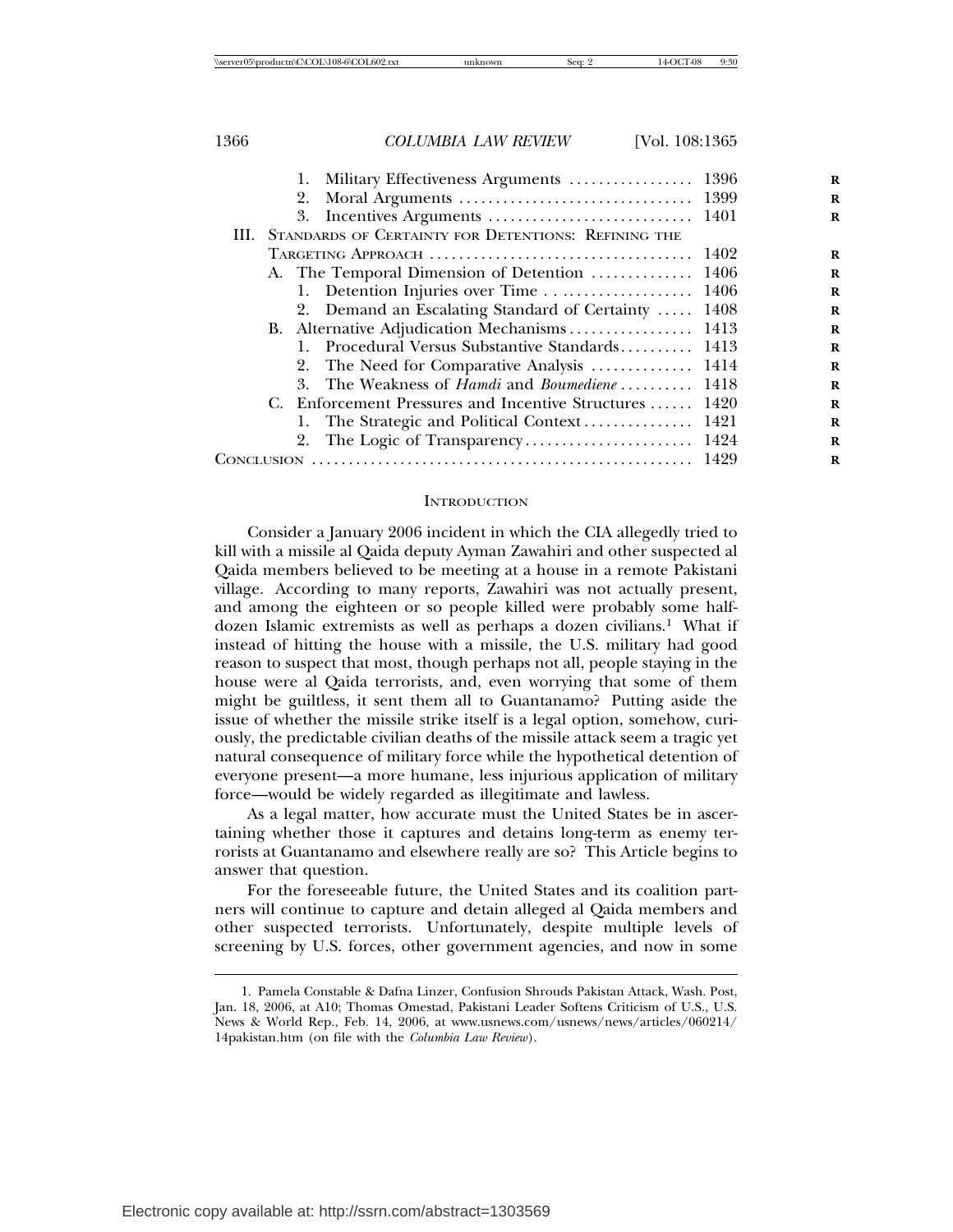instances courts, some of those captured and detained for long periods, and in some cases subjected to harsh interrogation, are likely to be civilians with little or no connection to terrorism, erroneously swept up and mistakenly held. To put the central question another way, what is the standard of certainty a state must exercise in sorting out suspected terrorists from nonterrorists for the purposes of detention?<sup>2</sup>

Amid all the controversy about the adequacy of procedural protections at Guantanamo and elsewhere, this substantive question has gone largely ignored. The Supreme Court's recent decision in *Boumediene v. Bush*, for example, held that detainees at Guantanamo are entitled to constitutional habeas corpus rights to challenge their classification as "enemy combatants," but it did not address the certainty with which the state must prove detainees' status.<sup>3</sup> And neither the law of war, which the U.S. government asserts is the relevant body of law for regulating such detention, nor criminal law, which many critics assert is the proper body of law to apply, provides a satisfactory answer. $4$  At worst, there is a gap in the law; at best, the practical problem of distinguishing members of a major, global terrorist network from innocent bystanders strains either body of law.

This Article offers a way to fill that gap derived from basic law of war principles. While that body of rules does not explain how accurate a party to a conflict must be in separating suspected fighters from civilians for the purposes of detention, it says a lot about a closely analogous problem (or, one might argue, a larger version of it): the problem of identifying and striking military targets while protecting civilians and civilian property. Indeed, the challenge of differentiating enemy terrorist fighters from the surrounding civilian population is a common challenge of target identification and the ability to apply force precisely: Is the individual an enemy fighter (i.e., a combatant) and therefore subject to the application of force (i.e., capture and detention)? My central claim is that, in looking to the law of war as a possible starting point, one should focus not on *detention law*—the body of international law primarily concerned with the treatment conditions under which captured enemy fighters are

<sup>2.</sup> "Terrorism" is hard to define; as the saying goes, one man's terrorist is another's freedom fighter. For the purposes of this paper, I restrict my analysis to al Qaida and terrorist networks affiliated with it, because those are the enemies against which the executive branch considers itself at war. See Memorandum from George Bush, President of the U.S., to the Vice President et al., Humane Treatment of al Qaeda and Taliban Detainees para. 1 (Feb. 7, 2002), available at http://www.washingtonpost.com/wp-srv/ nation/documents/020702bush.pdf (on file with the *Columbia Law Review*).

<sup>3.</sup> Boumediene v. Bush, 128 S. Ct. 2229, 2277 (2008) ("It bears repeating that our opinion does not address the content of the law that governs petitioners' detention. That is a matter yet to be determined.").

<sup>4.</sup> See Robert Chesney & Jack Goldsmith, Terrorism and the Convergence of Criminal and Military Detention Models, 60 Stan. L. Rev. 1079, 1081 (2008) (explaining that neither traditional criminal law nor traditional law of war model adequately handles modern terrorism problems).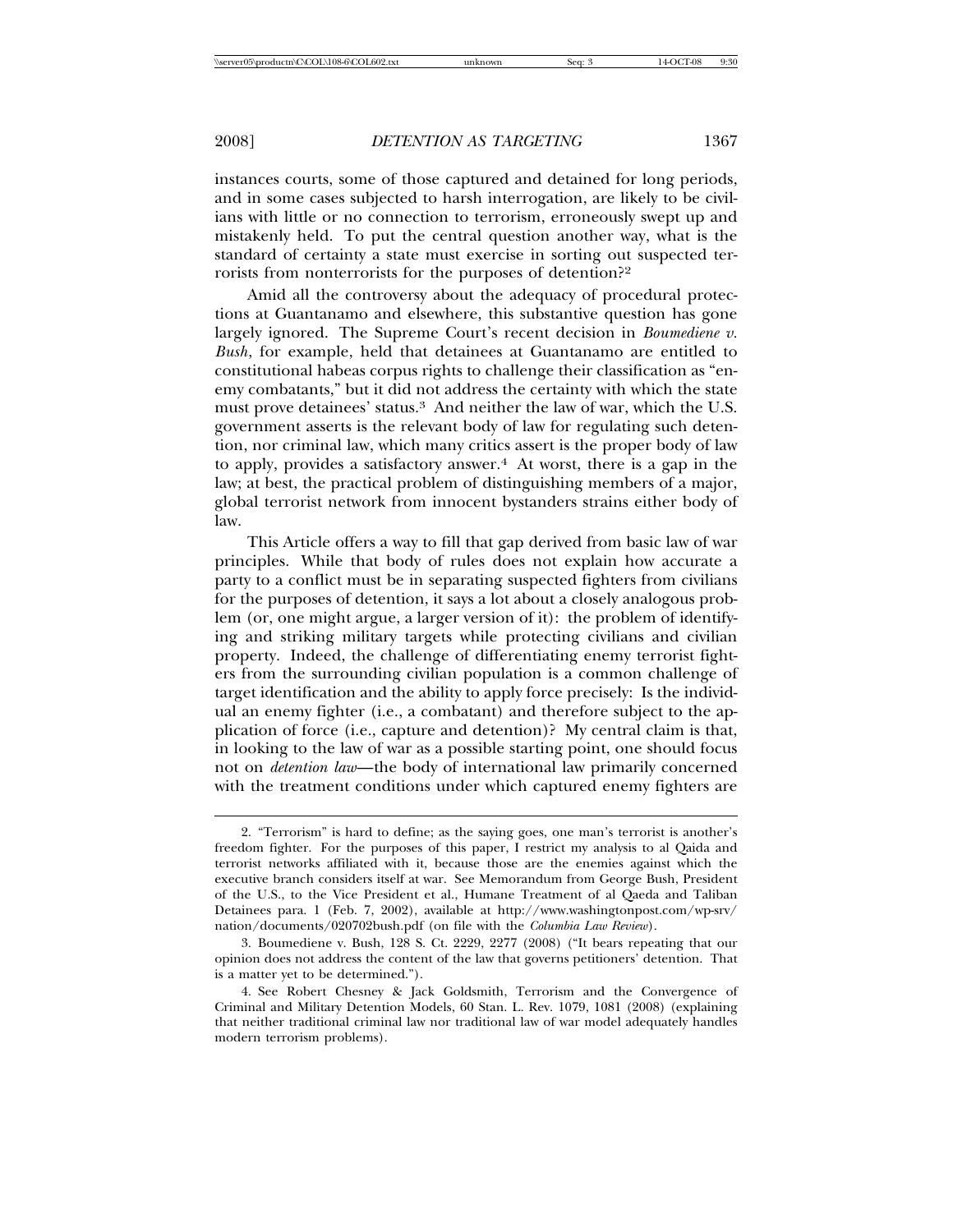held (an important issue but one that I do not address in this paper) but on *targeting law*.

This Article argues that detention decisions resemble targeting decisions in important ways and that an examination of targeting law is a useful analytical framework for thinking about how standards of certainty and enforcement mechanisms might develop in the detention context, including rules for adjudicating habeas claims. Even if one does not accept the premise that the law of war is the proper legal framework, the insights derived from its closer examination are useful for developing and refining a better one.

One might expect that in taking this analytical approach I will argue for expansive executive discretion. The law of war paradigm is commonly paired with operational flexibility and resistance to judicial or other review. To the contrary, this Article shows that the logic of targeting law demands robust substantive and procedural checks on detention.

In doing so, this Article explores two related questions: First, why does the law—particularly the law of war—accommodate frequent mistakes in the targeting context, while similar forms of error in the detention context, like misidentification or "collateral damage," are widely condemned as lawless? Second, to what extent do ongoing debates about the procedural protections suspected terrorists are due mask a deeper issue of what substantive standard of certainty or accuracy states should exercise in wielding their most coercive powers?<sup>5</sup>

Part I examines the two major competing paradigms for regulating detention—criminal law and the law of war—and why neither satisfactorily regulates the accuracy of detention decisions in the context of fighting terrorist networks like al Qaida. Part II argues that the "reasonable care" standard and methodologies of targeting law, which evolved to deal with the practical and moral problems of protecting innocent civilians from injury amid clouds of doubt and misinformation, also work well in the detention context. Part III refines a targeting approach to detention and uses it to critique the U.S. government's current terrorist detention review schemes. Once targeting law is properly applied, the appropriate standard of certainty should escalate as time in detention elapses; should consider whether alternative, more accurate adjudication mechanisms are available; and should be applied transparently. The Article concludes by returning to the law-of-war/criminal-law dichotomy and the way in which a targeting law approach brings them closer together, arguing that the insights drawn from targeting law can help institutionalize durable state tools for combating transnational terrorist networks within the rule of law.

<sup>5.</sup> See generally Jenny S. Martinez, Process and Substance in the "War on Terror," 108 Colum. L. Rev. 1013, 1016 (2008) (detailing how most court decisions challenging "war on terror" policies, including detention, have focused on procedural claims rather than substantive rights).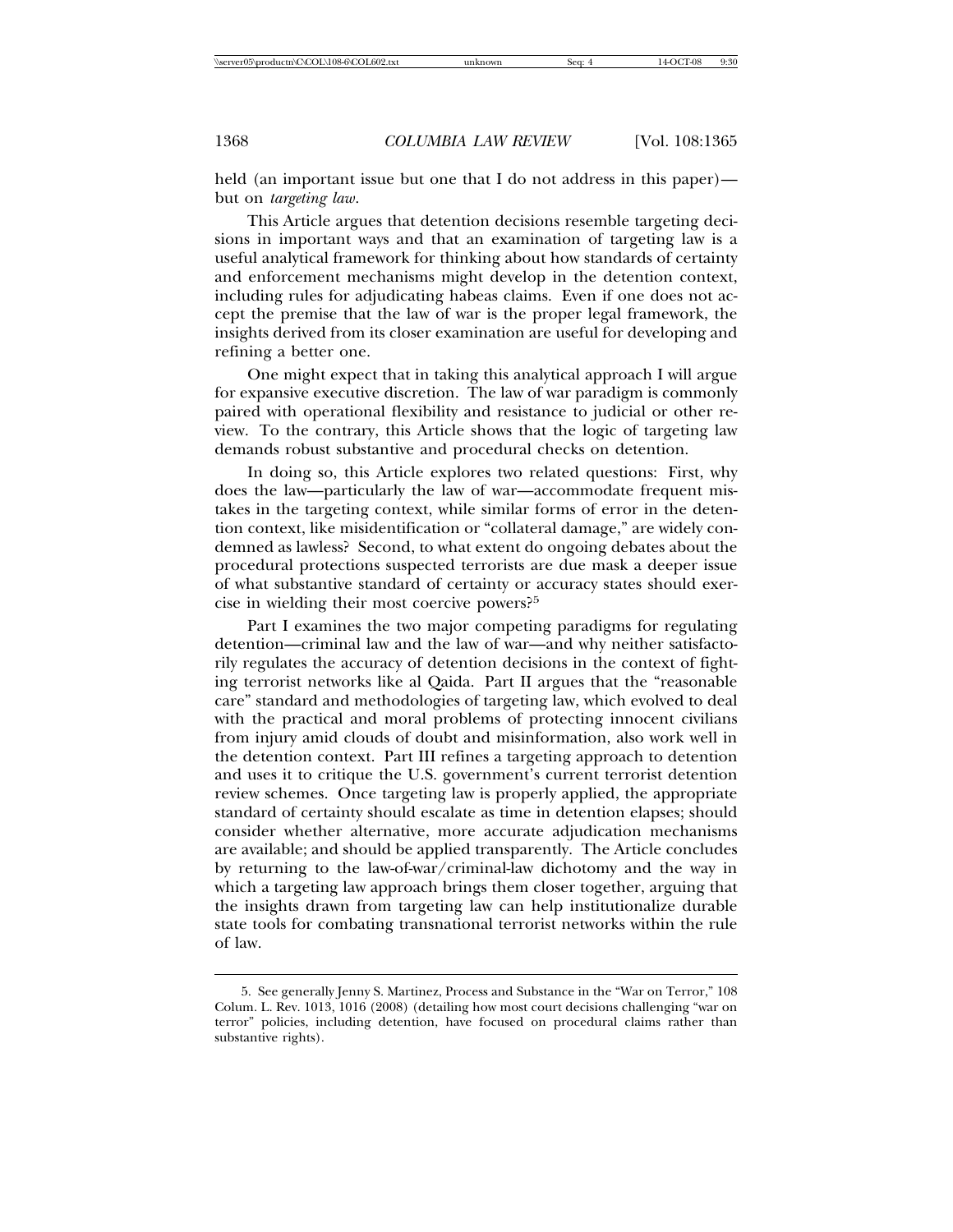I. WHAT IS THE APPROPRIATE "STANDARD OF CERTAINTY" FOR DETAINING SUSPECTED TERRORISTS?

Consider the following examples:

- From December 2004 to Spring 2005, the U.S. Department of Defense declared that thirty-eight of the nearly 600 detained enemy combatants held at Guantanamo were not enemy combatants after all; insufficient information linking them with al Qaida or Taliban forces meant that they should go free. This formal "Combatant Status Review Tribunal" process followed the Supreme Court's decision in *Hamdi v. Rumsfeld*, holding that a U.S. citizen detained in the United States as an "enemy combatant" fighting with al Qaida was entitled to a fair opportunity to rebut the government's factual assertions before a neutral decisionmaker.6 The Tribunal occurred after multiple other layers of individualized reviews by the Department of Defense and other U.S. government agencies, and after several dozen detainees had already been freed from Guantanamo.<sup>7</sup>
- In December 2005, the *Washington Post* reported that the CIA had held incommunicado and interrogated for months a German citizen who, it turned out, was not the man it was seeking after all—it was a case of mistaken identity.<sup>8</sup> A few weeks later the Associated Press reported that the CIA Office of the Inspector General was reviewing up to ten cases of similar mistaken identity.<sup>9</sup>
- A Turkish native of Germany, Murat Kurnaz, was released from Guantanamo in August 2006 after being held over four years, allegedly despite assessments by German and American intelligence agencies doubting his supposed links to terrorist cells or enemy fighters.<sup>10</sup>
- In September 2006, the Canadian government released its investigatory report on the case of Maher Arar, a dual Canadian-Syrian national whom the United States deported to Syria based on erroneous information linking him to terrorism. Arar alleges he was subsequently tortured by Syrian authorities.<sup>11</sup>

<sup>6.</sup> Hamdi v. Rumsfeld, 542 U.S. 507, 533 (2004) (plurality opinion).

<sup>7.</sup> See Gordon England, Sec'y of the Navy, Briefing on Combatant Status Review Tribunal (CSRT) (July 9, 2004), at http://www.defenselink.mil/transcripts/transcript.aspx ?transcriptid=2777 (on file with the *Columbia Law Review*) [hereinafter England, Briefing].

<sup>8.</sup> See Dana Priest, Wrongful Imprisonment: Anatomy of a CIA Mistake; German Citizen Released After Months in "Rendition," Wash. Post, Dec. 4, 2005, at A1.

<sup>9.</sup> See Katherine Shrader, Associated Press, CIA Probes Renditions of Terror Suspects, Hous. Chron., Dec. 28, 2005, at A3.

<sup>10.</sup> See Carol D. Leonnig, Evidence of Innocence Rejected at Guantanamo, Wash. Post, Dec. 5, 2007, at A1; Pete Yost, German Man Held 4 Years, but No Link to al-Qaida Found, Seattle Times, Dec. 6, 2007, at A3.

<sup>11.</sup> See Ian Austen, Canadians Fault U.S. for Its Role in Torture Case, N.Y. Times, Sept. 19, 2006, at A1.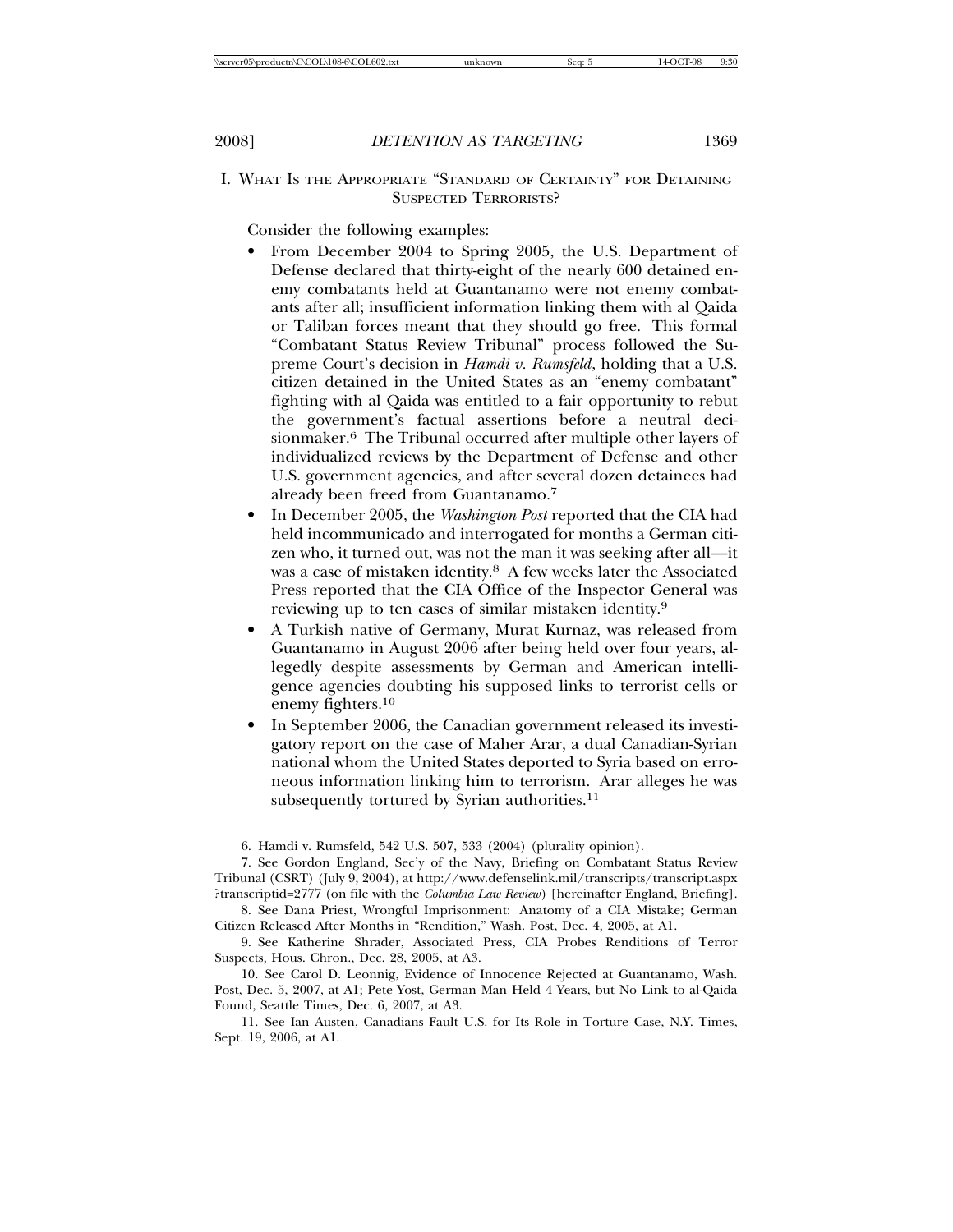In the course of carrying out its counterterrorism policy, the U.S. government has erroneously detained civilians in Afghanistan, Guantanamo, and elsewhere. That has generated intense criticism from many quarters, including courts,<sup>12</sup> the Congress,<sup>13</sup> the media,<sup>14</sup> nongovernmental organizations,<sup>15</sup> and legal scholars<sup>16</sup> and commentators.<sup>17</sup> An apparently substantial rate of errors (or merely possible errors) leads to accusations that the entire system is fundamentally flawed and should be replaced with criminal justice or robust procedural protec-

12. See, e.g., In re Guantanamo Detainee Cases, 355 F. Supp. 2d 443, 466 (D.D.C. 2005) ("The purpose of imposing a due process requirement is to prevent mistaken characterizations and erroneous detentions, and the government is not entitled to short circuit this inquiry by claiming ab initio that the individuals are alleged to have committed bad acts."), vacated sub nom. Boumediene v. Bush, 476 F.3d 981 (D.C. Cir. 2007), rev'd, 128 S. Ct. 2229 (2008).

13. See, e.g., Senator Patrick Leahy, Statement on the Detention Center at Guantanamo Bay, Cuba (June 30, 2005), at http://leahy.senate.gov/press/200506/063005 b.html (on file with the *Columbia Law Review*) ("[T]he Administration's unilateralism in its decisions about Guantanamo have compromised American principles and ideals and weakened our moral leadership in the world.").

14. See, e.g., Tim Golden, For Guantanamo Review Boards, Limits Abound, N.Y. Times, Dec. 31, 2006, at A1 (reporting that Guantanamo review boards "have often fallen short" in efforts to follow military procedures in reviewing detainees' status as "enemy combatants"); Corine Hegland, Empty Evidence, Nat'l J., Feb. 4, 2006, at 28 *passim* (investigating shortcomings of Guantanamo detention procedures); Tom Lasseter, Many Detainees Had Flimsy Ties to Terror, Seattle Times, June 15, 2008, at A10 (describing investigation's conclusion that U.S. imprisoned detainees on basis of "flimsy or fabricated evidence"); Stuart Taylor, Jr., Falsehoods About Guantanamo, Nat'l J., Feb. 4, 2006, at 13, 13 (stating that high percentage of Guantanamo detainees were wrongfully seized noncombatants).

15. See, e.g., Michael Ratner, Moving Away from the Rule of Law: Military Tribunals, Executive Detentions and the Rule of Law, 24 Cardozo L. Rev. 1513, 1520 (2003) (stating, as president of Center for Constitutional Rights, that "[t]hese stories of the innocent . . . demonstrate the importance of a legal process for determining the status of those imprisoned on Guantanamo"); Kenneth Roth, The Law of War in the War on Terror, Foreign Aff., Jan./Feb. 2004, at 2, 5 (2004) (expressing view as executive director of Human Rights Watch that "[e]rrors, common enough in ordinary criminal investigations, are all the more likely when a government relies on the kind of murky intelligence that drives many terrorist investigations").

16. See, e.g., David Cole & Jules Lobel, Less Safe, Less Free 51–53 (2007); Kent Roach & Gary Trotter, Miscarriages of Justice in the War Against Terror, 109 Penn. St. L. Rev. 967, 1032 (2005) ("[T]here is good reason to believe that some innocent people have been and are likely still detained in the current war against terrorism . . . . Democracies should only punish the guilty; it is terrorists who punish the innocent.").

17. See, e.g., Joanne Mariner, Geriatric Terrorists on Guantanamo, FindLaw's Writ, Nov. 4, 2002, at http://writ.news.findlaw.com/mariner/20021104.html (on file with the *Columbia Law Review*) ("Even though the recent releases do not prove the innocence of the remaining detainees, they do demonstrate, most compellingly, the weaknesses of the decision-making process that guides these detentions."). For a critical and widely circulated report analyzing the unclassified information regarding detainees held at Guantanamo, see Mark Denbeaux & Joshua Denbeaux, Report on Guantanamo Detainees: A Profile of 517 Detainees Through Analysis of Department of Defense Data, available at http://law.shu.edu/aaafinal.pdf (last visited Aug. 17, 2008) (on file with the *Columbia Law Review*).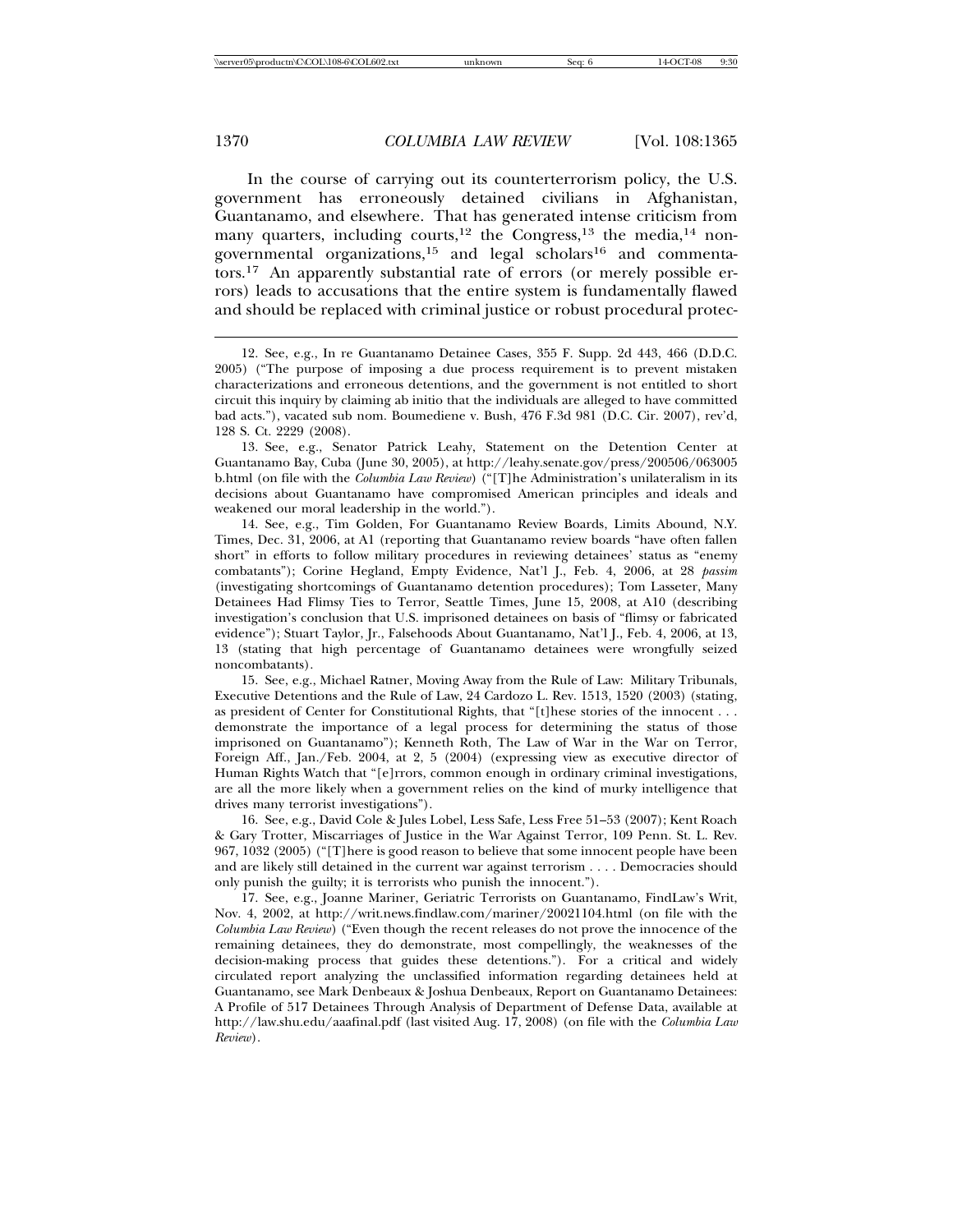tions, which are seen as more consistent with Western legal traditions and better able to avoid mistaken imprisonment of innocents.<sup>18</sup>

But what is a legally appropriate, *substantive* standard by which to judge detention decisions? The answer depends on whether one characterizes the fight against al Qaida and affiliated terrorist networks as a problem of large-scale criminality or as a problem of warfare.

If it is an issue of criminality on a grand scale, the standard-of-certainty question is relatively easy: American criminal law generally demands the highest scrutiny of detention, requiring suspects to be deemed guilty of the alleged acts beyond reasonable doubt.<sup>19</sup> This perspective proudly elevates liberty interests above security interests—"let ten guilty men run free rather than mistakenly convict one innocent man"20—and therefore may be fatally impractical for defeating international terrorist networks capable of attacks of a scale previously achievable only by organized states.

If it is an issue of warfare, or something other than pure criminal law, the applicable standard of certainty is unclear. The U.S. government has insisted that the law of war provides the authority and the appropriate framework for regulating some of its detention policies. As explained in a 2005 submission to a United Nations committee:

The United States and its coalition partners are engaged in a war against al-Qaida, the Taliban, and their affiliates and supporters. There is no question that under the law of armed conflict, the United States has the authority to detain persons who have engaged in unlawful belligerence until the cessation of hostilities. Like other wars, when they start we do not know when they will end. Still, we may detain combatants until the end of the war.<sup>21</sup>

But how careful does the state have to be in exercising this authority? The law of war has little to say about how certain a detaining power must be in determining whether an individual really is an enemy fighter, as opposed to an innocent bystander. This deficiency has contributed to

<sup>18.</sup> See, e.g., Human Rights First, Human Rights First Analyzes DOD's Combatant Status Review Tribunals, at http://www.humanrightsfirst.org/us\_law/detainees/ status\_review\_080204.htm (last visited Aug. 17, 2008) (on file with the *Columbia Law Review*) ("[T]he new hearings fail to satisfy the Supreme Court's rulings, and are otherwise inadequate to meet basic requirements of national and international law.").

<sup>19.</sup> See infra notes 23–33 and accompanying text. **R**

<sup>20.</sup> See William Blackstone, 4 Commentaries \*358 ("[I]t is better that ten guilty persons escape, than that one innocent suffer.").

<sup>21.</sup> U.N. Comm. Against Torture, Consideration of Reports Submitted by States Parties Under Article 19 of the Convention, Second Periodic Reports of States Parties Due in 1999, Addendum (United States of America) Annex 1, at 47, U.N. Doc. CAT/C/48/ Add.3 (May 6, 2005), available at http://www.state.gov/ $g/dr$ rl/rls/45738.htm#part\_one (on file with the *Columbia Law Review*) [hereinafter Committee Against Torture Report].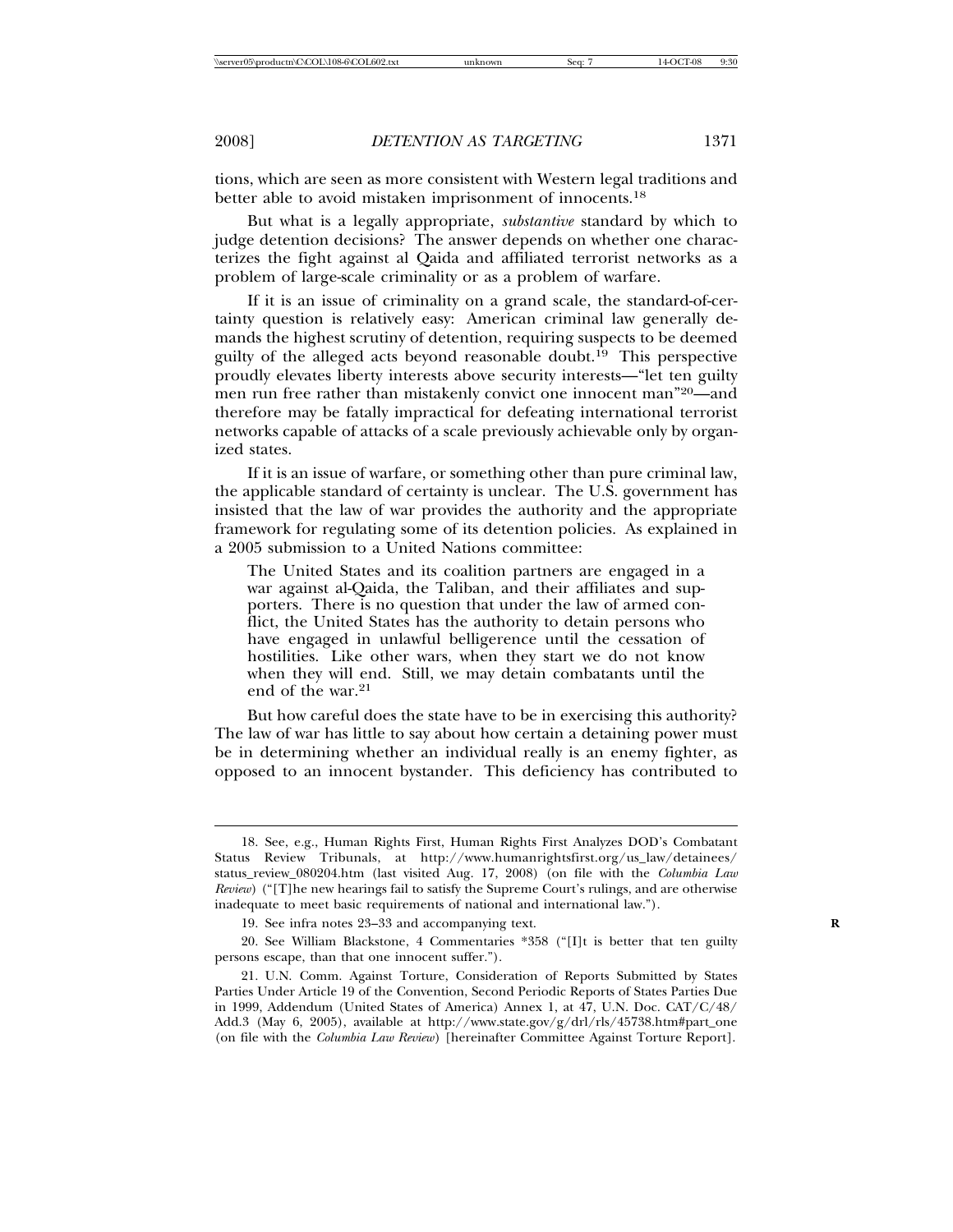criticism of the entire Bush Administration approach; many see the murkiness of the law of war as providing carte blanche to detain at will.<sup>22</sup>

Before exploring how this gap might be filled, let us step back and review the two main legal perspectives that are most often brought to bear on the problem.

#### A. *Two Paradigms: Criminal Law Versus the Law of War*

Even a low number of false positives would be problematic measured against the American criminal justice system, which requires proof beyond reasonable doubt to convict and lock away suspects.<sup>23</sup> This extremely high proof standard helps ensure a low rate of erroneous convictions while also symbolizing for society the great significance of criminal conviction.<sup>24</sup> Its demanding scrutiny reflects a value judgment that it is better to accept a high rate of false negatives (i.e., letting the guilty go free) than a high rate of false positives (i.e., convicting the innocent). Writing for the Court in *Addington v. Texas*, Chief Justice Burger explained that "[i]n the administration of criminal justice, our society imposes almost the entire risk of error upon itself. This is accomplished by requiring under the Due Process Clause that the state prove the guilt of an accused beyond a reasonable doubt."<sup>25</sup>

This notion of "guilt" and the ensuing punitive purposes of criminal conviction and imprisonment are understood to justify this very high proof standard.<sup>26</sup> In some circumstances American criminal law allows restrictions of liberty, including detention, on less than proof beyond reasonable doubt. Arrests can be made on "probable cause,"<sup>27</sup> for example,

<sup>22.</sup> See Rosa Ehrenreich Brooks, War Everywhere: Rights, National Security Law, and the Law of Armed Conflict in the Age of Terror, 153 U. Pa. L. Rev. 675, 677–78 (2004) (arguing that U.S. claims about legality of Guantanamo detentions are based on loose readings of law of armed conflict); Christopher Greenwood, The Law of War (International Humanitarian Law), *in* International Law 789, 793 (Malcolm D. Evans ed., 2003) (questioning United States's assertion that "the law of war applies to its military operations against Al-Qaeda").

<sup>23.</sup> I focus here on the American criminal justice system, but the general point is that if terrorism is treated as a crime, the relevant standard of certainty is the criminal conviction standard for the applicable jurisdiction. See generally Thomas V. Mulrine, Reasonable Doubt: How in the World Is It Defined?, 12 Am. U. J. Int'l L. & Pol'y 195 (1997) (comparing standards of guilt across U.S. and international jurisdictions).

<sup>24.</sup> See Addington v. Texas, 441 U.S. 418, 423 (1979) ("The standard [of proof] serves to allocate the risk of error between the litigants and to indicate the relative importance attached to the ultimate decision."); Barbara D. Underwood, The Thumb on the Scales of Justice: Burdens of Persuasion in Criminal Cases, 86 Yale L.J. 1299, 1306 (1977).

<sup>25.</sup> *Addington*, 441 U.S. at 423–24.

<sup>26.</sup> In noncriminal detention contexts, the American legal system sometimes permits lower burdens of proof. See infra note 44.

<sup>27.</sup> See Wong Sun v. United States, 371 U.S. 471, 479 (1963) (holding that information that would warrant man of reasonable caution to believe that felony had been committed is sufficient basis for arrest in absence of evidence sufficient to convict); Henry v. United States, 361 U.S. 98, 102 (1959) (holding that evidence required to establish guilt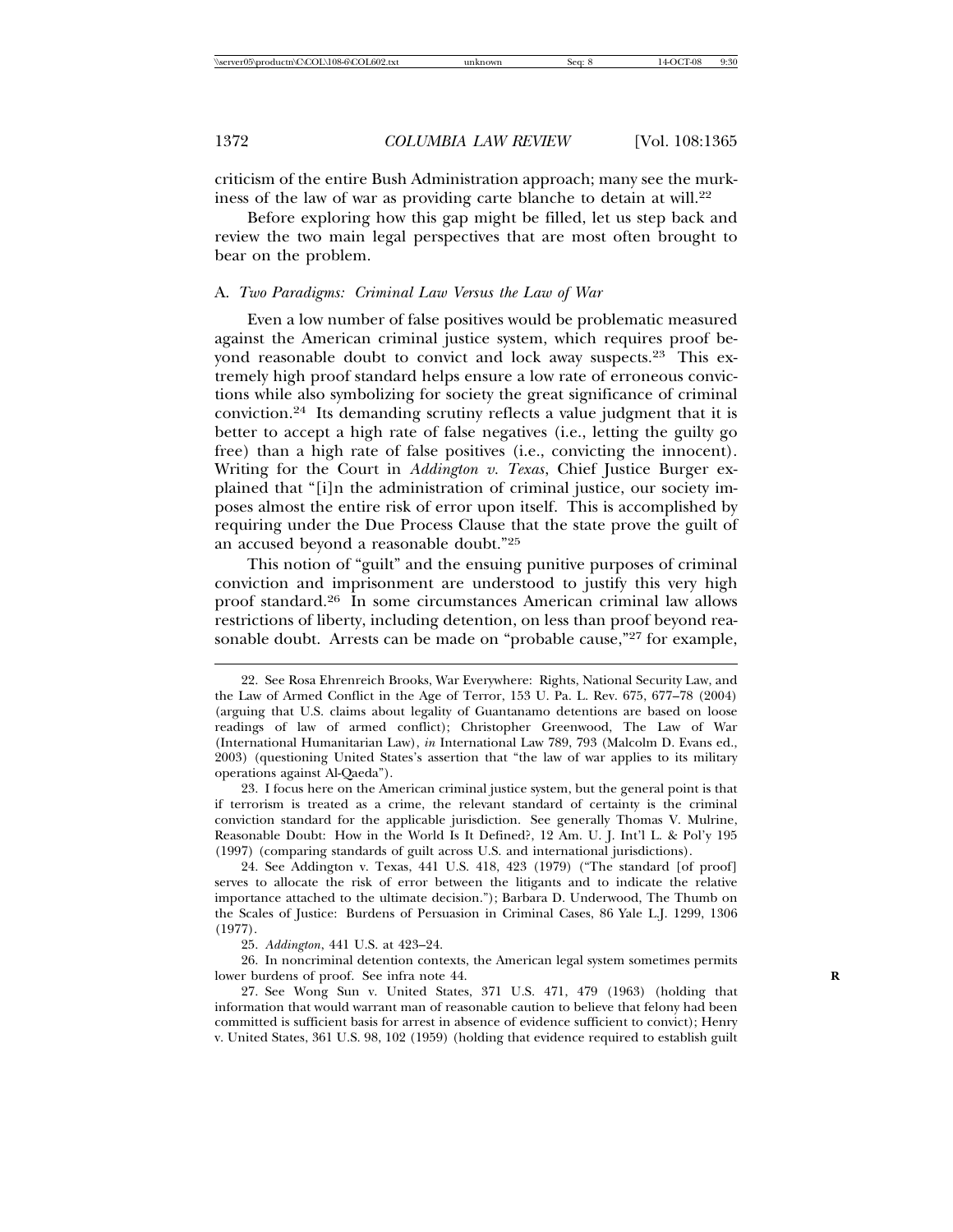and arrestees can be held pending trial on a "clear and convincing" showing that no release conditions would reasonably assure community safety.<sup>28</sup> But such liberty restrictions are generally short-term, and as a doctrinal matter they are distinguished from punitive liberty restrictions.<sup>29</sup>

In practice, even a high proof standard does not eliminate erroneous convictions. In holding that the beyond reasonable doubt standard is constitutionally required, the Supreme Court acknowledged in *In re Winship* that no conviction standard will eradicate risk of mistaken injury to innocents.<sup>30</sup> Justice Harlan explained in his concurrence that "in a judicial proceeding in which there is a dispute about the facts of some earlier event, the factfinder cannot acquire unassailably accurate knowledge of what happened. Instead, all the factfinder can acquire is a belief of what *probably* happened."<sup>31</sup> Empirical studies confirm that nonnegligible numbers of innocents still get convicted under this standard<sup>32</sup> and that jurors' interpretations of the certainty requirement vary considerably.<sup>33</sup> Nevertheless, the beyond reasonable doubt standard substantially mitigates the dangers to innocents' life and liberty.

But from the perspective of the Bush Administration and many others who see certain forms of transnational terrorism as a threat warranting military response, criminal law's beyond reasonable doubt standard is inappropriate for assessing an individual's membership in a global terrorist network.<sup>34</sup> Legal and practical reasons inform this position.

29. See id. at 747 n.4 ("We intimate no view as to the point at which detention in a particular case might become excessively prolonged, and therefore punitive, in relation to Congress' regulatory goal.").

30. See In re Winship, 397 U.S. 358, 363–64 (1970).

31. Id. at 370 (Harlan, J., concurring).

32. See, e.g., Brandon L. Garrett, Judging Innocence, 108 Colum. L. Rev. 55, 57 (2008) (citing data showing that 208 incarcerated individuals have been exonerated based on DNA evidence since 1989).

33. See Erik Lillquist, Absolute Certainty and the Death Penalty, 42 Am. Crim. L. Rev. 45, 51–52 (2005) (documenting interpretations among jurors, judges, and commentators, ranging from "beyond any doubt," to "no doubt," to "moral certainty"); Lawrence M. Solan, Refocusing the Burden of Proof in Criminal Cases: Some Doubt About Reasonable Doubt, 78 Tex. L. Rev. 105, 119–32 (1999) (exploring effects of highly varied reasonable doubt instructions given to jurors).

34. A number of scholars argue that counterterrorism operations could rise to the level of "armed conflict" under international law, such that the laws of war apply, but they often disagree on how those laws apply in the particular case of al Qaida. John Yoo defends the Bush Administration's approach. See John Yoo, War by Other Means 231 (2006) ("We responded with all the diplomatic and military tools we had at our disposal. I think the costs were worth the greater security these policies brought us."). W. Michael Reisman argues that some terrorist attacks might justify direct armed response, as one

is not necessary to arrest if facts and circumstances known to arresting officer warrant belief that offense has been committed).

<sup>28.</sup> See United States v. Salerno, 481 U.S. 739, 743–44 (1987) ("The District Court . . . conclud[ed] that the Government had established by clear and convincing evidence that no condition or combination of conditions of release would ensure the safety of the community or any person.").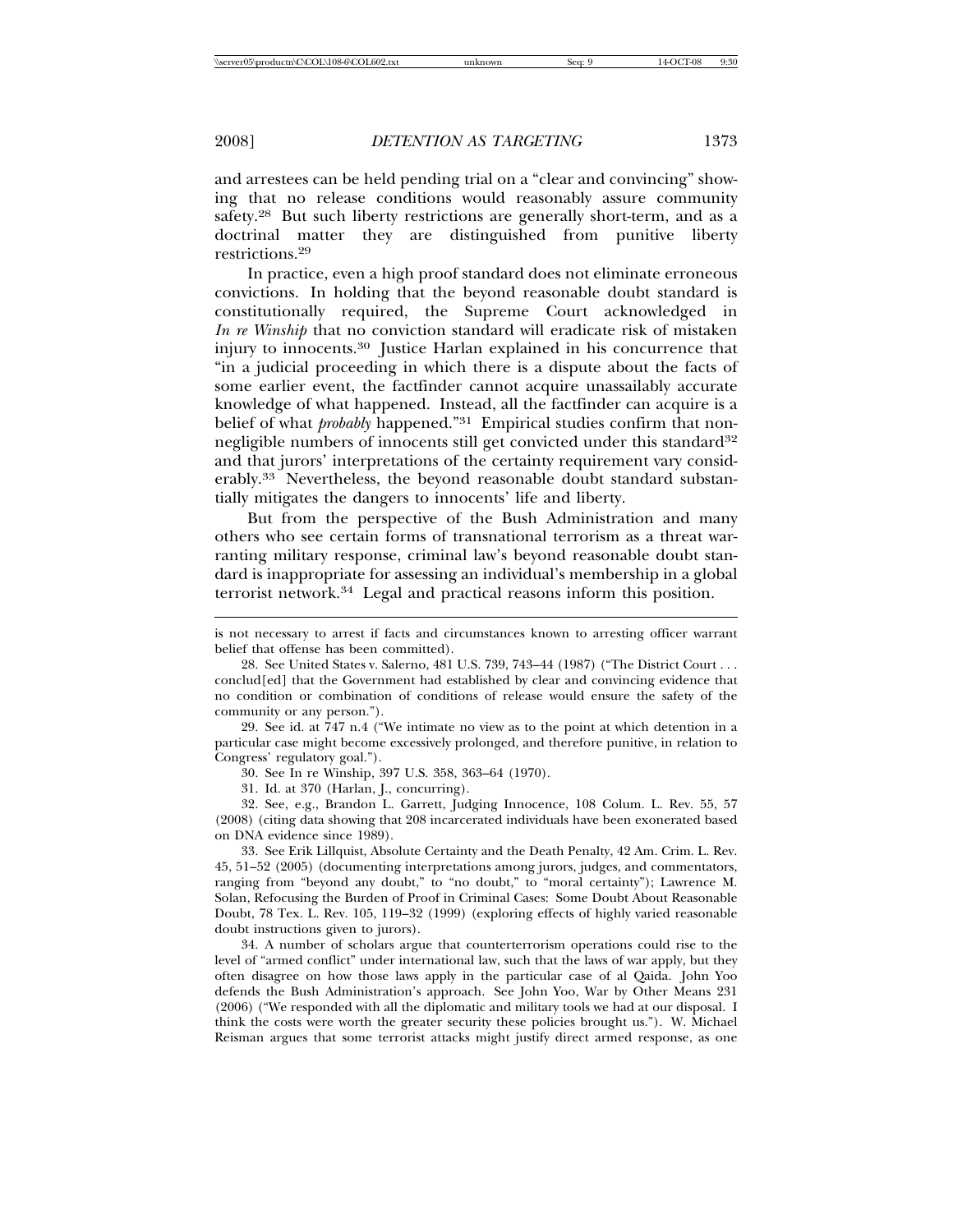As a legal matter, the Bush Administration has declared that al Qaida members and affiliates can be detained not as criminals but as enemy combatants, pursuant to the international law of war. As former U.S. State Department Legal Adviser William H. Taft IV explained:

[T]he law of war recognizes that it is not necessary to charge a detained person with a crime to keep him off the battlefield while hostilities continue. Preventing his further participation in the conflict will, presumably, hasten its end and could significantly reduce the risk of additional casualties to our population. Such preventive detention obviously has no place in our concept of criminal law enforcement, but it has long been accepted in the law of war and, again, seems sensibly to apply to the conflict with al Qaeda.<sup>35</sup>

responds against a state launching similar attacks. See W. Michael Reisman, International Legal Responses to Terrorism, 22 Hous. J. Int'l L. 3, 57 (1999) (arguing that some instances of terrorism can "only be dealt with politically or militarily"). Philip Bobbitt argues that it is more appropriate to talk about ongoing "wars" against terror than it is to talk about a single "war." See Philip Bobbitt, Terror and Consent 236 (2008) ("Wars against Terror will pursue three intertwined objectives: to preempt twenty-first century market state terrorism, to prevent WMD proliferation when these weapons would be used for compellance rather than deterrence, and to prevent or mitigate genocide, ethnic cleansing, and the human rights consequences of civilian catastrophes . . . ."). Judge Richard Posner takes a functionalist approach, rejecting a formalistic distinction between "peace," where wrongdoers are treated as criminals, and "war," where wrongdoers are treated as enemies, and recognizing that terrorist organizations today pose threats that may justify warlike responses. See Richard A. Posner, Not a Suicide Pact 11 (2006) [hereinafter Posner, Not a Suicide Pact] ("I argue that the terrorist threat is sui generis that it fits the legal category neither of 'war' nor of 'crime.'"). Adam Roberts argues that some parts of the United States and Allied response to the September 11, 2001 attacks constitute a war, or wars, though he questions how the United States has interpreted and applied the laws of war, including with regard to detention. See Adam Roberts, The Laws of War in the War on Terror, 32 Isr. Y.B. on Hum. Rts. 193, 200–01 (2002). Roy S. Schöndorf argues that conflicts with terrorist organizations like al Qaida may constitute "wars," but require a new law of war category. See Roy S. Schöndorf, Extra-State Armed Conflicts: Is There a Need for a New Legal Regime?, 37 N.Y.U. J. Int'l L. & Pol. 1, 64–65 (2004) (assuming law of war applies but describing modifications to traditional rule of "distinction" that could make it appropriate to counterterrorist context). Curtis Bradley and Jack Goldsmith discuss the legislative aspects of the war on terrorism. See generally Curtis Bradley & Jack Goldsmith, Congressional Authorization and the War on Terrorism, 118 Harv. L. Rev 2047 (2005). For critiques of the paradigm viewing the conflict with al Qaida as a "war," see, e.g., Bruce Ackerman, Before the Next Attack: Preserving Civil Liberties in the Age of Terrorism 13–14 (2006) (arguing that describing counterterror measures as "war" is inaccurate and dangerous because it distorts nature of threat and legitimizes inappropriate responses); Mary Ellen O'Connell, The Legal Case Against the Global War on Terror, 36 Case W. Res. J. Int'l L. 349, 350 (2004) ("The claim of global war is a radical departure from mainstream legal analysis.").

35. William H. Taft IV, War Not Crime, *in* The Torture Debate in America 223, 225 (Karen J. Greenberg ed., 2006); see also Michael B. Mukasey, U.S. Att'y Gen., Remarks Prepared for Delivery at the American Enterprise Institute for Policy Research (July 21, 2008), at http://justice.gov/ag/speeches/2008/ag-speech-0807213.html (on file with the *Columbia Law Review*) [hereinafter Mukasey Remarks] (arguing that those who believe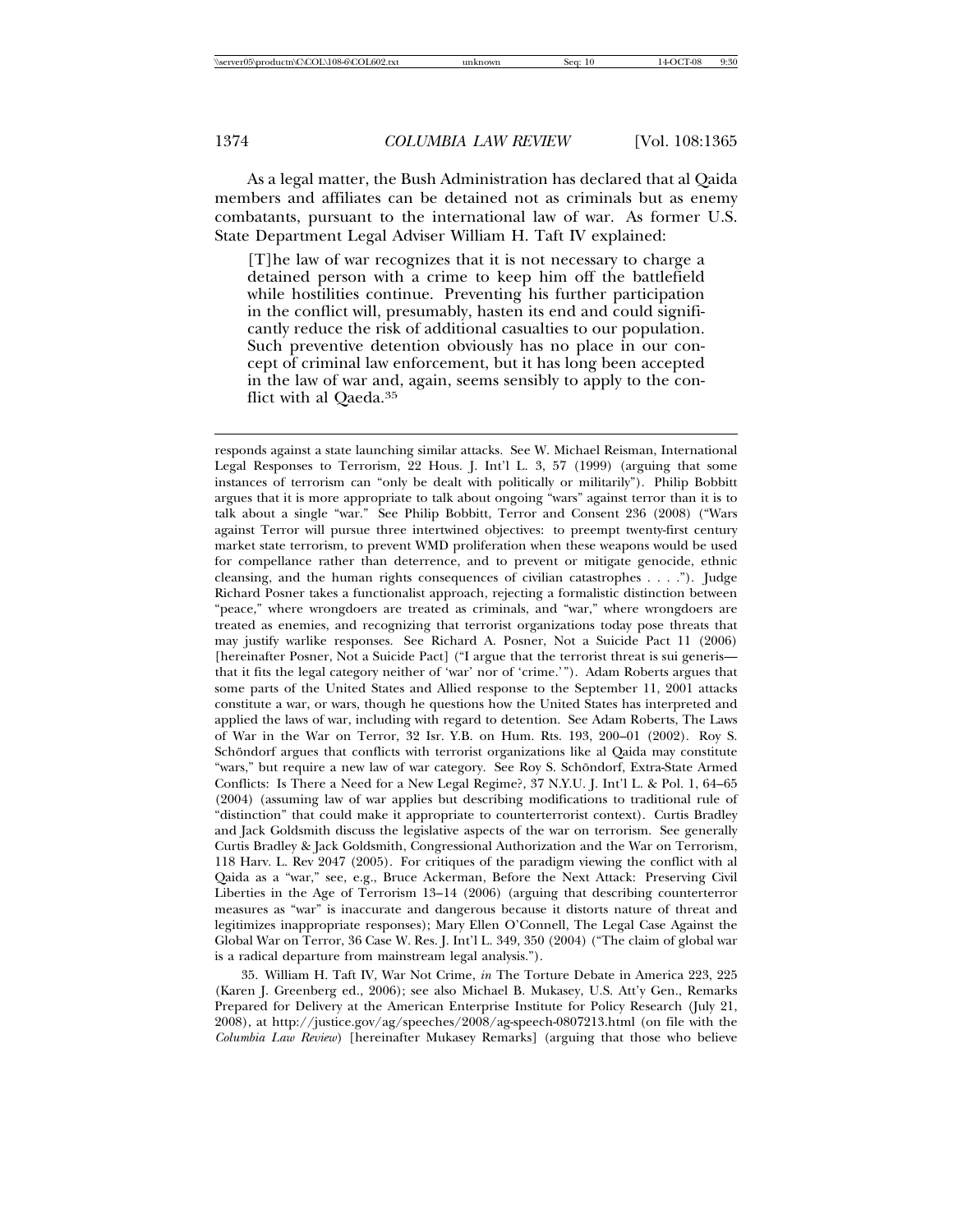Note that Taft refers to the primarily preventive purpose of detention under the law of war, as opposed to the primarily, though not exclusively, punitive purpose of imprisonment in the criminal justice context. Intelligence gathering through questioning of those in custody constitutes another important reason for detention in warfare, and especially in fighting terrorist networks.<sup>36</sup>

Note also that this legal theory based on a state of armed conflict limits itself to transnational terrorist organizations whose activities rise to a certain level of violence. While Bush Administration rhetoric about a "Global War on Terror" is sometimes thought to be intended as justification to attack or detain any terrorist, anytime, anywhere, the legal theory attached to it is much narrower: Only al Qaida and its allies (such as the Taliban and those terrorist organizations affiliated with al Qaida) have engaged in acts sufficient to rise to the level of armed conflict with the United States.<sup>37</sup> In that regard, the detention issue is closely tied to the issue of how broadly we should define the al Qaida network itself, an issue I touch on momentarily.<sup>38</sup>

The Supreme Court in *Hamdi v. Rumsfeld* accepted much of this reasoning, recognizing the executive branch's authority to detain enemy combatants—at least those captured in the course of operations in Afghanistan—pursuant to the congressional "Authorization for Use of Military Force" against those responsible for the September 11 attacks.<sup>39</sup> While *Hamdi* ultimately held that a U.S. citizen accused of supporting terrorist forces hostile to the United States must be given notice and a hearing before a neutral tribunal, the Court did not disagree with the executive branch that at least part of the fight against al Qaida and its allies constitutes an armed conflict such that active combatants may be detained long-term, not as a penal sanction but to ensure that they do not rejoin the conflict.<sup>40</sup>

As a practical matter, in some cases it may be impossible to link suspected terrorists bent on catastrophic violence to specific acts or planning networks beyond reasonable doubt because the intelligence information upon which those suspected links rely is unreliable, would be inadmissible at criminal trial (e.g., because it is hearsay), or could not be exposed in court without dangerously revealing intelligence sources and

Guantanamo detainees should be charged with crime have forgotten "these individuals were captured in an armed conflict, not in a police raid").

<sup>36.</sup> See Mukasey Remarks, supra note 35. **R**

<sup>37.</sup> See John B. Bellinger III, State Dep't Legal Advisor, Address at the London School of Economics on Legal Issues in the War on Terrorism (Oct. 31, 2006), at http:// www.state.gov/s/l/rls/76039.htm (on file with the *Columbia Law Review*) (arguing that state of "armed conflict" exists with respect to al Qaida and Taliban).

<sup>38.</sup> See infra Part I.B.

<sup>39.</sup> 542 U.S. 507, 518–21 (2004) (plurality opinion).

<sup>40.</sup> See id. at 519 ("Because detention to prevent a combatant's return to the battlefield is a fundamental incident of waging war, . . . Congress has clearly and unmistakably authorized detention in the narrow circumstances considered here.").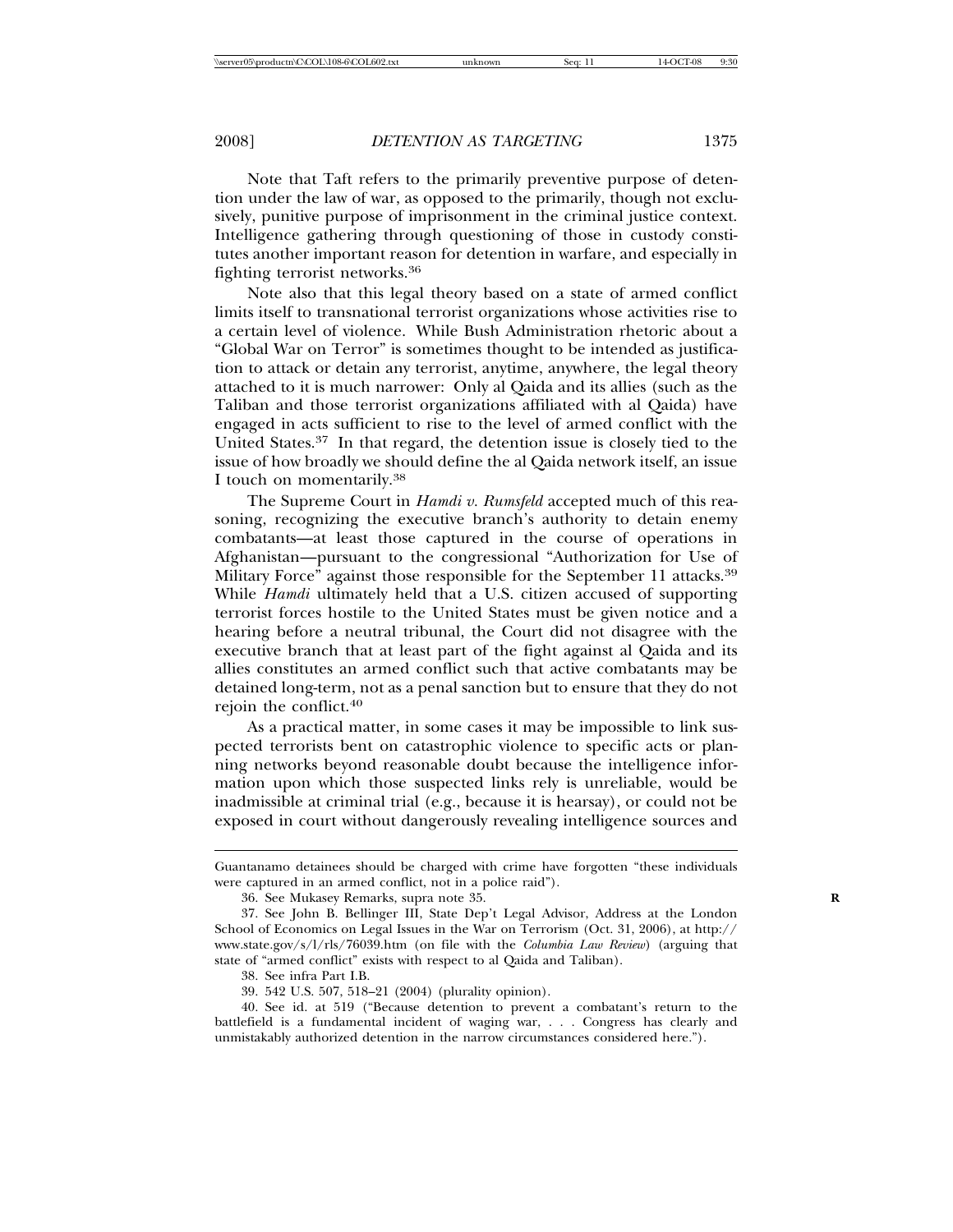methods.<sup>41</sup> Although the successful prosecutions of Zacharias Moussaoui and perpetrators of the 1993 World Trade Center bombings<sup>42</sup> show that it is sometimes possible to convict al Qaida terrorists, those cases involved individuals present in the United States and specific terrorist plots that had already materialized. By contrast, war zones like Afghanistan and western Pakistan, where many of the detainees held in Guantanamo and Afghanistan were captured, make challenging crime scenes, and military forces and intelligence agents are not generally trained or equipped to prepare or support criminal investigations, nor would we want them in many circumstances to concentrate on such tasks as forensics collection.<sup>43</sup>

### B. *A Gap in the Law in Need of Filling*

In some sense, the criminality-versus-warfare dichotomy is a false choice.44 The Bush Administration has employed the law of war para-

41. See Kenneth Anderson, The Military Tribunal Order: What To Do with Bin Laden and Al Qaeda Terrorists?: A Qualified Defense of Military Commissions and United States Policy on Detainees at Guantanamo Bay Naval Base, 25 Harv. J.L. & Pub. Pol'y 591, 607–09 (2002) (discussing practical difficulties of trying suspected terrorists); Lee A. Casey & David B. Rivkin, Jr., Rethinking the Geneva Conventions, *in* The Torture Debate in America, supra note 35, at 203, 211 [hereinafter Casey & Rivkin, Geneva Conventions] **R** (noting that "battlefields make poor crime scenes" because evidence is difficult to gather and introduce in court); Michael B. Mukasey, Jose Padilla Makes Bad Law, Wall St. J., Aug. 22, 2007, at A15 (describing how prosecution can serve as "rich source of intelligence" for terrorists, even if evidence can overcome hearsay bar); Richard A. Posner, The Constitution vs. Counterterrorism, Wall St. J., Aug. 22, 2006, at A12 (arguing that judicial system as it currently exists cannot handle terrorist prosecutions). But see Richard B. Zabel & James J. Benjamin, Jr., Human Rights First, In Pursuit of Justice: Prosecuting Terrorism Cases in Federal Court (2008), available at http://www.humanrightsfirst.info/ pdf/080521-USLS-pursuit-justice.pdf (on file with the *Columbia Law Review)* (detailing successful federal prosecutions of suspected terrorists since 2001); Gabor Rona, Legal Frameworks to Combat Terrorism: An Abundant Inventory of Existing Tools, 5 Chi. J. Int'l L. 499, 501–03 (2005) (arguing that criminal law is sufficient to combat terrorism); Kenneth Roth, After Guantánamo: The Case Against Preventive Detention, Foreign Aff., May/June 2008, at 9, 15–16 (same).

42. See Jerry Markon & Timothy Dwyer, Jurors Reject Death Penalty for Moussaoui, Wash. Post, May 4, 2006, at A1; Benjamin Weiser, Mastermind Gets Life for Bombing of Trade Center, N.Y. Times, Jan. 9, 1998, at A1.

43. See *Hamdan v. Rumsfeld*, Establishing a Constitutional Process: Hearing Before the S. Comm. on the Judiciary, 109th Cong. (2006) (statement of Daniel Dell'Orto, Principal Deputy General Counsel, Department of Defense), at http://judiciary.senate. gov/hearings/testimony.cfm?id=1986&wit\_id=5506 (on file with the *Columbia Law Review*).

44. Although the criminal law and law of war are the best developed and most commonly invoked paradigms to deal with terrorism, a third notional category exists that might be labeled "civil" or "administrative." See, e.g., Benjamin Wittes, Law and the Long War 151–82 (2008) (discussing problems of detention and trial); Monica Hakimi, International Standards for Detaining Terrorism Suspects: Moving Beyond the Armed Conflict-Criminal Divide, 33 Yale J. Int'l L. 369, 389–92 (2008) (noting existence of three models of detention under international law, including "administrative" detention); Jack L. Goldsmith & Neal Katyal, The Terrorists' Court, N.Y. Times, July 11, 2007, at A19 (calling for establishment of national security court to oversee system of preventive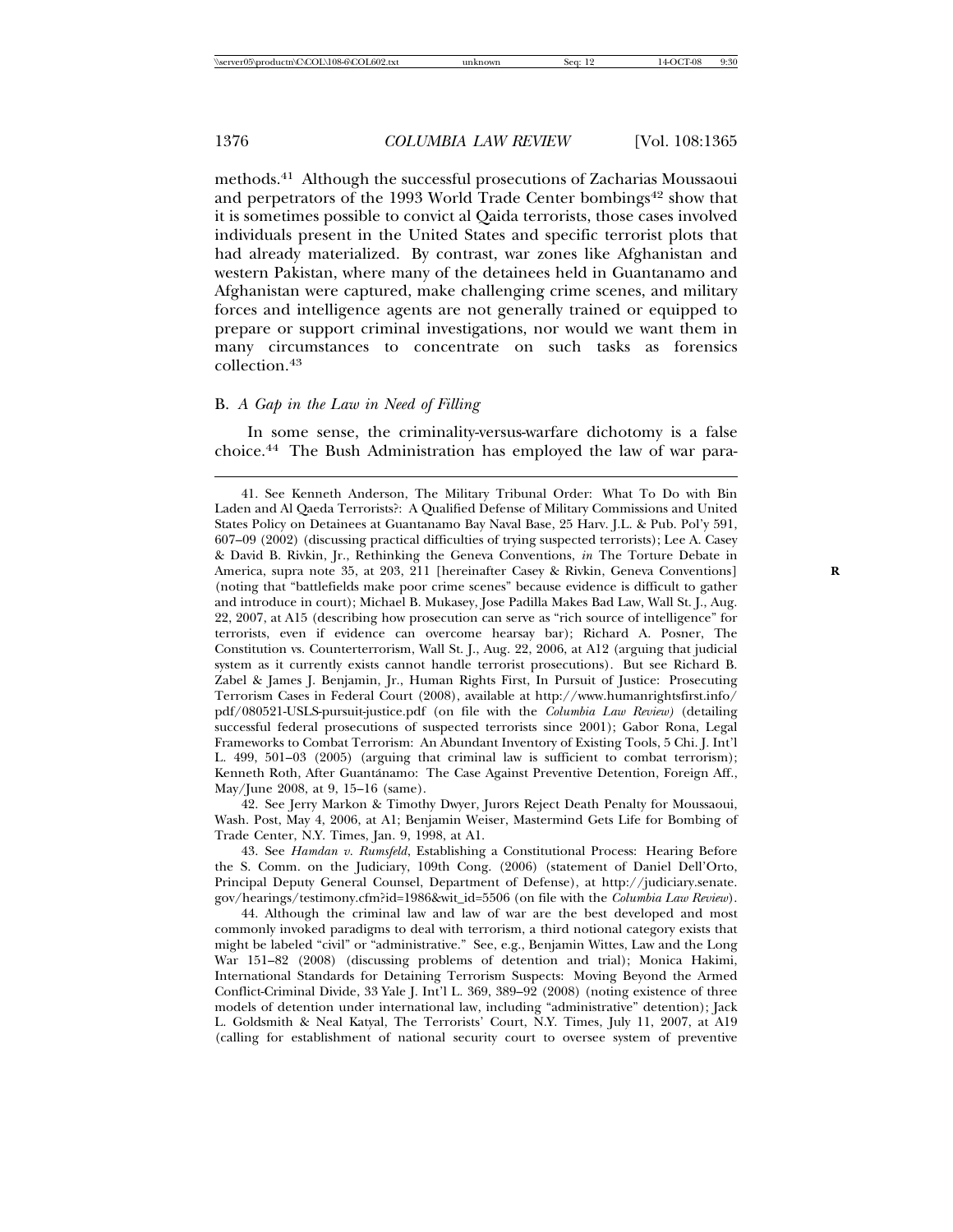digm to authorize and regulate many of its actions, though this need not exclude the simultaneous use of criminal law to fight terrorism. Prosecutions through federal courts continue against isolated al Qaida figures, and the Administration intends to conduct war crimes prosecutions through military commissions for others.<sup>45</sup> Moreover, while some aspects of counterterrorism, like the prosecutions and extraditions of some al

detention); Editorial, Workable Terrorism Trials, Wash. Post, July 27, 2008, at B6 (proposing model of handling terrorism-related cases using specialized national security court). For a discussion of the variety of forms administrative or civil detention might take, see Matthew C. Waxman, Administrative Detention: The Integration of Strategy and Legal Process 9–26 (Brookings Inst. Series on Counterterrorism and American Statutory Law, Working Paper No. 2, July 24, 2008), available at http://www.brookings.edu/papers/ 2008/0724\_detention\_waxman.aspx (on file with the *Columbia Law Review*) [hereinafter Waxman, Administrative Detention].

I do not treat it on par with the criminal or law of war paradigms because it might be useful only in a subset of detention cases and because the creation of a new administrative detention scheme would still raise the difficult substantive question posed in this Article. But a brief note on this approach is in order.

In some cases, American law permits even long-term detention based not (as in criminal law) on retrospective culpability nor (as in the law of war) on one's status in an enemy organization with which the state is in conflict. Rather, the detention is based on an individual's supposed future danger to himself or others. In *Kansas v. Hendricks*, for example, the Supreme Court upheld a Kansas statute allowing civil commitment of individuals who were convicted of or charged with a sexually violent offense and, due to a "mental abnormality," were likely to engage in certain acts of sexual violence. 521 U.S. 346, 357–58 (1997). This statutory scheme might be a particularly apt analogue because, as is often supposed about religiously extremist terrorists, it was premised on a view that some sexual predators cannot be deterred from future violence. See id. at 351, 362–63 ("Such persons are therefore unlikely to be deterred by the threat of confinement.").

The domestic and international legal bases for such an approach to terrorist detentions are unclear, and the legal constraints might depend on a number of factors, including whether such detentions took place inside or outside the United States. In *Addington*, the Supreme Court held that in a civil proceeding brought under state law, Fourteenth Amendment due process required only a clear and convincing evidence standard to involuntarily commit someone to a mental hospital indefinitely. Addington v. Texas, 441 U.S. 418, 433 (1979). But some states have imposed the criminal law standard of proof beyond reasonable doubt legislatively or judicially, reasoning that the deprivations of liberty, including attendant stigmatization, in civil commitment cases are comparable to those in criminal cases. See, e.g., Conservatorship of Hofferber, 616 P.2d 836, 848 (Cal. 1980) (stating involuntary commitment based on mental illness or dangerousness "involves loss of liberty and substantial stigma," generally necessitating proof beyond a reasonable doubt); Superintendent of Worcester State Hosp. v. Hagberg, 372 N.E.2d 242, 245–46 (Mass. 1978) (finding standard of proof for involuntary commitment to be beyond reasonable doubt). And in *Zadvydas v. Davis*, the Court made clear that indefinite administrative detention of a removable alien would raise constitutional due process concerns, though it noted that a statutory scheme directed at suspected terrorists might change its analysis. 533 U.S. 678, 690–91 (2001) (suggesting in dicta that preventive civil detention of suspected terrorists might not violate due process). The Court also distinguished circumstances in which an alien were held outside U.S. territory. See id. at 692–94.

45. See Chesney & Goldsmith, supra note 4, at 1103, 1118–19 (listing examples of **R** ongoing criminal prosecutions against al Qaida members and describing military commission structure).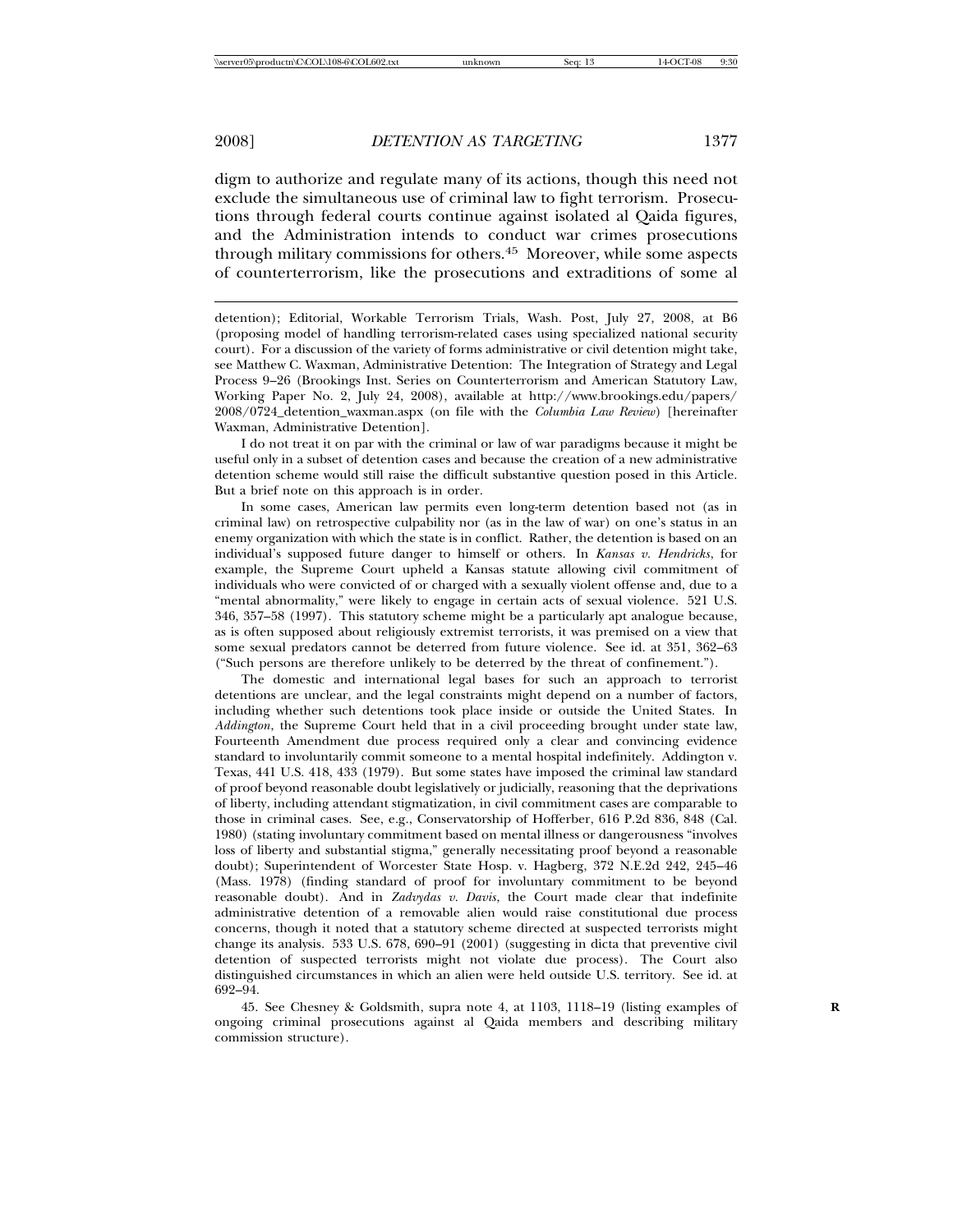Qaida suspects since September 2001, will clearly involve criminal law, others, such as combat operations against al Qaida-affiliated groups that continue in Afghanistan, will clearly involve the law of war.

The issue is what to do with the vast category of activities in the middle—namely the detention of enemy combatants—that do not fit neatly into either framework.

In thinking about what standard of certainty should govern longterm detentions of suspected al Qaida members, it is useful to put the criminal paradigm aside for the moment.<sup>46</sup> If one thinks it should be the exclusive basis for detaining terrorism suspects long-term, the law is relatively clear and well-developed. If, however, it is inapposite to some cases or fatally ineffectual—a debate I do not attempt to settle here—we need to evaluate alternatives.<sup>47</sup>

Posner, Not a Suicide Pact, supra note 34, at 64–65.

47. Nor does international human rights law answer the standard of certainty question, though many legal authorities argue that it governs detention of suspected terrorists. See, e.g., U.N. Human Rights Comm., Concluding Observations of the Human Rights Committee: United States of America, ¶ 18, U.N. Doc. CCPR/C/USA/CO/3/Rev.1 (Dec. 18, 2006) (criticizing U.S. detention practices in combating terrorism as possibly violating international human rights law); David Weissbrodt & Amy Bergquist, Extraordinary Rendition: A Human Rights Analysis, 19 Harv. Hum. Rts. J. 123, 136 (2006) (arguing that extraordinary rendition of terrorism suspects not formally convicted of crime violates human rights law); see also Hakimi, supra note 44, at 386–88 (discussing whether **R** international human rights law permits noncriminal detention for security reasons outside traditional warfare contexts). The International Covenant on Civil and Political Rights (ICCPR), for example, prohibits "arbitrary arrest or detention" and mandates that "[n]o one shall be deprived of his liberty except on such grounds and in accordance with such procedure as are established by law." Art. 9, Dec. 16, 1966, 999 U.N.T.S. 171. But it fails to define "arbitrary" or what level of uncertainty might fall below that standard.

To the extent one looks to human rights law on this question, the ultimate answer may still come back to interpreting the law of war. By way of analogy, in the *Nuclear Weapons Case*, the International Court of Justice considered whether nuclear attacks would violate the right to life guaranteed by the ICCPR and stated that "the protection of the International Covenant of Civil and Political Rights does not cease in times of war." Legality of the Threat or Use of Nuclear Weapons (Nuclear Weapons Case), 1996 I.C.J. 226, 240 (July 8). It went on to state, however, that "[t]he test of what is an arbitrary deprivation of life . . . then falls to be determined by the applicable lex specialis, namely, the law applicable in armed conflict which is designed to regulate the conduct of hostilities." Id.

Within some contexts in which the United States detains suspected terrorists as enemy combatants, the International Committee of the Red Cross (ICRC) has taken the view that neither the law of war nor human rights treaty law provides sufficiently clear or comprehensive procedural safeguards to persons detained for security reasons. Thus, the ICRC has developed a set of principles and safeguards that should govern security detention, based on law of war and human rights law treaty rules, as well as on nonbinding

<sup>46.</sup> Judge Posner poses this question but does not provide a clear answer: Requiring proof beyond a reasonable doubt in criminal cases causes many guilty defendants to be acquitted and many other guilty persons not to be charged in the first place. We accept this as a price worth paying to protect the innocent. But ordinary crime does not imperil national security; modern terrorism does, so the government's burden of proof should be lighter, though how much lighter is a matter of judgment.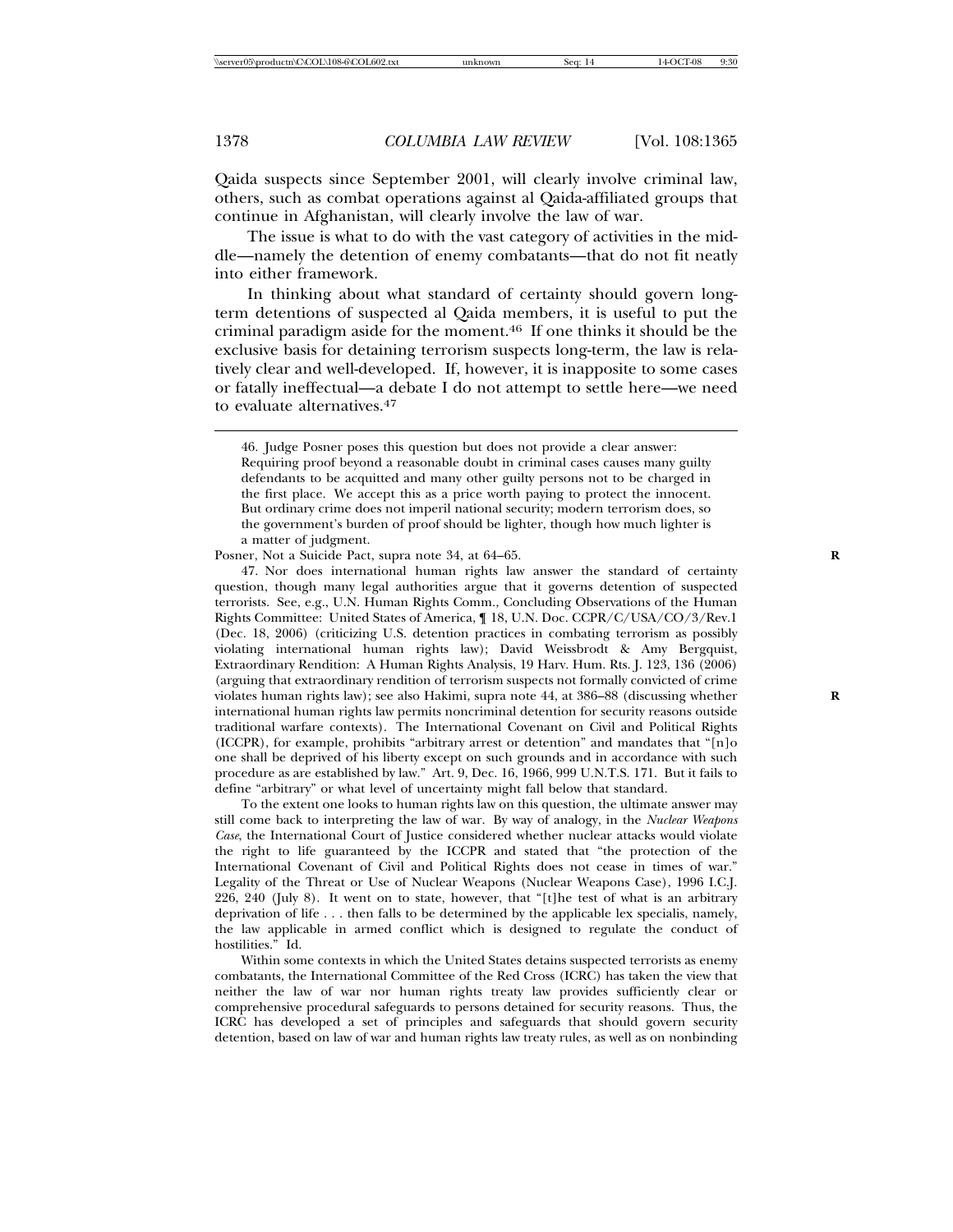This Article focuses on the law of war paradigm. For now it remains the dominant paradigm in U.S. government practice. And even when Congress and the Supreme Court have pushed back against the executive's assertions of wartime powers since 2001, they have implicitly accepted the notion that the law of war provides an appropriate regulatory framework for at least a large subset of suspected terrorist detentions.<sup>48</sup> It remains unclear how, exactly, this framework should be applied in this new kind of conflict. After *Boumediene*, for example, federal courts need to fashion substantive and procedural rules for evaluating Guantanamo habeas claims. Closer examination of the law of war's logic yields important insights that can either guide that legal evolution or serve as the basis for new legislation. Moreover, most would agree that the legal regime governing detention of suspected al Qaida terrorists should be *at least* as protective of innocents as the law of war.

To return, then, to my central question: If the law of war paradigm is to apply to suspected al Qaida terrorists, how careful must the state be in determining whether captured individuals are fighters in an enemy organization and can, pursuant to these traditional warfare rules, be held until the conflict with al Qaida ends? The law of war does not provide a clear answer. The general right to detain makes sense in traditional warfare; one does not want to release captured enemy fighters, only to fight them later on the battlefield. Beyond this general canon and very detailed rules contained in the Geneva Conventions regulating how captured enemy fighters must be treated while detained, however, the law of war contains little guidance on critical questions such as how cautious a detaining power must be in making individual determinations of who is and is not an enemy fighter in the first place.<sup>49</sup> The issue then becomes how the law of war might evolve or be supplemented with additional do-

standards and best practice. These principles, however, do not address the substantive standard of certainty issue. See generally Jelena Pejic, Procedural Principles and Safeguards for Internment/Administrative Detention in Armed Conflict and Other Situations of Violence, 87 Int'l Rev. Red Cross 375 (2005) (detailing ICRC principles and safeguards).

<sup>48.</sup> Both the Detainee Treatment Act, Pub. L. No. 109-148, 119 Stat. 2739 (2005) (codified at 42 U.S.C. § 2000dd (Supp. V 2005)), and the Military Commissions Act, Pub. L. No. 109-366, 120 Stat. 2600 (2006) (codified at 10 U.S.C. §§ 948–950 (2006)) incorporate law of war-based standards for regulating the treatment of war on terror detainees. See infra notes 138–139 and accompanying text. **R**

<sup>49.</sup> One near exception appears in the Fourth Geneva Convention, which lays out some rules for internment of those believed to pose security threats in occupied territory. For example, Article 78 allows for internment of individuals for "imperative reasons of security" and requires review of individual detentions on those grounds at least every six months. See Geneva Convention Relative to the Protection of Civilian Persons in Time of War art. 78, Aug. 12, 1949, 6 U.S.T. 3516, 973 U.N.T.S. 336 [hereinafter Fourth Geneva Convention]. Even if this provision, which usually protects civilians (as opposed to combatants who take part in hostilities), were applicable, it offers no guidance on the standard of certainty to be applied periodically.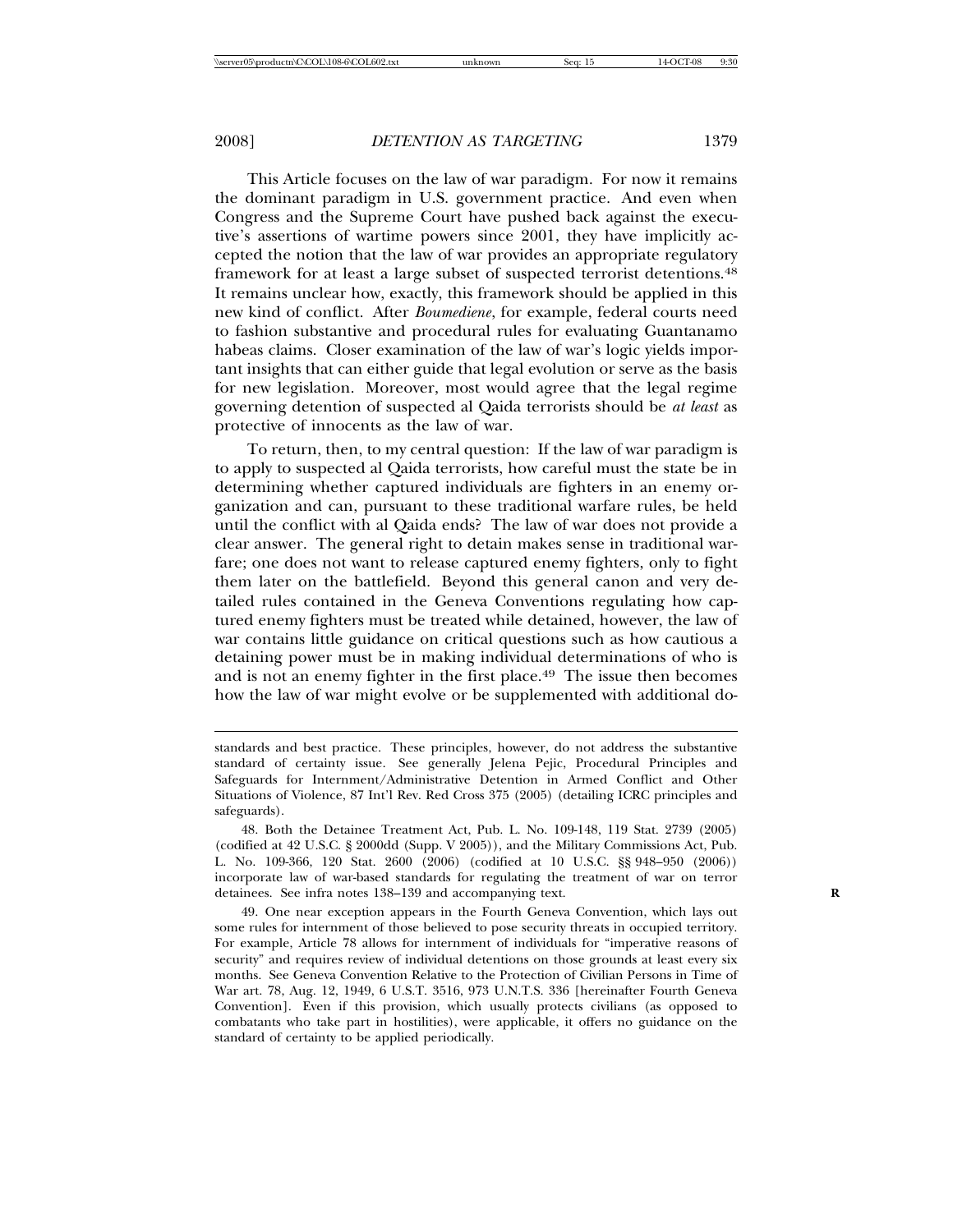mestic or international law to regulate the standard of certainty for detention judgments.

Let us pause for a moment on a companion question: standard of certainty of *what*? In other words, who should be considered an "enemy combatant" or "fighter" subject to these detention rules?<sup>50</sup> The Bush Administration has used the following definition of those eligible for detention at Guantanamo:

An "enemy combatant" . . . shall mean an individual who was part of or supporting Taliban or al Qaida forces, or associated forces that are engaged in hostilities against the United States or its coalition partners. This includes any person who has committed a belligerent act or has directly supported hostilities in aid of enemy armed forces.<sup>51</sup>

This definition is one of many that could be derived from the law of war,<sup>52</sup> and it is therefore useful for my analytic purposes, even though some have questioned the expansiveness with which the Bush

52. The law of war contains definitions of certain classes of combatants that are entitled to particular protections, such as prisoner-of-war status upon capture, see, e.g., Geneva Convention Relative to the Treatment of Prisoners of War art. 4, Aug. 12, 1949, 6 U.S.T. 3316, 75 U.N.T.S. 135 [hereinafter Third Geneva Convention], but it generally defines the broad category of "combatants" only in the negative. Protocol I of the Geneva Conventions says that "[c]ivilians shall enjoy the protection [from attack] unless and for such time as they take a direct part in hostilities." Protocol Additional to the Geneva Conventions of 12 August 1949, and Relating to the Protection of Victims of International Armed Conflicts (Protocol I) art. 51, adopted June 8, 1977, 1125 U.N.T.S. 3 [hereinafter Protocol I]. Common Article 3 of the Geneva Conventions protects "[p]ersons taking no active part in the hostilities." Third Geneva Convention, supra, art. 3(1). These provisions imply that combatancy derives from "direct" or "active" participation on behalf of an enemy in an armed conflict, which is itself a subject of great controversy. See ICRC, Direct Participation in Hostilities (Dec. 31, 2005), available at http://icrc.org/web/eng/ siteeng0.nsf/htmlall/participation-hostilities-ihl-311205?opendocument (on file with the *Columbia Law Review*) (describing series of meetings to clarify meaning of "direct participation in hostilities").

<sup>50.</sup> See Waxman, Administrative Detention, supra note 44, at 5–7. **R**

<sup>51.</sup> Memorandum from the Deputy Sec'y of Def. to the Sec'ys of the Military Dep'ts Chairman of the Joint Chiefs of Staff Under Sec'y of Def. for Policy, Implementation of Combatant Status Review Tribunal Procedures for Enemy Combatants Detained at U.S. Naval Base Guantanamo Bay, Cuba, encl. 1, at 1 (July 14, 2006), available at http:// www.defenselink.mil/news/Aug2006/d20060809CSRTProcedures.pdf (on file with the *Columbia Law Review*). This is similar to the definition accepted by the Court in *Hamdi*. See Hamdi v. Rumsfeld, 542 U.S. 507, 516 (2004) (plurality opinion) (accepting definition of enemy combatant as "'[o]ne who takes up arms against the United States in a foreign theater of war, regardless of his citizenship'" (quoting Hamdi v. Rumsfeld, 316 F.3d 450, 475 (4th Cir. 2003))). The Military Commissions Act of 2006 contains a broader definition, but that definition appears to be for military commissions jurisdictional purposes, not the scope of detention authority itself. Military Commissions Act § 948a (defining "unlawful enemy combatant" as "a person who has engaged in hostilities or who has purposefully and materially supported hostilities against the United States or its cobelligerents who is not a lawful enemy combatant (including a person who is part of the Taliban, al Qaeda, or associated forces)").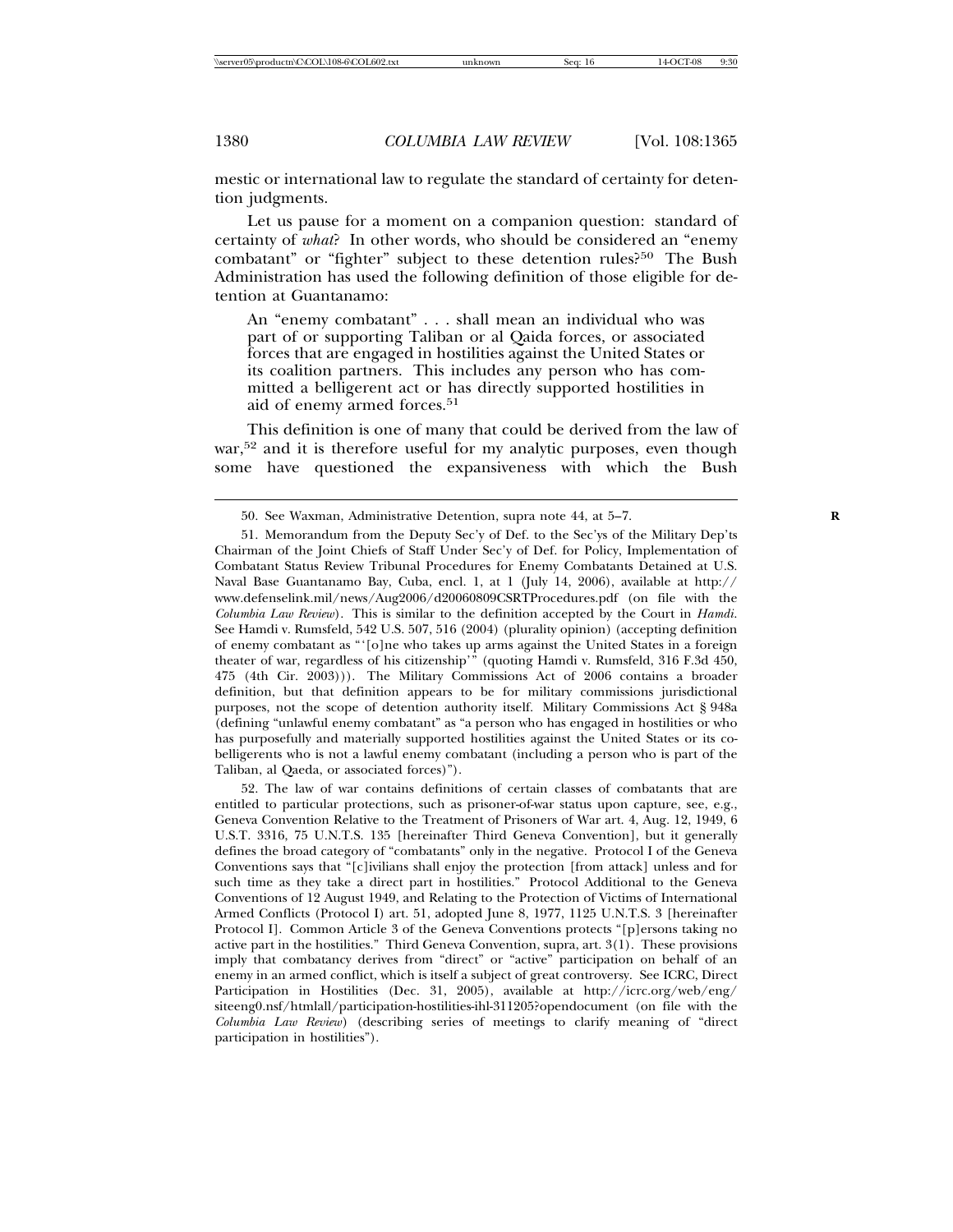Administration has applied it.<sup>53</sup> My central question, then, fixes on the state's certainty that an individual was a member or supporter of a particular organization, or in some cases certainty that he committed a belligerent act or directly supported hostilities on that organization's behalf. But one can easily conceive of broader or narrower definitions.

Generally, the broader the definition (i.e., the more distant and indirect the relationship between an individual and a particular terrorist organization or its hostile acts), the more difficult it will be to distinguish fighters from civilians; the narrower the definition (e.g., imagine one limited to those who directly participated in a terrorist attack or those who formally acknowledge allegiance to a particular terrorist organization), the easier it will be to resolve doubt in individual cases. And in some cases, the way "enemies" is defined could radically affect the standard-ofcertainty question. A very narrow definition—say, those who carry weapons—may be easy to administer and prove. Some very broad conceptions—say, those who harbor devotion to a hostile ideology—may often be impossible to prove to high levels of certainty. This analytic inextricability of the standard-of-certainty question and the substantive issue to be proven plagues not only the law of war paradigm but also the criminal law paradigm:

*Winship*'s insistence on the reasonable-doubt standard is thought to express a preference for letting the guilty go free rather than risking conviction of the innocent. This value choice, however, cannot be implemented by a purely procedural concern with burden of proof . . . . A normative principle for protecting the "innocent" must take into account not only the certainty with which facts are established but also the selection of facts to be proved. A constitutional policy to minimize the risk of convicting the "innocent" must be grounded in a constitutional conception of what may constitute "guilt." Otherwise

(1) be a member of (2) an organization or nation against whom Congress has declared war or authorized the use of military force, and (3) knowingly plans or engages in conduct that harms or aims to harm persons or property for the purpose of furthering the military goals of the enemy nation or organization.

*Al-Marri*, slip op. at 179 (Wilkinson, J., concurring in part and dissenting in part). Interestingly, some critics also turn to the law of targeting by way of analogy to draw bounds around the category of "enemy combatants." See, e.g., Brief for the *Boumediene* Petitioners at 36–43, Boumediene v. Bush, 128 S. Ct. 2229 (2008) (No. 06-1195) (arguing that detention is authorized only for those who may properly be targets of military force).

<sup>53.</sup> See, e.g., Al-Marri v. Pucciarelli, No. 06-7427, slip op. at 25 (4th Cir. July 15, 2008) (en banc) (Motz, J., concurring) (interpreting Supreme Court precedent as supporting conclusion that "enemy combatant status rests on an individual's affiliation during wartime with the 'military arm of the enemy government'"); Ryan Goodman & Derek Jinks, International Law, U.S. War Powers, and the Global War on Terrorism, 118 Harv. L. Rev. 2653, 2655–58 (2005) (arguing that mere membership without evaluation of "the role the member assumed in the group" is insufficient to merit classification as "enemy combatant"). Judge Wilkinson adopts a more restrictive interpretation of "enemy combatant" than the Bush Administration's in *Al-Marri*, where he reasons that to be classified as an enemy combatant a person must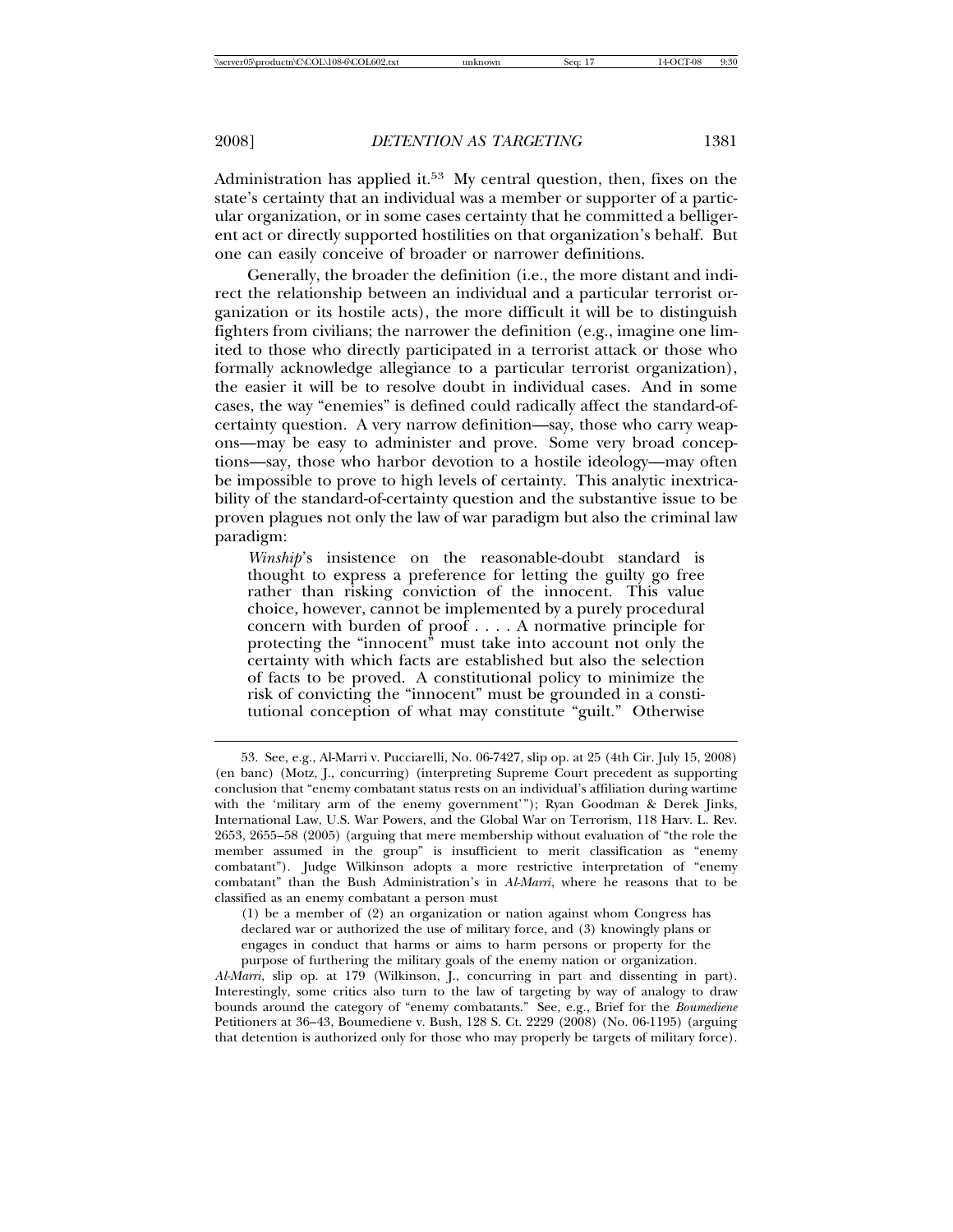"guilt" would have to be proved with certainty, but the legislature could define "guilt" as it pleased, and the grand ideal of individual liberty would be reduced to an empty promise.<sup>54</sup>

This suggests that if substantive offenses are expanded too far legislatively, even American criminal law's standard-of-certainty requirements alone may fail to protect against false positives in any meaningful way.

So certainly the concept of "enemy combatant" itself needs further refinement. But this issue need not be resolved definitively here because the arguments in the Article provide a framework for considering appropriate standards of certainty however that definitional question is ultimately answered.

No matter how one defines "enemy combatant," there are two reasons why a well-articulated standard-of-certainty rule probably has not previously evolved as a natural part of the law of war. Both reasons now pose legal challenges in the fight against transnational terrorist networks.

First, traditional warfare between professional soldiers has historically made identification relatively (though not always) easy. The Geneva Conventions and their predecessor conventions and customary legal codes grew out of a system of official armies which, by their nature, facilitated identification of foe: A person wearing the uniform of the opponent was almost undoubtedly an enemy combatant, subject to detention if captured.<sup>55</sup> Indeed, as I expand upon later, the law of war, including the Geneva Conventions and their predecessor conventions, impose requirements to wear the distinctive insignia and other indicia of one's combatant status and affiliation precisely in order to facilitate the identification process.<sup>56</sup> To be sure, even in state-versus-state warfare the enemy soldier identification problem is not eliminated. In the first Gulf War, for example, U.S. forces conducted about 1,200 hearings before military officer panels for captured Iraqi individuals thought to be pro-Saddam fighters and found about 900 of them to be displaced civilians, who were promptly released.<sup>57</sup> But these difficulties were by far the exception in traditional armed conflicts.

Al Qaida and other terrorist organizations do not generally identify their membership. They do just the opposite, operating in the shadows, blending in with local populations. Indeed, one way in which terrorists sow panic within rival societies is through doubt as to who among that

<sup>54.</sup> John Calvin Jeffries, Jr. & Paul B. Stephan III, Defenses, Presumptions, and Burden of Proof in the Criminal Law, 88 Yale L.J. 1325, 1347 (1979).

<sup>55.</sup> Cf. Taft, supra note 35, at 225 (noting potential need to modify law of armed **R** conflict as applied to war on terror to ensure that those detained are actually enemy combatants).

<sup>56.</sup> See generally W. Thomas Mallison & Sally V. Mallison, The Juridical Status of Irregular Combatants Under International Humanitarian Law of Armed Conflict, 9 Case W. Res. J. Int'l L. 39, 43 (1977) (analyzing "the contemporary international law criteria applicable to irregular combatants and their ensuing status in law").

<sup>57.</sup> Dep't of Def., Conduct of the Persian Gulf War 578 (2002) [hereinafter Dep't of Def., Persian Gulf War].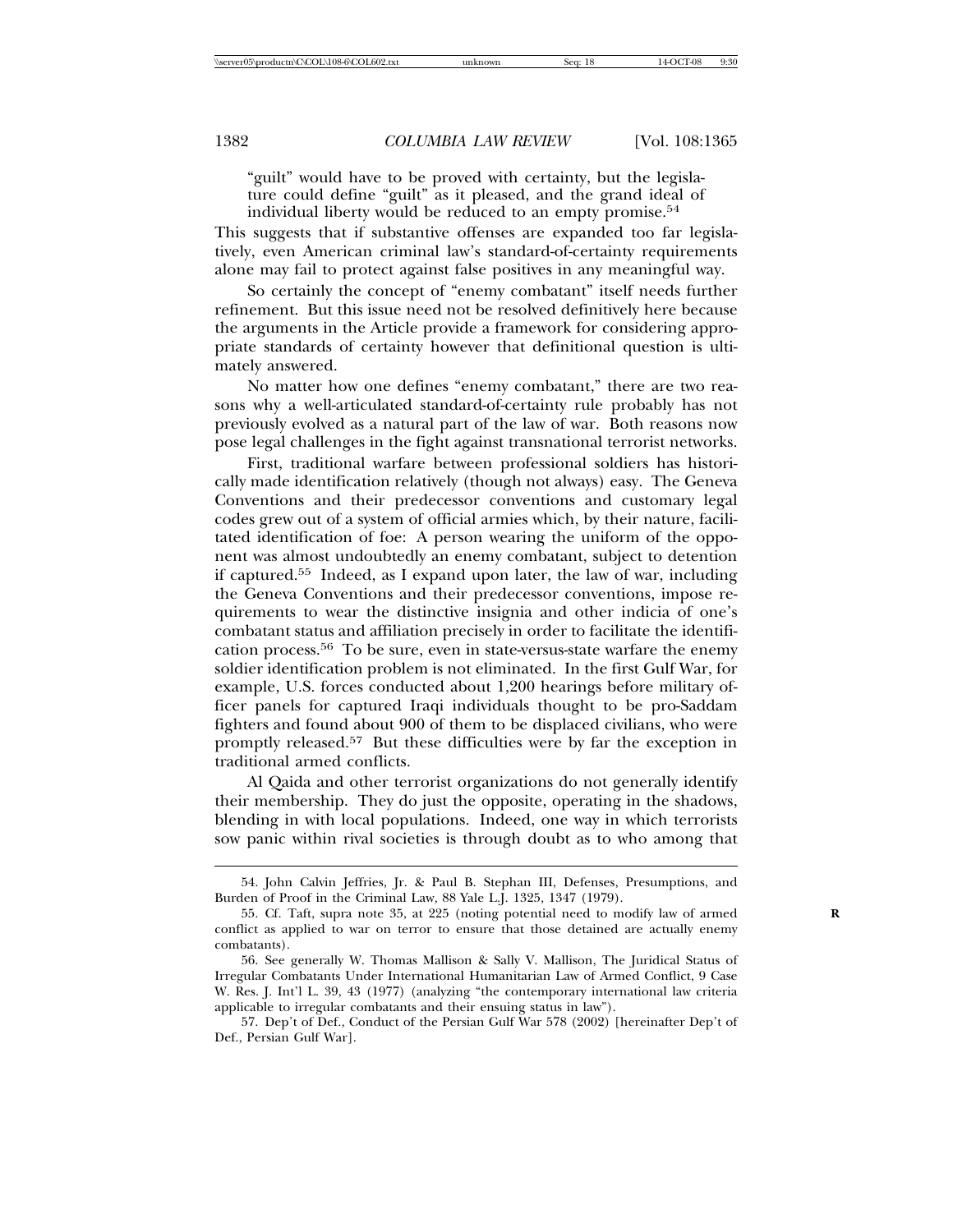society is a threat. In these respects, terrorist networks take the identification problems long posed by guerrilla warfare to new heights.<sup>58</sup> Especially over the last half century, drafters and practitioners of the law of war have wrestled with how to treat insurgents and guerrilla fighters, who may be hard to distinguish from local civilians. Again, most of the legal development in this area has focused on treatment of those captured, aiming both to regulate the guerrilla behavior and to prevent atrocities (like the massacres by German forces of Western European townspeople in response to attacks by partisans<sup>59</sup>) that have historically been sparked by frustration in combating them. But even most guerrilla armies, at least during combat, are distinguishable from civilians by their weapons, clothing, and other identifiable features. Terrorists, by contrast, may never be distinguishable by physical features alone.<sup>60</sup>

A second reason why clear, durable law of war rules for regulating individual determinations of combatants versus noncombatants have not evolved is probably that the relatively low stakes of errors historically made it less important to resolve the issue with precision. Even in cases where combatant recognition was difficult in traditional state-versus-state warfare, the misidentification problem lacked many of the consequences of individual judgments in today's conflict with al Qaida and transnational terrorist networks. This was especially true in modern conflicts among parties that followed all of the Geneva Conventions' prisoner-ofwar rules, which set high standards for the care and treatment of captured soldiers. When wars last months or years, at the end of which prisoners will be released or repatriated, erroneous detention is unfortunate but not calamitous.<sup>61</sup>

The likelihood that the conflict with al Qaida will last many, many years, however, exposes those detained as enemy combatants to indefinite or lifelong incarceration. While several hundred detainees have been re-

59. See Charles S. Maier, Targeting the City: Debates and Silences About the Aerial Bombing of WWII, 87 Int'l Rev. Red Cross 429, 433 (2005) ("[S]ome German commanders resorted to civilian reprisals as well as executions of captured partisans.").

60. The Israeli Supreme Court recently made this point in upholding Israel's Internment of Unlawful Combatants Law. See CrimA 6659/06 Anonymous v. State of Israel [2008] 20–22 (Isr.), translation available at http://elyon1.court.gov.il/files\_eng/06/ 590/066/n04/06066590.n04.pdf (on file with the *Columbia Law Review*) ("[U]nlawful combatants do not as a rule carry any clear and unambiguous indication that they belong to a terrorist organization.").

61. Consider that in the first Gulf War the conflict was probably over before those detainees adjudged to be civilians incidentally swept up by U.S. forces could be set free.

<sup>58.</sup> See Posner, Not a Suicide Pact, supra note 34, at 60 ("The danger of erroneously identifying an individual as an enemy of the United States is therefore much greater than in a conventional war."); Roberts, supra note 34, at 202 (calling principle that attacks should not be directed against civilians "difficult to apply in counter-terrorist operations" because terrorists are often indistinguishable from civilians); Schöndorf, supra note 34, at 64–65 ("[T]he fact that the military action takes place in the territory of a non-involved state may justify adopting additional cautionary rules in order to avoid targeting individuals belonging to that state by mistake . . . .").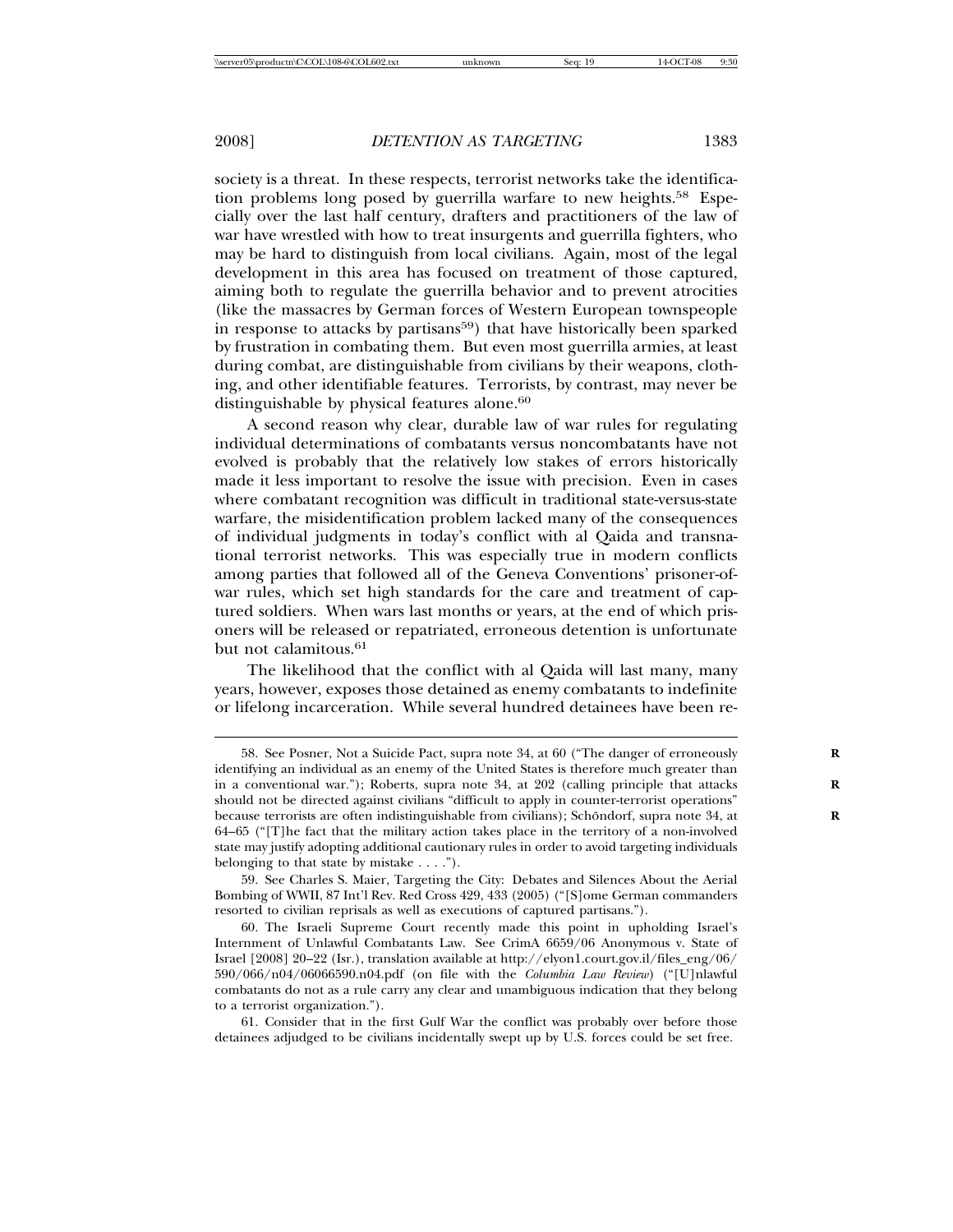leased or transferred from Guantanamo to date, several hundred remain and the U.S. government argues they can be held until the end of the war with al Qaida,<sup>62</sup> which no one expects within at least the next decade or two, if ever. The prospect of a conflict with no clear end strains the traditional rules of warfare and vastly multiplies the injury of errors.<sup>63</sup> Furthermore, it has been widely reported and in some cases acknowledged that detained suspected terrorists have been exposed to aggressive interrogation techniques that wear on them physically and psychologically.<sup>64</sup> The susceptibility of those in detention to harsh interrogation and perhaps severe abuse means that those judged to be enemy fighters might be exposed to vastly greater harms than those detained in traditional stateversus-state wars in which the Geneva Conventions' prisoner-of-war rules (including a prohibition on coercive interrogation) apply.<sup>65</sup>

It is not so surprising, then, that the pre-9/11 law of war never developed clear answers to the standard-of-certainty question. The closest the law of war comes to answering it directly is contained in a provision of the Third Geneva Convention:

Should any doubt arise as to whether persons, having committed a belligerent act and having fallen into the hands of the enemy, belong to any of [the combatant categories established by the Geneva Conventions], such persons shall enjoy the protection of the present Convention until such time as their status has been determined by a competent tribunal.<sup>66</sup>

Some have argued that this provision means that when there is doubt whether a captured individual is an enemy fighter, he is entitled to a hearing before a tribunal; therefore, the argument goes, suspected al Qaida and Taliban combatants in U.S. custody at Guantanamo and elsewhere should have been entitled upon capture to such review.<sup>67</sup> But even if this interpretation is correct, it does not resolve the question this Article seeks to answer. Not only does this provision expressly presume a "belligerent act"—which is often the act that, if known to be true, answers the very problem we seek to solve—but it merely prescribes (most generally) a procedural mechanism for adjudicating doubtful cases, without

66. Id. art. 5(2).

<sup>62.</sup> See Committee Against Torture Report, supra note 21, at 47.

<sup>63.</sup> See Boumediene v. Bush, 128 S. Ct. 2229, 2238 (2008) ("[G]iven that the consequence of error may be detention of persons for the duration of hostilities that may last a generation or more, [the risk of error] is a risk too significant to ignore.").

<sup>64.</sup> See, e.g., James Risen, David Johnston & Neil A. Lewis, Harsh C.I.A. Methods Cited in Top Qaeda Interrogations, N.Y. Times, May 13, 2004, at A1 (describing concern over U.S. intelligence agencies' interrogation tactics).

<sup>65.</sup> Third Geneva Convention, supra note 52, arts. 13, 17. **R**

<sup>67.</sup> See, e.g., W. Michael Reisman, *Rasul v. Bush*: A Failure to Apply International Law, 2 J. Int'l Crim. Just. 973, 976 (2004) ("[U]nder the letter and spirit of Geneva III . . . , the United States should have established explicit competent tribunals under Article 5(2) to determine the status of the detainees in order to ensure, in so far as possible, that innocent people were not being detained.").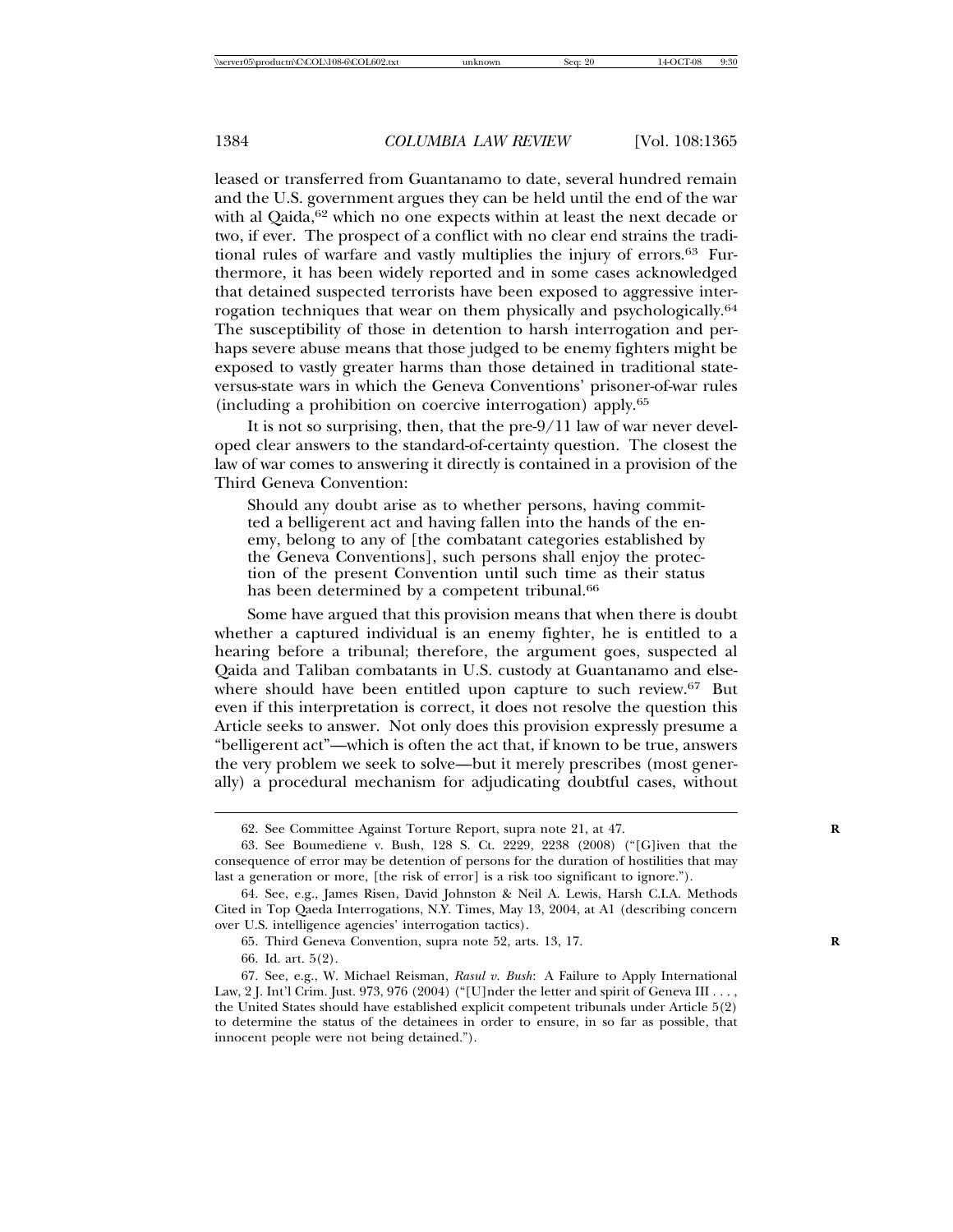establishing the substantive standard the procedural mechanism should apply.

If we assume the criminal law standard is inapplicable or unworkable, and the law of war does not provide clear rules and standards, how should this legal gap be filled? Put another way, what substantive standard should regulate states' determinations that an individual is a member of a given enemy terrorist organization, such that he can be stripped of his liberty for a long time?

#### II. DETENTION AS A FORM OF TARGETING

Maybe this problem is not unique to fighting terrorists after all. Doubts about the identity of those being subjected to military force are commonplace in warfare, and the law of war has evolved over centuries to deal with them. Military forces routinely injure or destroy life and property amid uncertainty—sometimes substantial uncertainty—as to who, exactly, will sustain the blow of their military might. Specifically, *targeting law* regulates the attack and bombardment of supposed military personnel and objects where doubt shrouds their identity and the effects—intended and unintended—on nearby, innocent civilians. This Part traces the contours of targeting law and explains its policy and moral bases. It then argues that detention decisions can be understood analogically as targeting decisions, sharing many of the same policy and moral issues. Targeting law therefore offers one promising way to fill the standard-ofcertainty gap.

## A. *Operating in Clouds of Doubt: Targeting Law in Warfare*

The number of Afghan civilians who have been mistakenly bombed or killed by U.S. forces since September 11, 2001 is many times higher than the number of civilians erroneously detained at Guantanamo or elsewhere in fighting al Qaida and the Taliban.<sup>68</sup> Meanwhile, several thousand civilians are believed to have been killed by coalition military operations during the first few months of fighting in Iraq in  $2003,69$  and, by way of additional comparison, about 500 civilians are believed to have died as a result of two and a half months of airstrikes over Serbia in 1999, including a particularly tragic incident in which more than seventy flee-

<sup>68.</sup> Cf. Carlotta Gall, U.S. and NATO Forces Kill 13 Afghans in Strikes Said To Be Mistakes, N.Y. Times, July 21, 2008, at A11 (reporting on accidental deaths of innocent Afghan civilians caused by U.S. and NATO missile and mortar strikes); Thom Shanker, Civilian Risks Curbing Strikes in Afghan War, N.Y. Times, July 23, 2008, at A1 (reporting that high civilian casualties in Afghanistan have led to tighter rules governing military air attacks).

<sup>69.</sup> See Memorandum from Luis Moreno-Ocampo, Chief Prosecutor, Int'l Criminal Court, to the International Criminal Court 6 n.12 (Feb. 9, 2006), at http://www.icccpi.int/library/organs/otp/OTP\_letter\_to\_senders\_re\_Iraq\_9\_February\_2006.pdf (on file with the *Columbia Law Review*) [hereinafter Moreno-Ocampo Memo] (estimating "6,900 civilian casualties during the military operations from March to May 2003").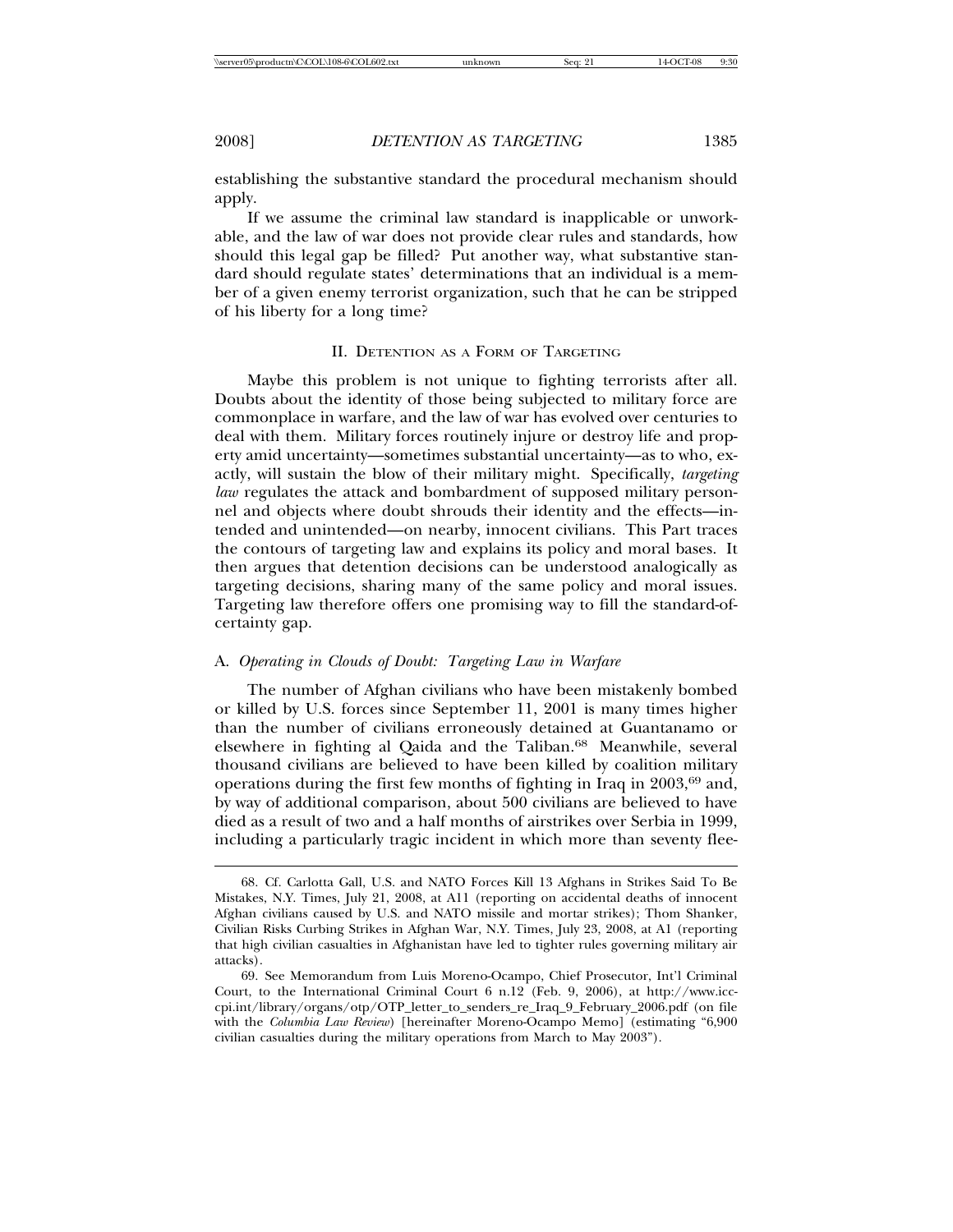ing refugees were bombed and killed after being misidentified as convoying Serbian forces.<sup>70</sup>

The general, if reluctant, acceptance of these tragic injuries raises a question: Why are detention errors widely seen as lawless while other errors (like targeting errors) are often seen as unfortunate but regular byproducts of combat? After all, a decision to detain someone suspected of being an enemy combatant closely resembles a targeting exercise: It is a judgment that the individual is part of an enemy military organization and therefore subject to the application of military force, in this case physical incapacitation. Before thinking, then, about detention amid imperfect information, let us step back and review the way international law has developed to deal with targeting problems.

The modern law of military targeting rests heavily on two central principles. First, only combatants and military objectives are lawful targets; attacks aimed at civilians and "civilian objects" are prohibited. This is known as the principle of *distinction*. Regarded as longstanding, cardinal customary law,<sup>71</sup> this principle was expressed in the 1874 St. Petersburg Declaration<sup>72</sup> and has since been elaborated in the First Additional Protocol to the Geneva Conventions ("Protocol I"),<sup>73</sup> which the United States, although not a party to it, has pledged to follow to the extent its terms reflect customary international law.<sup>74</sup> Second, even military objectives may not be attacked if doing so is likely to cause incidental civilian casualties or damage ("collateral damage") that would be excessive in relation to the military advantage expected from the attack. This is known as the principle of *proportionality*, <sup>75</sup> again widely regarded as a basic, customary legal tenet. The former principle assumes that the attacker can determine which objects are military and which are civilian. The latter principle accommodates a certain level of incidental injury to innocent civilians. While there is widespread agreement on these funda-

75. See Greenwood, supra note 22, at 797 (describing principle of proportionality **R** with respect to targeting).

<sup>70.</sup> See Bradley Graham, Military Turns to Software To Cut Civilian Casualties, Wash. Post, Feb. 21, 2003, at A18 (describing significant collateral damage caused by U.S. airstrikes and consequent efforts to improve airstrike targeting procedures).

<sup>71.</sup> See Legality of the Threat or Use of Nuclear Weapons (Nuclear Weapons Case), 1996 I.C.J. 226, 257 (July 8) ("States must never make civilians the object of attack and must consequently never use weapons that are incapable of distinguishing between civilian and military targets.").

<sup>72.</sup> See Saint Petersburg Declaration Renouncing the Use, in Time of War, of Explosive Projectiles Under 400 Grammes Weight, Dec. 11, 1868, 138 Consol. T.S. 297, 298 ("[T]he only legitimate object which States should endeavor to accomplish during war is to weaken the military forces of the enemy.").

<sup>73.</sup> See Protocol I, supra note 52, art. 48 ("Parties to a conflict shall at all times **R** distinguish between civilian objects and military objectives and accordingly shall direct their operations only against military objectives.").

<sup>74.</sup> See Michael J. Matheson, The United States Position on the Relation of Customary International Law to the 1977 Protocols Additional to the 1949 Geneva Conventions, 2 Am. U. J. Int'l L. & Pol'y 419, 420 (1987).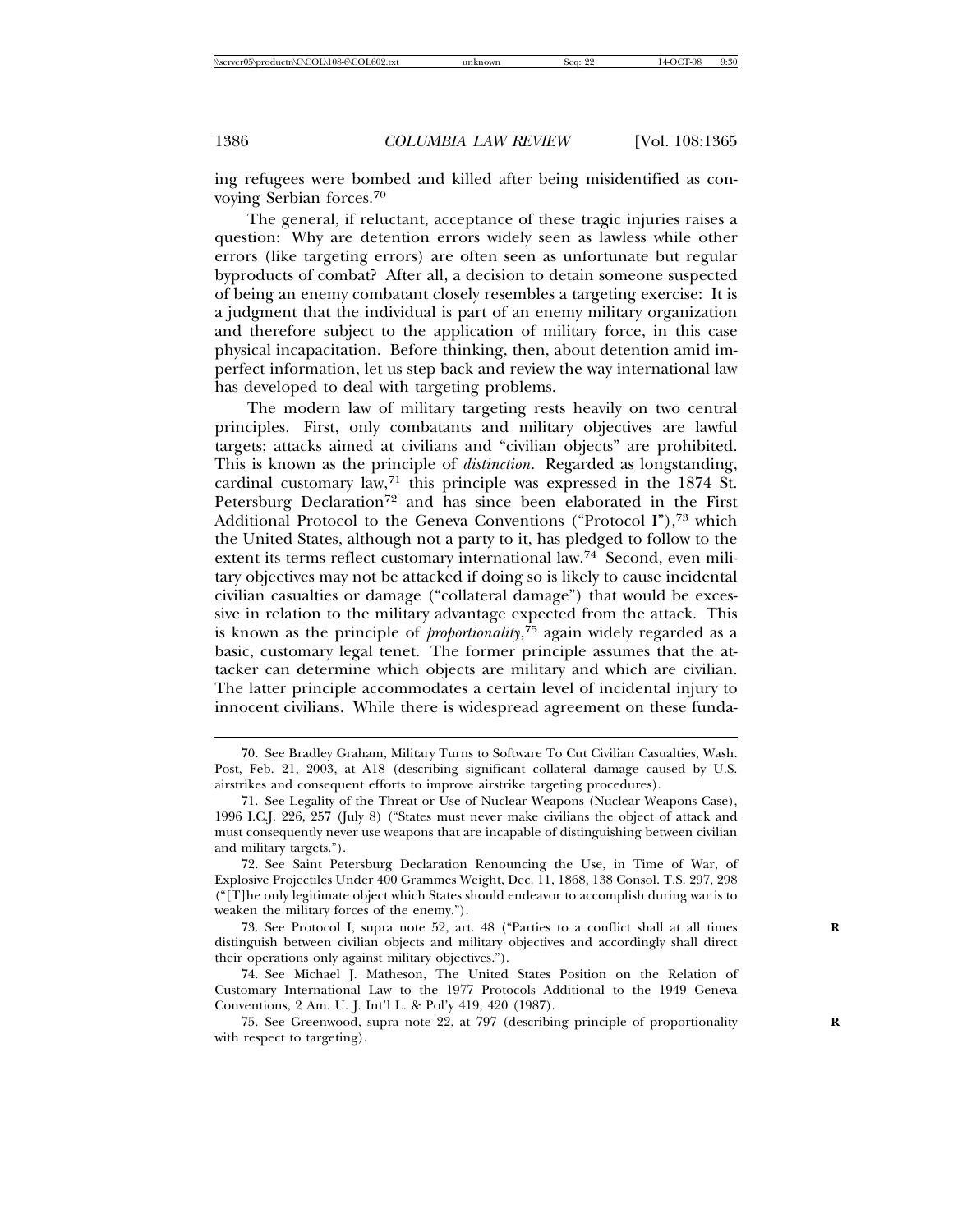mental principles, specific attacks and incidents of civilian injury often trigger controversy over whether they were followed.<sup>76</sup>

In applying the principles of distinction and proportionality to planning and conducting an attack, the attacker must exercise care to verify that a target is indeed a military target and attack it so as to reduce the likelihood of incidental injury to civilians and civilian property. But the precise level of care the attacker must use in both efforts—verifying the identity of the target and reducing anticipated collateral damage—has proven difficult to define. In his classic work on the ethics of warfare, Michael Walzer confronts this issue but acknowledges that "[e]xactly how far [a party] must go" in accepting costs to itself in minimizing foreseeable harms to civilians "is hard to say":

Do civilians have a right not only not to be attacked but also not to be put at risk to such and such a degree, so that imposing a one-in-ten chance of death on them is justified, while imposing a three-in-ten chance is unjustified? In fact, the degree of risk that is permissible is going to vary with the nature of the target, the urgency of the moment, the available technology, and so on. It is best, I think, to say simply that civilians have a right that 'due care' be taken.<sup>77</sup>

But this just raises the question of what care is due.

#### B. *Targeting Law's "Reasonable Care" Standard*

Throughout this past century, during which much of the modern law of war was codified, international convention drafters have struggled with how to define targeting's standard of certainty. Although the text of international treaties might appear at first blush to require exceedingly high standards of care, the practice and interpretation of states is better understood as a "reasonable effort" standard, where reasonableness is judged in terms of costs to the attacker of performing more rigorous analysis or expending scarce military resources.

Protocol I to the Geneva Conventions states that in the course of attacks "constant care shall be taken to spare the civilian population, civil-

Id. para. 48.

<sup>76.</sup> This last point was made very well in the Final Report to the Prosecutor by the Committee Established to Review the NATO Bombing Campaign Against the Federal Republic of Yugoslavia (1999) [hereinafter Prosecutor's Report, NATO Bombing in Yugoslavia]:

The main problem with the principle of proportionality is not whether or not it exists but what it means and how it is to be applied. It is relatively simple to state that there must be an acceptable relation between the legitimate destructive effect and undesirable collateral effects . . . . It is much easier to formulate the principle of proportionality in general terms than it is to apply it to a particular set of circumstances because the comparison is often between unlike quantities and values. One cannot easily assess the value of innocent human lives as opposed to capturing a particular military objective.

<sup>77.</sup> Michael Walzer, Just and Unjust Wars 156 (3d ed. 1977).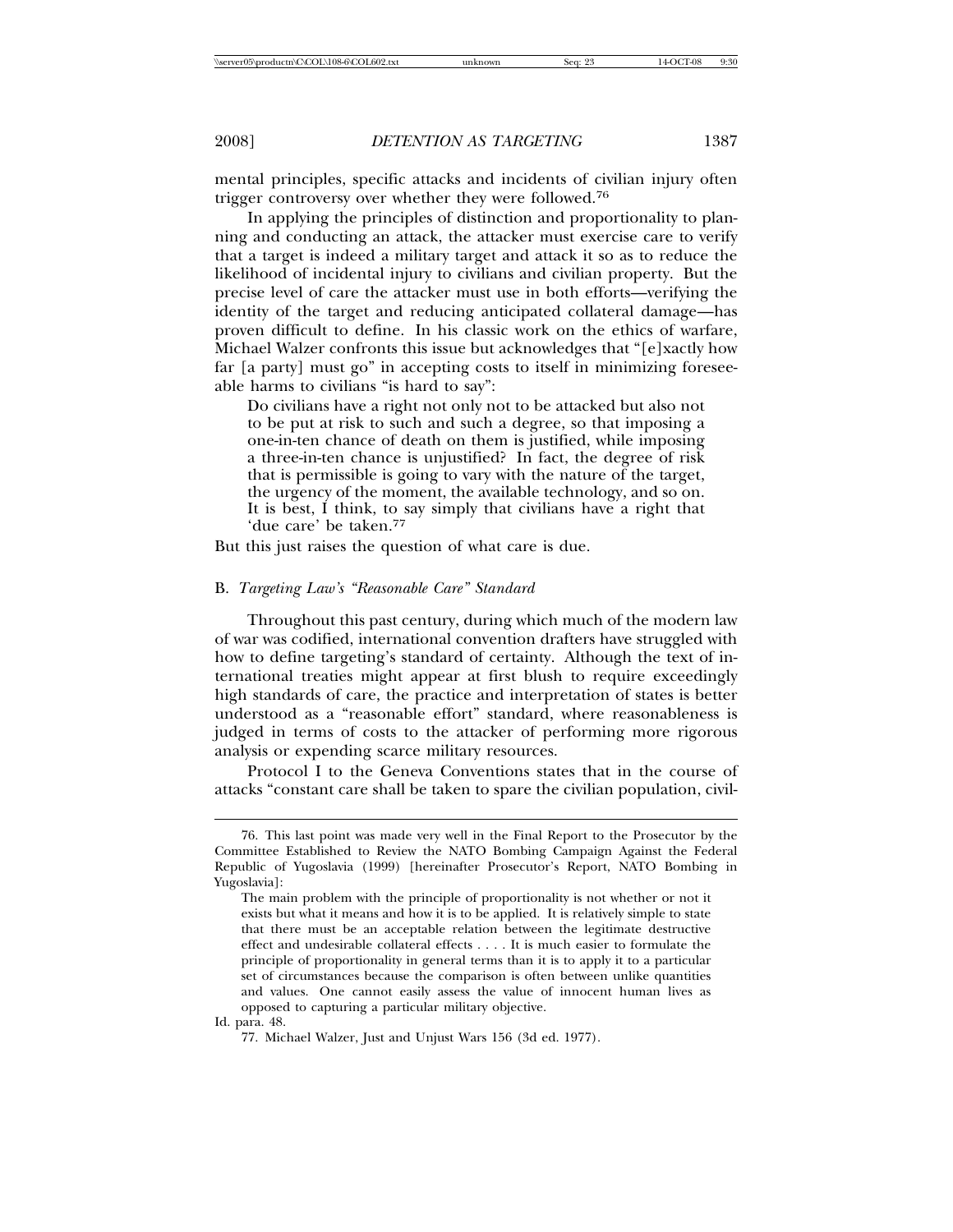ians and civilian objects."<sup>78</sup> It also requires those who plan an attack to "[d]o everything feasible to verify that the objectives to be attacked are neither civilians nor civilian objects . . . but are military objectives."<sup>79</sup> Planners must also "[t]ake all feasible precautions in the choice of means and methods of attack with a view to avoiding, and in any event to minimizing, incidental loss of civilian life, injury to civilians and damage to civilian objects."<sup>80</sup>

The responsibility to "do everything feasible" and "take all feasible precautions" in carrying out these mandates, however, is generally interpreted to be not a fixed and always highly exacting duty—like, say, the beyond reasonable doubt approach of criminal law—but a balancing one: Parties are obliged to balance humanitarian concerns for civilians with military needs. That is, "[a]n attacker must exercise reasonable precautions to minimize incidental or collateral injury to the civilian population or damage to civilian objects, consistent with mission accomplishment and allowable risk to the attacking forces."<sup>81</sup>

This "reasonable care" standard, based on practicalities of particular circumstances, has been expounded in international case law,<sup>82</sup> commentaries, $83$  and scholarly works. $84$  It also reflects common state practice,  $85$ since one would expect a rule to rarely be followed if it were too costly or put a party's military operations in too much jeopardy. As one British

83. See, e.g., 1 Jean-Marie Henckaerts & Louise Doswald-Beck, ICRC, Customary International Humanitarian Law 54 (2005) (describing "obligation to take all 'feasible' precautions," taking into account "humanitarian and military considerations," before executing military attack); ICRC, Commentary on the Additional Protocols of 8 June 1977 to the Geneva Conventions of 12 August 1949, at 681–82 (1987) [hereinafter ICRC Commentary on Protocol I] (calling for "common sense and good faith" interpretation of Protocol in order to prevent unnecessary civilian casualties"); see also Francoise Hampson, Military Necessity, *in* Crimes of War 251, 251 (Roy Gutman & David Reiff eds., 1999) (defining military necessity as "legal justification for attacks" on military, not civilian, targets).

84. See, e.g., Yoram Dinstein, The Conduct of Hostilities Under the Law of International Armed Conflict 126 (2004) ("[N]o absolute certainty can be guaranteed in the process of ascertaining the military character of an objective selected for attack, but there is an obligation of due diligence and acting in good faith."); Michael N. Schmitt, Precision Attack and International Law, 87 Int'l Rev. Red Cross 445, 455–56 (2005) (describing standard as "reckless disregard" or indiscriminateness in either execution or tactics).

85. See A.P.V. Rogers, Zero-Casualty Warfare, 82 Int'l Rev. Red Cross 165, 176–78, 180–81 (2000) (describing states' obligations to take all practicably possible precautions to avoid civilian injuries).

<sup>78.</sup> Protocol I, supra note 52, art. 57(1). **R**

<sup>79.</sup> Id. art. 57(2)(a)(i).

<sup>80.</sup> Id. art. 57(2)(a)(ii).

<sup>81.</sup> Dep't of Def., Persian Gulf War, supra note 57, at 615. **R**

<sup>82.</sup> See, e.g., Prosecutor v. Galic, Case No. IT-98-29-T, Judgment and Opinion, ¶ 57 (Dec. 5, 2003), available at http://www.un.org/icty/galic/trialc/judgement/galtj031205e.pdf (on file with the *Columbia Law Review*) (describing Protocol I prohibitions on "indiscriminate attacks" against civilians as "well-established rule of customary law applicable in all armed conflicts").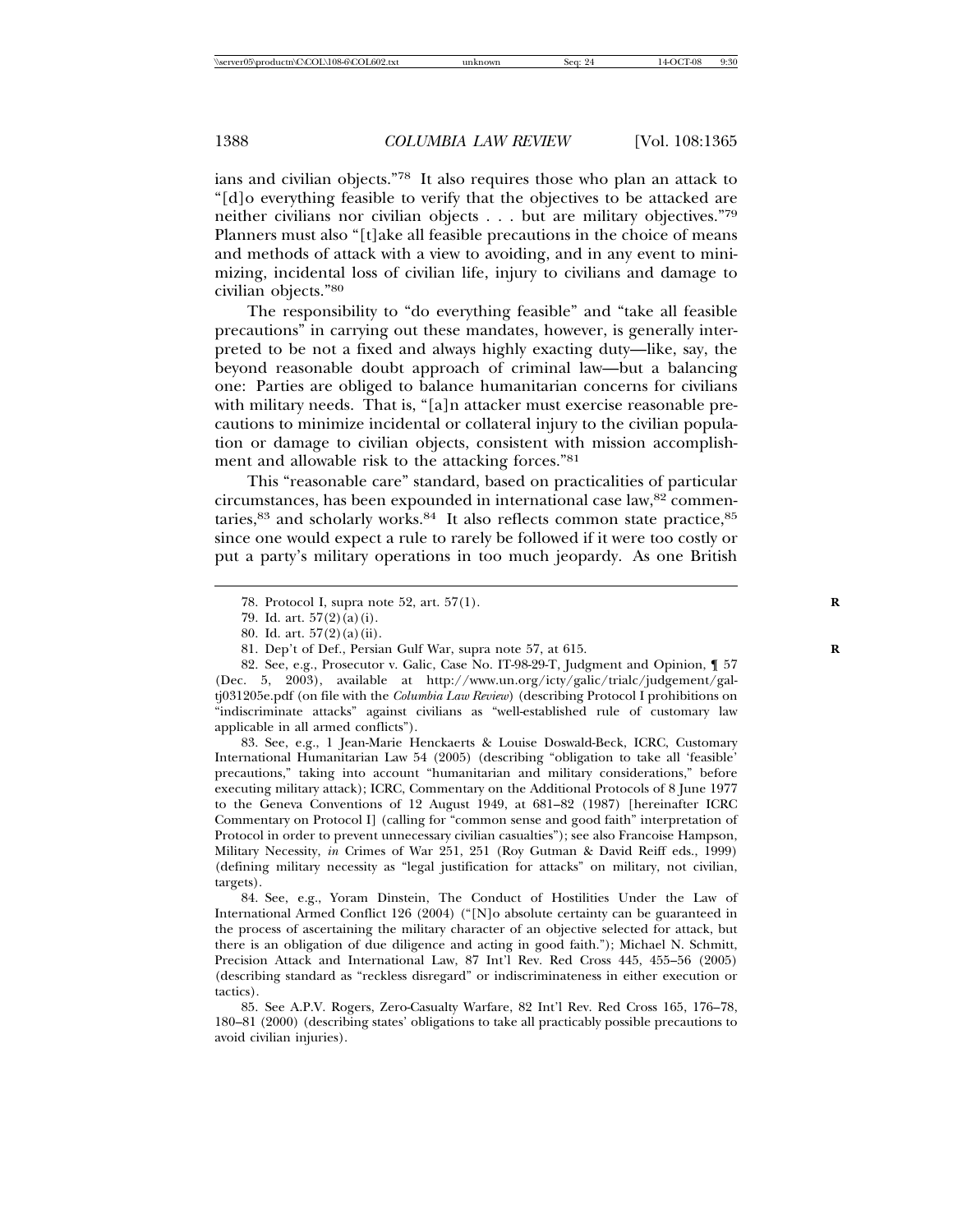military-legal scholar puts it: "Target verification requires reasonable care to be exercised. The precise degree of care required depends on the circumstances . . . ."<sup>86</sup> Even the International Committee of the Red Cross Commentary on Protocol I acknowledges that the "do everything feasible" requirement in targeting ultimately reduces to an obligation of "common sense and good faith."<sup>87</sup>

While it is impossible to pin down a precise formula for calculating reasonableness, factors such as time constraints, risks, technology, and resource costs emerge over time as key considerations in the legal analysis.88 Those factors all bear on one's ability to prosecute the war effectively and achieve victory at acceptable expense. Targeting is then generally viewed from two sides of the same reasonableness coin: Did a belligerent exercise sufficient effort to discern the identity of targets and plan the attack in a way designed to reduce incidental injury to civilians? And was there more that the belligerent could have done to verify the identity of the target and reduce collateral damage?

Time constraints, risks, technology, and resource costs are, among other factors, often key to this analysis because the law of war recognizes that although belligerents could almost always take further precautions, they cannot be expected to disregard their own survival and ability to combat effectively in the short and long term.<sup>89</sup> The pace of events and the need to take decisive actions quickly may limit the care belligerents can exercise while still fighting successfully. Warfare is always dangerous for the belligerents, and soldiers constantly internalize certain hazards to themselves; the law of war obligates them to take dangers to civilians into account, but it does not require them to ignore their own security. Were additional intelligence or the use of more precise weapons cost-free, it would be natural to expect belligerents to do more to confirm the iden-

89. See Greenwood, supra note 22, at 800: **R**

<sup>86.</sup> Id. at 181.

<sup>87.</sup> ICRC Commentary on Protocol I, supra note 83, at 682. **R**

<sup>88.</sup> See, e.g., United States v. List (The Hostage Case), Case No. 7 (Feb. 19, 1948), reprinted in 11 Trials of War Criminals Before the Nuremberg Military Tribunals Under Control Council Law No. 10, at 1230, 1253 (1997) ("Military necessity permits a belligerent, subject to the laws of war, to apply any amount and kind of force to compel the complete submission of the enemy with the least possible expenditure of time, life, and money."); see also Rogers, supra note 85, at 176 (discussing conflicting humanitarian and military interests that attackers must consider during targeting); Schmitt, supra note 84, at **R** 461–62 ("As with doing everything feasible to verify a target, the requirement to resort to precision attack is not absolute.").

The requirement that, in choosing the weapons and methods of attack which will be used, the commander should have regard to which of those weapons and methods will be most likely to avoid or reduce incidental civilian losses is particularly important. It does not mean that the commander must always use the most discriminating weapon which his country possesses. . . . [H]e is entitled to take account of considerations such as the quantity of a particular weapon at his disposal, the likely future demands on his weapon stocks, the time within which a particular weapon can be brought to bear, and the degree of risk to his own forces.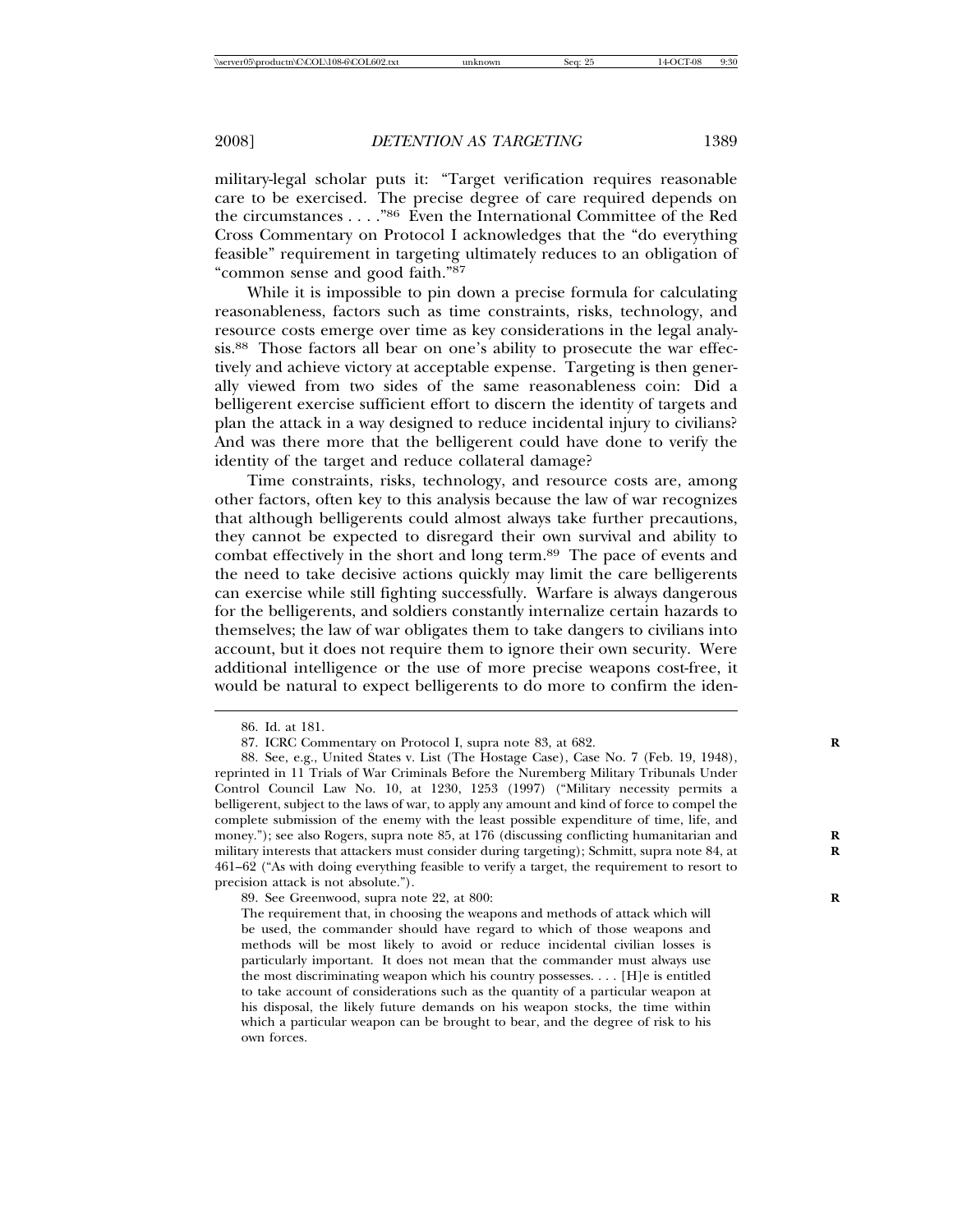tity of targets and calibrate their attacks; but information and precision come with prices measured in personnel, dollars, and other scarce resources that good sense and strategic logic demand be husbanded in warfare.

A widely cited application of this reasonableness approach to targeting is the al Firdos bunker incident during the 1991 Persian Gulf War. During that conflict, American military planners identified this Baghdad complex as an Iraqi military command and control center. Unknown to coalition planners, however, Iraqi civilians were apparently inhabiting the upper levels as sleeping quarters. Coalition forces bombed the bunker, allegedly resulting in several hundred civilian casualties.<sup>90</sup> Could coalition forces have waited longer and sought additional information about the nature of these building complexes? Or used more precise weaponry and tactics for destroying what were believed to be military command nodes? Of course, but only at greater risks to themselves. This action has generally been deemed in accordance with the law of war because the attackers acted in good faith based upon information reasonably available at the time of the attack.<sup>91</sup>

In such tragic cases, debates will rage about whether military forces exercised reasonable care. And, as I explain below, the lack of determinative precision is one significant weakness that needs to be considered in importing targeting law to a detention context.<sup>92</sup>

Nonetheless, the reasonable care rule in targeting makes good sense for three reasons: (1) It pragmatically balances military necessity with humanitarian interests; (2) it helps align distribution of legal responsibility with moral culpability; and  $(3)$  it combines with companion rules to reinforce incentives for parties to comply with the law and protect civilians.

1. *Military Effectiveness.* — First, the law of targeting has developed to confront the problem that in the conduct of warfare, attackers invariably face situations in which imperfect information precludes discrimination between military and civilian objects with near-perfect accuracy; targeting law recognizes that in the course of attacking legitimate military targets, civilians and civilian objects will inevitably be harmed, too. Especially, though not only, in the heat of battle, and as a result of incomplete information or the "fog of war," targets will be misidentified. Civilian targets will be mistaken for military ones and destroyed. In the course of attacking legitimate military targets, civilian objects and persons will often get caught in the crossfire. Error is inevitable in war, and the law recognizes that. It seeks to regulate it, not eliminate it.

<sup>90.</sup> See John Mintz, Air War on Iraq Would Be Similar to Desert Storm: U.S. Is Planning Attack that Limits Civilian Deaths, Wash. Post, Feb. 15, 1998, at A1 (describing al Firdos incident and efforts to avoid similar incidents).

<sup>91.</sup> See Dep't of Def., Persian Gulf War, supra note 57, at 615–17 (explaining that later reviews of attack assessed it as reasonable under the circumstances).

<sup>92.</sup> See infra Part III.C.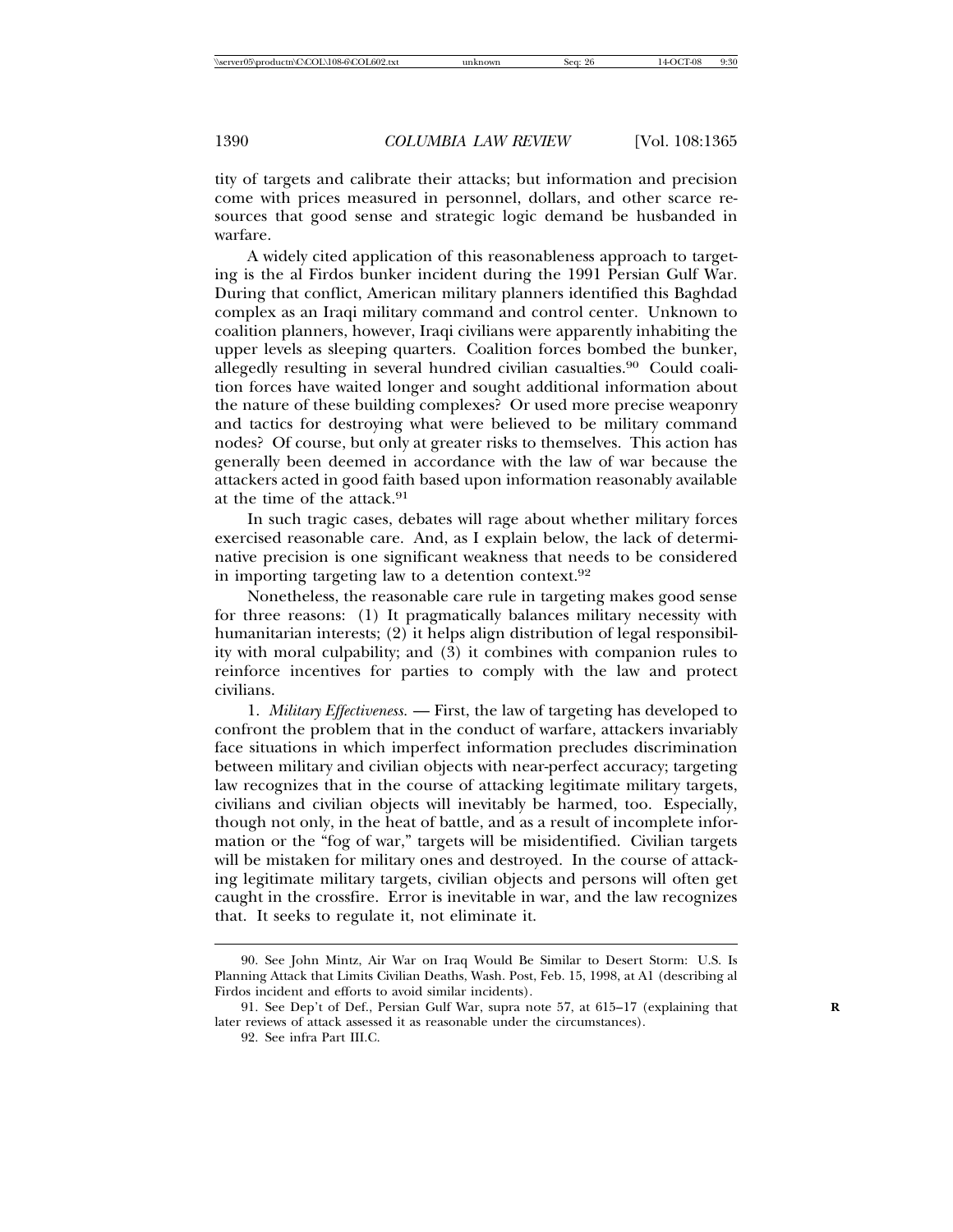Imposing too strict a standard might constrain military decisionmaking, which requires difficult and often quick judgments, to the point where a party could no longer achieve success. Waiting until a target's identity could be verified with near certainty (imagine a beyond reasonable doubt rule for targeting) would expose an attacking party to unacceptable risks and delays, and would mean refraining from many attacks where such verification is impractical.<sup>93</sup> The law of war obligates an attacker to internalize some of the likely injury to civilians, but in practice no party is likely to do so to the point that it erodes its own political support to prosecute the war.<sup>94</sup>

2. *Moral Culpability.* — A second reason, besides the necessities of war's messiness and complexity, that the law of war has evolved around a reasonable care standard is that an attacker's ability to discriminate accurately between military and civilian objects and to limit collateral damage is a product of *both* parties' actions: the steps the attacker takes to verify targets and select means designed to reduce civilian suffering, and the defender's actions to segregate and demark military from civilian objects.<sup>95</sup> In that regard, both parties share moral responsibility for incidental injury to civilians, their respective shares depending on the good faith steps they take to minimize the likelihood of that injury. An attacker can reduce the chances of misidentifying a target or causing collateral damage by, for example, getting closer to it before firing or striking during the daytime, when it is easier to identify targets. But the defender, in deciding how and where to situate its military forces or arms, can also increase or decrease the likelihood of mistaken identity or collateral damage.<sup>96</sup> Storing weapons in crowded areas or disguising ammunition depots as food supplies, for example, puts crowds and food supplies at risk.

<sup>93.</sup> See Rogers, supra note 85, at 181 ("In the event of doubt about the nature of the **R** target, an attack should not be carried out, with a possible exception where failure to prosecute the attack would put attacking forces in immediate danger.").

<sup>94.</sup> See W. Michael Reisman, The Lessons of Qana, 22 Yale J. Int'l L. 381, 396 (1997) [hereinafter Reisman, Lessons of Qana] (describing Israeli attack on U.N. compound in Lebanon and conflicting imperatives of retaliating with proportionate degree of force while retaining support of country's internal constituency).

<sup>95.</sup> See generally W. Hays Parks, Air War and the Law of War, 32 A.F. L. Rev. 1 (1990) (discussing emergence of responsibility of both parties to conflict within law governing air power).

<sup>96.</sup> The ICRC stressed the importance of these reciprocal obligations after a spate of NATO military attacks in Afghanistan resulted in civilian casualties that NATO blamed in part on Taliban forces' refusal to distinguish its fighters from innocent villagers. See News Release, ICRC, Afghanistan: ICRC Deplores Increasing Number of Civilian Victims (Oct. 27, 2006), at http://www.icrc.org/web/eng/siteeng0.nsf/htmlall/afghanistan-news-271006?opendocument (on file with the *Columbia Law Review*) (emphasizing duty, under international humanitarian law, to take precautions to protect civilians and their property); see also Associated Press, NATO Chief Says Taliban Used Civilians As Shields, St. Louis Post-Dispatch, Oct. 28, 2006, at A28 (reporting NATO Secretary-General Jaap dee Hoop Scheffer's allegations attributing civilian deaths resulting from NATO attacks to Taliban practices of using civilians as human shields).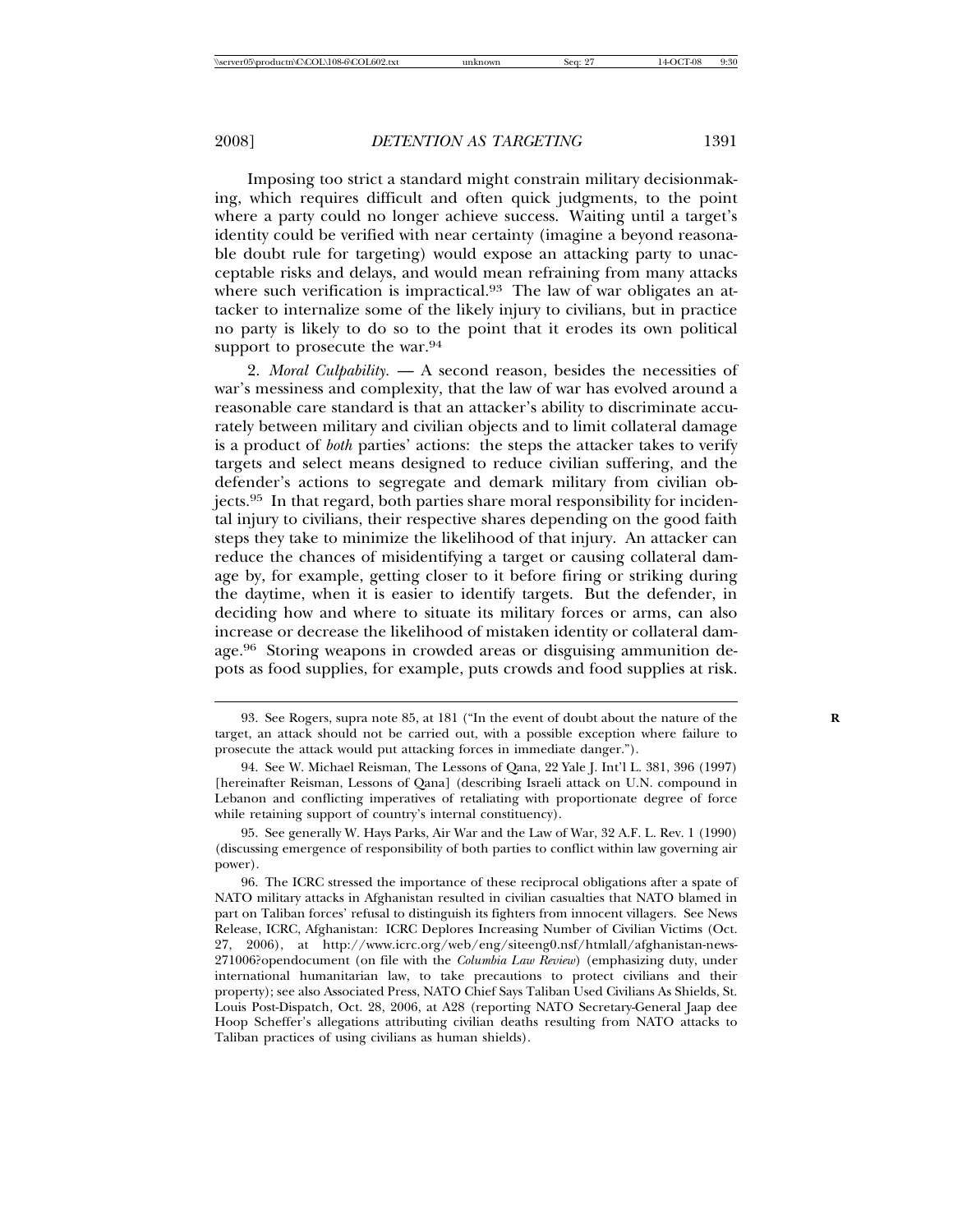A reasonableness approach to precautionary obligations acknowledges that mistaken identification of targets and collateral damage result from both parties' actions. Reasonableness is measured not just in terms of efforts to verify military targets and strike them with discriminate precision, but also in terms of adjustment to enemy behavior designed to keep civilians and civilian property in or out of harm's way. Facing intense criticism over the human suffering resulting from its attack on Lebanon, including widespread charges that it was violating its international legal obligations to exercise care in distinguishing combatants from civilians, <sup>97</sup> the Israeli government and its supporters stressed this division of responsibility argument in support of its 2006 counter-Hezbollah operations. They argued that Israel's conduct in bombing targets within urban Lebanese areas was reasonable in light of Hezbollah's practice of hiding and arming itself among civilians there.<sup>98</sup> Putting aside the debate over whether some of Israel's military responses targeted civilians or exacted a civilian toll disproportionate to Hezbollah's military threat, Hezbollah's decision to launch attacks from civilian neighborhoods contributed foreseeably to at least some Lebanese civilian injuries, and Israel's actions should be evaluated with that in mind.<sup>99</sup> Absolving Hezbollah of any responsibility for those injuries (for which Israel paid an immense diplomatic price) risks further incentivizing tactics that put civilians in harm's way.

3. *The Adversary's Incentives.* — This last point helps show a third, related reason why the reasonableness approach to targeting makes sense: It diminishes incentives for the other side to put civilians deliberately in harm's way. This notion is best understood in terms of the complementary rule that while the attacker must take reasonable steps to discriminate between military and civilian objects, the defender must take reasonable steps to make that discrimination possible. Article 58 of

<sup>97.</sup> Among those suggesting Israel violated the laws of war were the U.N. High Commissioner for Human Rights, Louise Arbour, and the International Committee of the Red Cross. See Tom Regan, UN Warns Hizbullah, Israel of "War Crimes" Liability, Christian Sci. Monitor, July 20, 2006, at http://www.csmonitor.com/2006/0720/daily Update.html (on file with the *Columbia Law Review*) (surveying international reactions to Israeli strike).

<sup>98.</sup> See Steven Erlanger, With Israeli Use of Force, Debate over Proportion, N.Y. Times, July 19, 2006, at A1 (quoting Israeli Foreign Minister Tzipi Livni as justifying disproportionate casualties in Lebanon attack by saying, "Terrorists use the population and live among them . . . . It's difficult to target like a surgery. Unfortunately, civilians sometimes pay the price of giving shelter to terrorists."); Moshe Yaalon, The Rules of War, Wash. Post, Aug. 3, 2006, at A27 (defending Israeli military action and noting strategic use of civilians by Hezbollah).

<sup>99.</sup> Jan Egeland, the U.N. Humanitarian chief, called the Israeli strikes "disproportionate" and in violation of the laws of war, but also pinned some blame for collateral civilian damage on Hezbollah: "[M]y message was that Hezbollah must stop this cowardly blending . . . among women and children . . . . I heard they were proud because they lost very few fighters and that it was the civilians bearing the brunt of this." UN Official Says Hezbollah Using Civilians to Hide, Chi. Trib., July 25, 2006, at 10.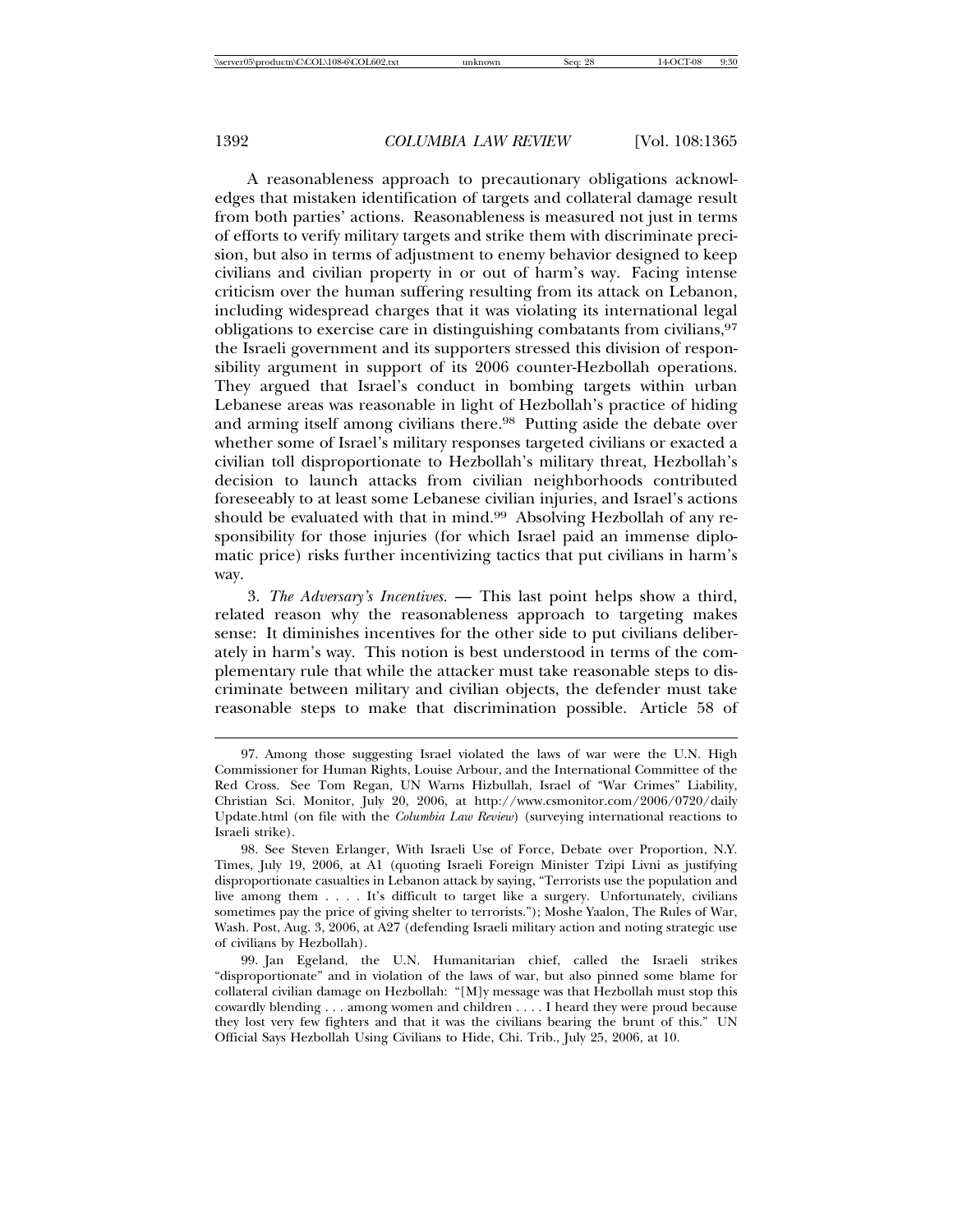Protocol I, for example, spells out the duty parties have to "[a]void locating military objectives within or near densely populated areas."<sup>100</sup> An absolute duty on an attacker to avoid civilian injury—one that ignores the steps the defender takes or does not take to improve the safety of noncombatants—would tempt the defender to place its military resources and personnel amid civilian crowds, or "human shields." Participants at the 1923 Hague Rules of Air Warfare Draft Conference wrestled unsuccessfully with a form of this dilemma: They wanted to immunize cities from aerial bombardment, but if they did so by completely prohibiting their attack they would create an incentive for states to move strategically valuable assets (such as military industries) into densely populated areas for protection, thereby inviting attacks on the very cities they sought to shelter.<sup>101</sup>

A reasonable care rule that recognizes reciprocal duties to keep civilians out of harm's way mitigates the defender's incentives to breach its own duty to protect civilians. A breach of the defender's duty to separate its military forces from civilians does not excuse the attacker from his discrimination and proportionality responsibilities, but it factors into assessment of whether the attacker's efforts are reasonable under the circumstances.<sup>102</sup>

For those hoping that the law of war would regulate actions with great clarity and predictability, the reasonable care rule is disquieting. It vests belligerents with considerable discretion in multifaceted balancing and legitimizes even large-scale injury to innocent civilians under certain circumstances. But rather than imposing unworkable constraints, it obliges belligerents to internalize injuries to innocent civilians in ways that balance competing interests and account for the realities of warfare.

Yaalon, supra note 98. (Yaalon was formerly the chief of staff of the Israel Defense Forces.) **R** In other words, an assessment of whether Israel's precautionary steps were adequate should consider Hezbollah tactics designed to make precise target discrimination impossible. Otherwise Hezbollah's tactics are rewarded. Michael Walzer has made similar observations:

When Palestinian militants launch rocket attacks from civilian areas, they are themselves responsible—and no one else is—for the civilian deaths caused by Israeli counterfire. But (the dialectical argument continues) Israeli soldiers are required to aim as precisely as they can at the militants, to take risks in order to do that, and to call off counterattacks that would kill large numbers of civilians.

<sup>100.</sup> Protocol I, supra note 52, art. 58.

<sup>101.</sup> See Parks, supra note 95, at 27–28. **R**

<sup>102.</sup> This was an argument Israel raised in defending its conduct of the recent war against Hezbollah:

The rules of war boil down to one central principle: the need to distinguish combatants from noncombatants. Those who condemned Israel for what happened [in the bombardment of residential areas] at Qana [Lebanon], rather than placing the blame for this unfortunate tragedy squarely on Hezbollah and its state sponsors, have rewarded those for whom this moral principle is meaningless and have condemned a state in which this principle has always guided military and political decisionmaking.

Michael Walzer, War Fair, The New Republic, July 31, 2006, at 15, 16.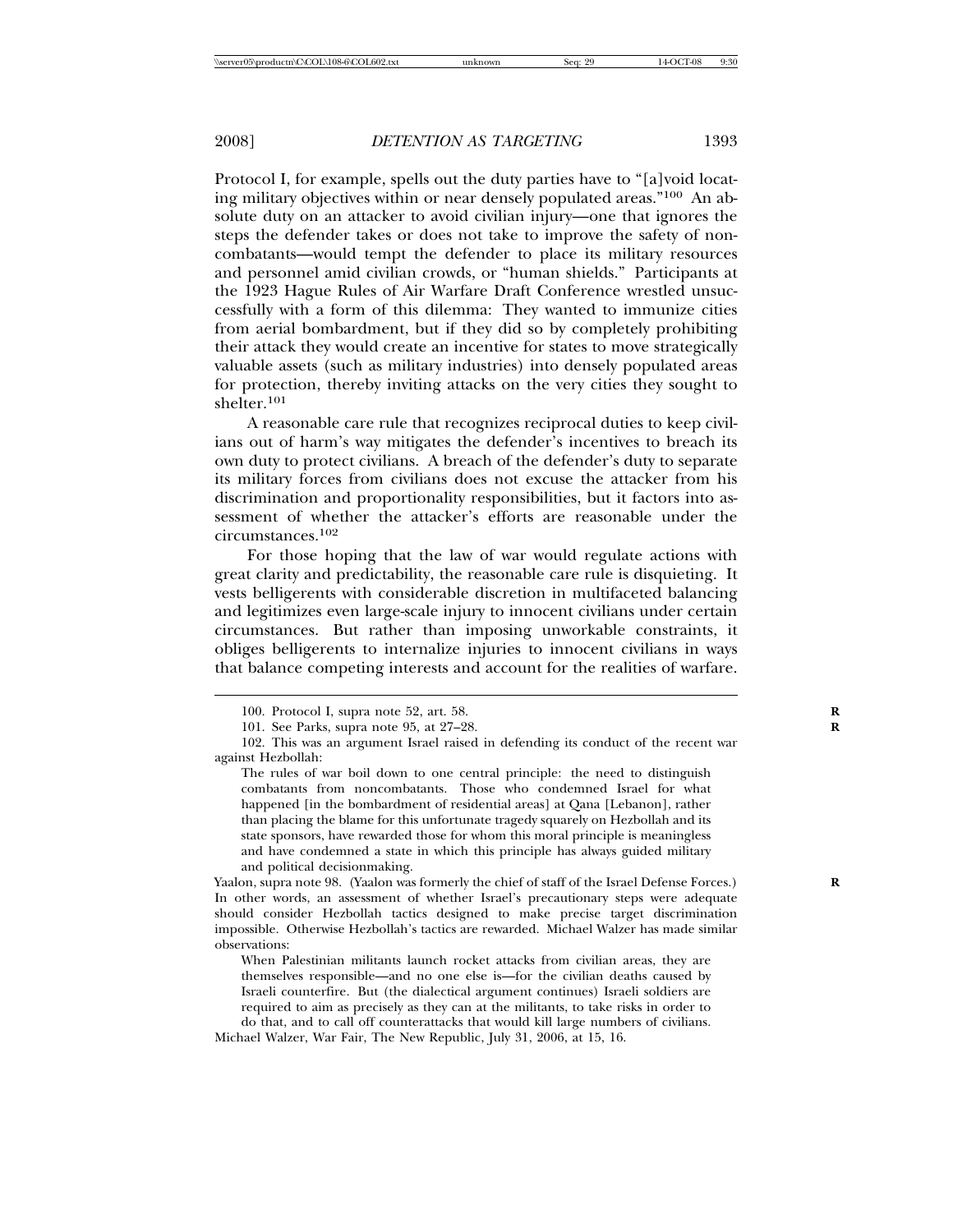#### C. *Detention As a Form of Targeting*

In sum, targeting rules have evolved to a reasonable care approach, recognizing that an attacker cannot be expected to eliminate inadvertent civilian injury while battling aggressively without reasonable reciprocal efforts by the defender to keep civilians out of harm's way. No such similar rule is generally recognized to govern detention. The law of war probably has little to say directly on point to the standard of certainty for detention because throughout much of modern military history the problem was unlikely to arise in its current form.<sup>103</sup> Taking as an investigative assumption that the criminal conviction standard is inapplicable—either because the inquiry addresses supposed status as a member of an enemy organization with which the United States is at war rather than criminal guilt or innocence, or because the magnitude of the threat requires some other kind of preventive detention regime—how careful must a state like the United States be in classifying someone as an "enemy combatant" or similar category subject to long-term detention?

Targeting law provides a useful analytical starting point for filling this gap. After all, the problem of differentiating enemy terrorist fighters from among the surrounding civilian population is really a problem of targeting: Is the individual an enemy fighter (i.e., a military target) and therefore subject to attack with force (i.e., capture and detention)?<sup>104</sup> Targeting law has evolved to deal with the problem that, in order to neutralize enemy fighting forces, military planners and operators must routinely use military force—including powerful lethal force—against individuals and targets *believed to be* affiliated with the enemy. Depending on the circumstances, these planners and operators may lack critical information and time to verify their targets, and may accordingly harbor significant doubt as to the identities of those they are about to attack. The law of war allows for some rate of error—sometimes a high rate of error—so long as the party acts in good faith reliance on reasonable efforts to verify military targets and contain attacks to them. In practice this means that many civilians and civilian objects are attacked by mistake, either because they are erroneously thought to be enemy forces or because they get caught in the crossfire directed at true military targets.

Erroneous detentions of innocent civilians mistaken for terrorists might then be thought of as the common tragedy in warfare of mistaking

<sup>103.</sup> See Greenwood, supra note 22, at 797 ("The question who, or what, is a legitimate target is arguably the most important question in the law of war . . . . So far as people are concerned, the law is, at least, reasonably clear."); see also supra notes 55-65 and accompanying text (explaining why additional rules on this issue are necessary in nontraditional warfare).

<sup>104.</sup> See supra notes 58–60 and accompanying text (explaining difficulty of **R** distinguishing terrorists from civilians).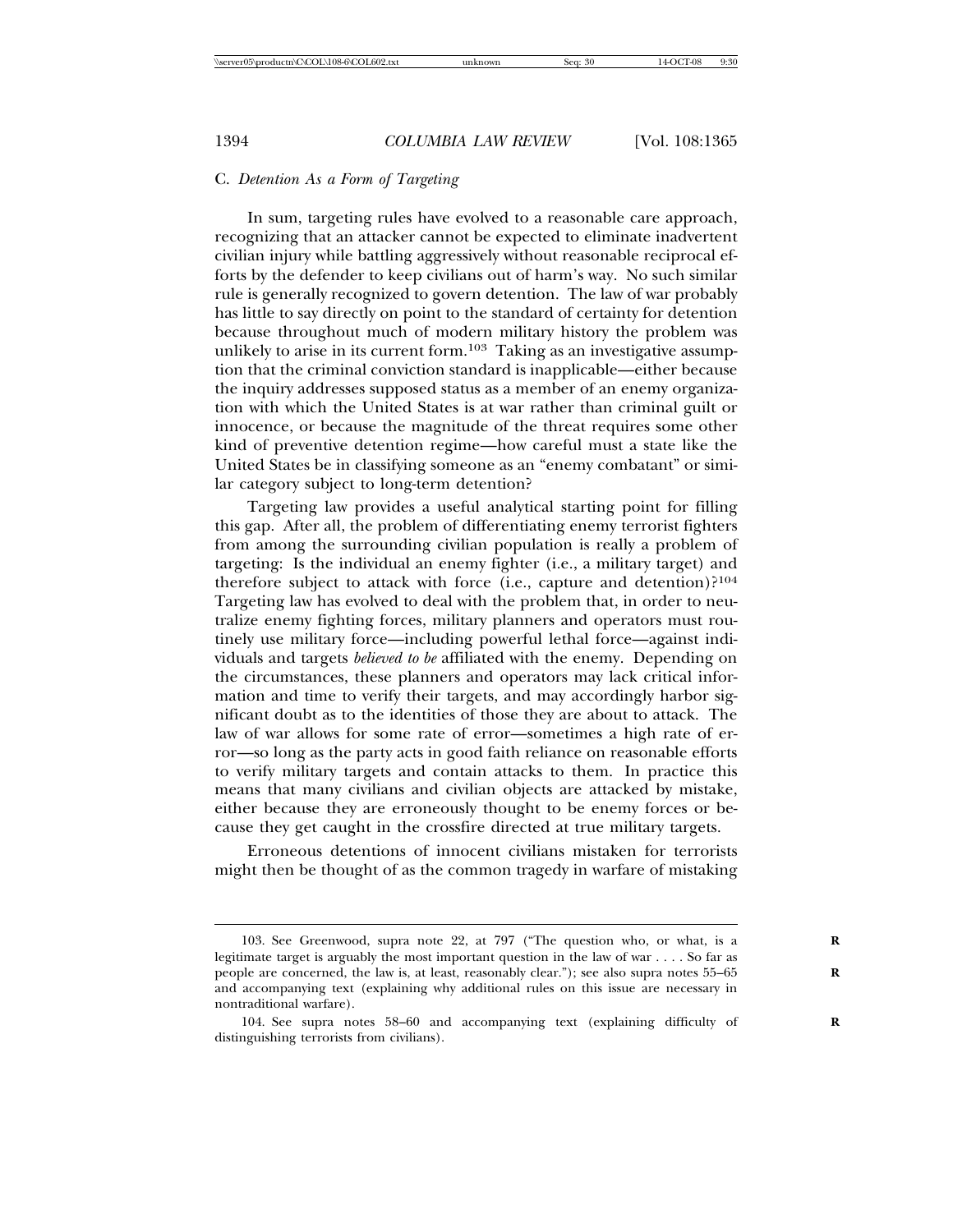a civilian object for a military one.<sup>105</sup> Or in some cases erroneous detentions might be thought of as a form of collateral damage, in that they result from overbroad detention policies that sweep up bystanders alongside terrorists (though this logic has dangerous implications $106$ ). Not only does targeting law provide a useful analogical framework for thinking about detention accuracy and errors, but it might even be seen as encompassing detention decisions, such that targeting rules should govern directly.

Indeed, detention decisions arguably ought to require a *lower* standard of certainty than many conventional military targeting decisions, since errors in the detention context are generally less severe than in the targeting context, where the cost of error is often death.<sup>107</sup> Note that because enemy fighters are legitimate military targets, sometimes those whom the U.S. government captures and detains could, as a legal matter, perhaps be attacked and killed instead (subject, however, to other law of war rules, such as the proportionality rule and the prohibition against killing those who have surrendered).<sup>108</sup> According to the *U.S. Naval Handbook*, military forces "must make an honest determination as to whether a particular civilian is or is not subject to deliberate attack based on the person's behavior, location and attire, and other information

108. The Israeli government's policy of "targeted killings" is a controversial application of this principle, with much of the controversy stemming, as in the case of U.S. detention policy, from a disagreement over whether the law of war is the appropriate framework for regulating actions. As the former Israeli judge advocate and now legal scholar Amos Guiora has explained:

[T]ragic mistakes do occur and innocent women and children have died during the course of a targeted killing. In all fairness, there are two explanations for this occurrence: 1) Wanted terrorists are more than aware of their status and calculate (sometimes mistakenly so) that the [Israeli Defense Forces] will not target them when they deliberately surround themselves with women and children (one should add in clear violation of international law forbidding 'human shielding'); 2) Operational mistakes, while highly regrettable, are a reality of armed conflict. While Kofi Annan has recently been quoted as remarking that the loss of one innocent life makes any response to terrorism disproportionate, this statement is not consistent with the laws of armed conflict, which allow for collateral damage, or unintended harm, that is proportionate to the harm prevented. Moreover, a terrorist should not be granted immunity simply because he can surround himself with non-terrorists (human shielding).

Amos Guiora, Targeted Killing As Active Self-Defense, 36 Case W. Res. J. Int'l L. 319, 328–29 (2004). The Israeli Supreme Court considered some international legal aspects of targeted killings in HCJ 769/02 The Public Committee Against Torture in Israel v. Government of Israel  $[2005]$  | 21 (Isr.), translation available at http://elyon1.court.gov.il/ files\_eng/02/690/007/A34/02007690.a34.htm (on file with the *Columbia Law Review*).

<sup>105.</sup> Importantly, this approach also requires defining what is meant by "al Qaida," its affiliated terrorist network, and its military capability—an issue I introduced above, see supra notes 49–51 and accompanying text, but do not answer in this paper.

<sup>106.</sup> See infra note 117 (explaining danger of justifying mass detentions).

<sup>107.</sup> Though to some, indefinite and possibly lifelong detention might seem a fate worse than death.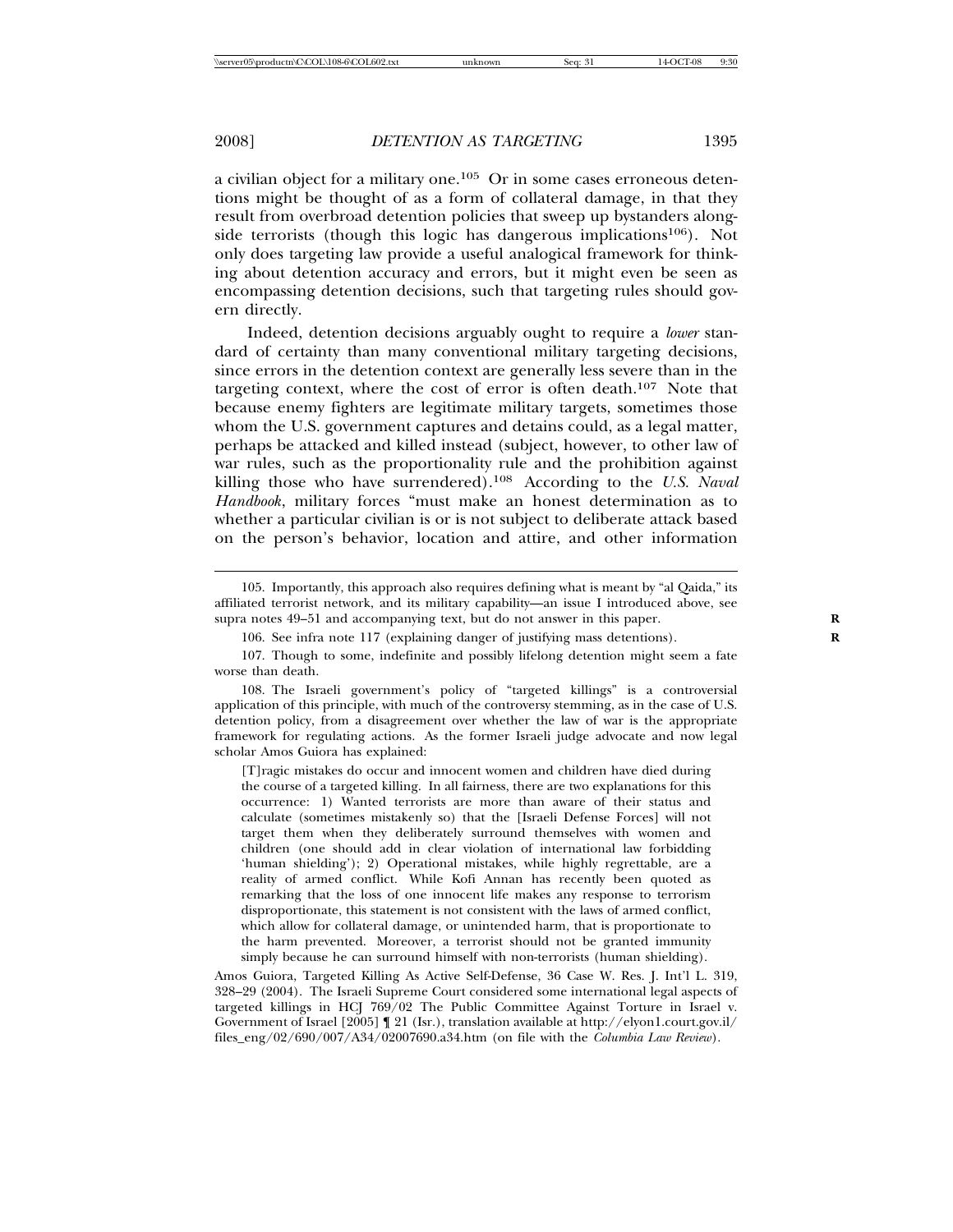available at the time."<sup>109</sup> So, for example, in June 2005 U.S. military forces bombed Abu Musab al Zarqawi, the regional al Qaida leader in Iraq.110 And many detainees at Guantanamo were, in fact, first shot and wounded on the battlefields of Afghanistan.

Detention errors are also generally reversible, whereas targeting errors are not; those mistakenly detained can be released, but those mistakenly bombed cannot be brought back to life. The reversibility of detention decisions again arguably points toward a lower standard of certainty for detention than targeting.<sup>111</sup>

In the fight against transnational terrorist networks, however, these claims about the low stakes and reversibility of detention errors may not hold true because the costs of erroneous detention have escalated dramatically. The likely duration of the conflict with al Qaida means that detentions could be indefinite or lifelong.<sup>112</sup> The specter of aggressive interrogation also raises considerably the stakes of errors, though it is hard to compare the harms of being erroneously exposed over time to tough interrogation tactics or even illegal abuses with other injuries that result from military force.

In any event, the same three reasons why the reasonable care rule makes sense in the targeting context could be used to justify, at least as a starting point, a similar approach for detention decisions.

1. *Military Effectiveness Arguments.* — First, a reasonable care standard would balance military necessity with humanitarian interests, in this case balancing the need to incapacitate suspected enemy fighters with liberty values. Just as the law of war allows an attacking party to aim attacks broadly enough to destroy or disable the enemy's forces even if it means incidentally injuring some civilians and civilian property, perhaps our military and intelligence agencies should have similar leeway to fight enemy terrorist networks effectively, including the power to sweep and detain broadly enough to ensure that no problematic number or proportion of terrorists remains free. Overbroad detentions are arguably

<sup>109.</sup> Dep't of the Navy, The Commander's Handbook on the Law of Naval Operations ch. 8.2.2 (2007), available at http://www.nwc.navy.mil/cnws/ild/documents/ 1-14M\_(Jul\_2007)\_(NWP).pdf (on file with the *Columbia Law Review*).

<sup>110.</sup> A more controversial incident occurred in November 2002, when the CIA allegedly killed with a missile attack six suspected al Qaida members traveling in their jeep in Yemen. See BBC News, CIA "Killed al-Qaeda Suspects" in Yemen, Nov. 5, 2002, at http:/ /news.bbc.co.uk/2/hi/middle\_east/2402479.stm (on file with the *Columbia Law Review*). More recently, it has been reported that U.S. forces used military gunships to target al Qaida operatives in Somalia. See Andrew England, Somalia Air Strike "Missed al-Qaeda Targets," Fin. Times, Jan. 12, 2007, at 6.

<sup>111.</sup> A similar reversibility argument is sometimes made in the context of the death penalty, where some have argued that there should be a higher standard for conviction than "beyond reasonable doubt" in capital cases because erroneous executions can never be corrected. See, e.g., Lillquist, supra note 33, at 53–66 (discussing justifications for **R** standard of proof in criminal cases and examining which, if any, would justify higher standard of proof in capital cases).

<sup>112.</sup> See supra note 63 and accompanying text. **R**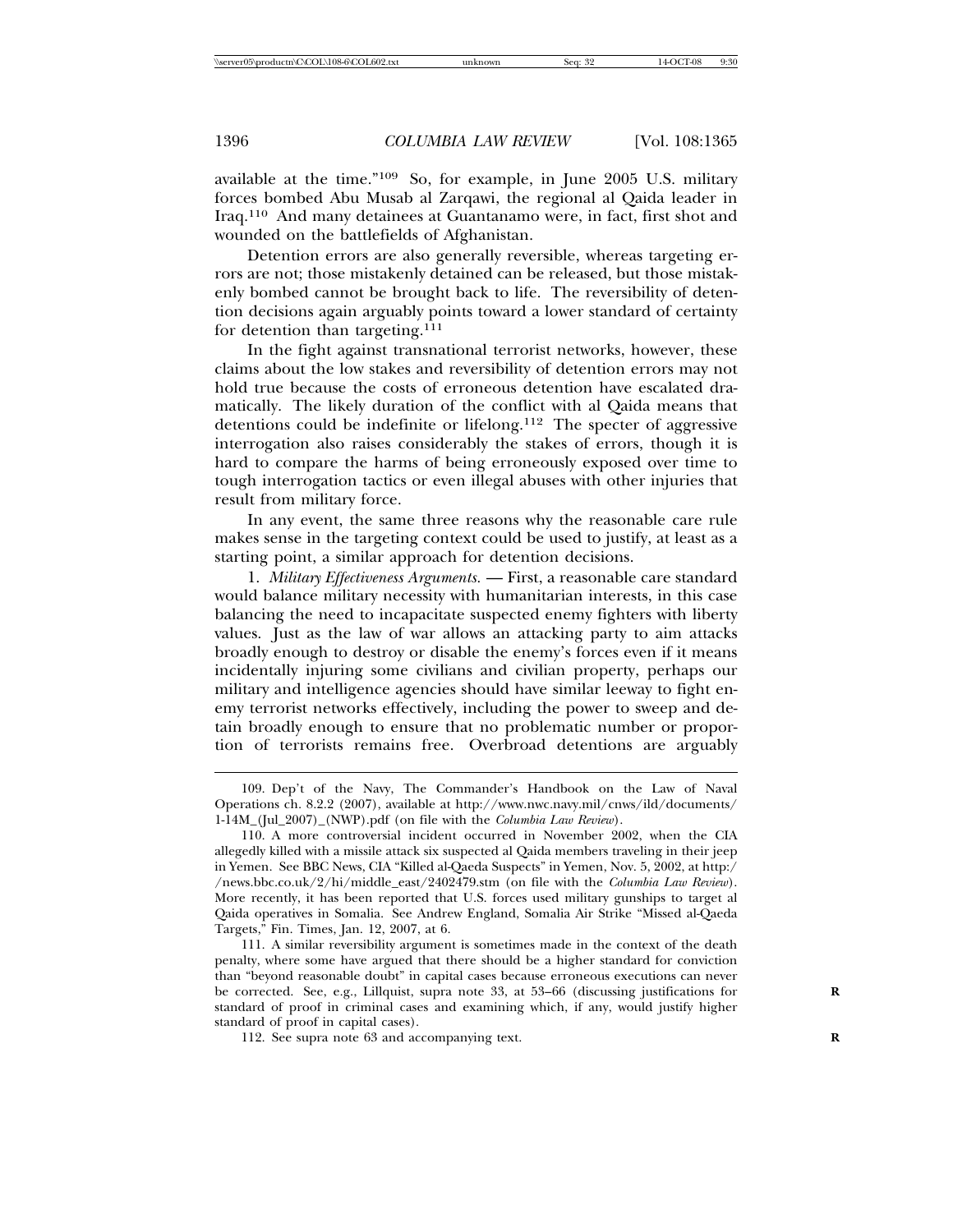militarily counterproductive, fomenting resentment among local populations.<sup>113</sup> But the same can be said for overbroad bombardment, and in the latter case militaries and their political leaderships are traditionally granted wide latitude, subject to international legal bounds, to calibrate what they see as the right balance.

The Bush Administration essentially imported the value judgment underlying targeting law in arguing in *Hamdi* that executive branch decisions about whom to detain are fundamentally identical to other battlefield judgments: "Capturing and detaining enemy combatants is a quintessential and necessary aspect of the *use* of military force, not to mention a customary and necessary means of *defeating* the enemy."<sup>114</sup> It continued:

A commander's wartime determination that an individual is an enemy combatant is a quintessentially military judgment . . . . Especially in the course of hostilities, the military through its operations and intelligence-gathering has an unmatched vantage point from which to learn about the enemy and make judgments as to whether those seized during a conflict are friend or foe.115

While the debate in *Hamdi* centered on procedural mechanisms for verifying the classification of detainees as enemy fighters or innocent civilians and the institutional competence of courts to weigh in, this procedural and institutional debate masks a deeper disagreement about how much error is tolerable. Note the similarity between the government's characterization of detention decisions and how the law of war treats battlefield targeting decisions.<sup>116</sup>

In other words, one reason we might import a targeting-like reasonable care rule to the detention context is that, as with military targets, we accept some erroneous detention of civilians as an evil necessary to equip military forces with the ability to rid the battlefield of hostile fighters. That is, we might make a similar value calculus that in particular circumstances the concern with erroneously depriving some innocents of their liberty must yield to the exigencies of counterterrorism operations, just as sometimes the concern with killing civilians or destroying their property must so yield.

<sup>113.</sup> See infra notes 220, 222–223 and accompanying text (examining historical **R** instances of radicalization sparked by overbroad detention policy).

<sup>114.</sup> Brief for the Respondents at 20, Hamdi v. Rumsfeld, 542 U.S. 507 (2004) (No. 03-6696).

<sup>115.</sup> Id. at 25.

<sup>116.</sup> In *Hamdi* the government did not articulate clearly what the executive's own internal standards were for combatant determinations. After arguing against any judicial review of such decisions, it argued in the alternative for a "some evidence" standard of review: Even if some judicial review of detentions is appropriate, it should be limited to an inquiry into whether the military could point to any empirical basis for its determination. 542 U.S. at 527 (plurality opinion).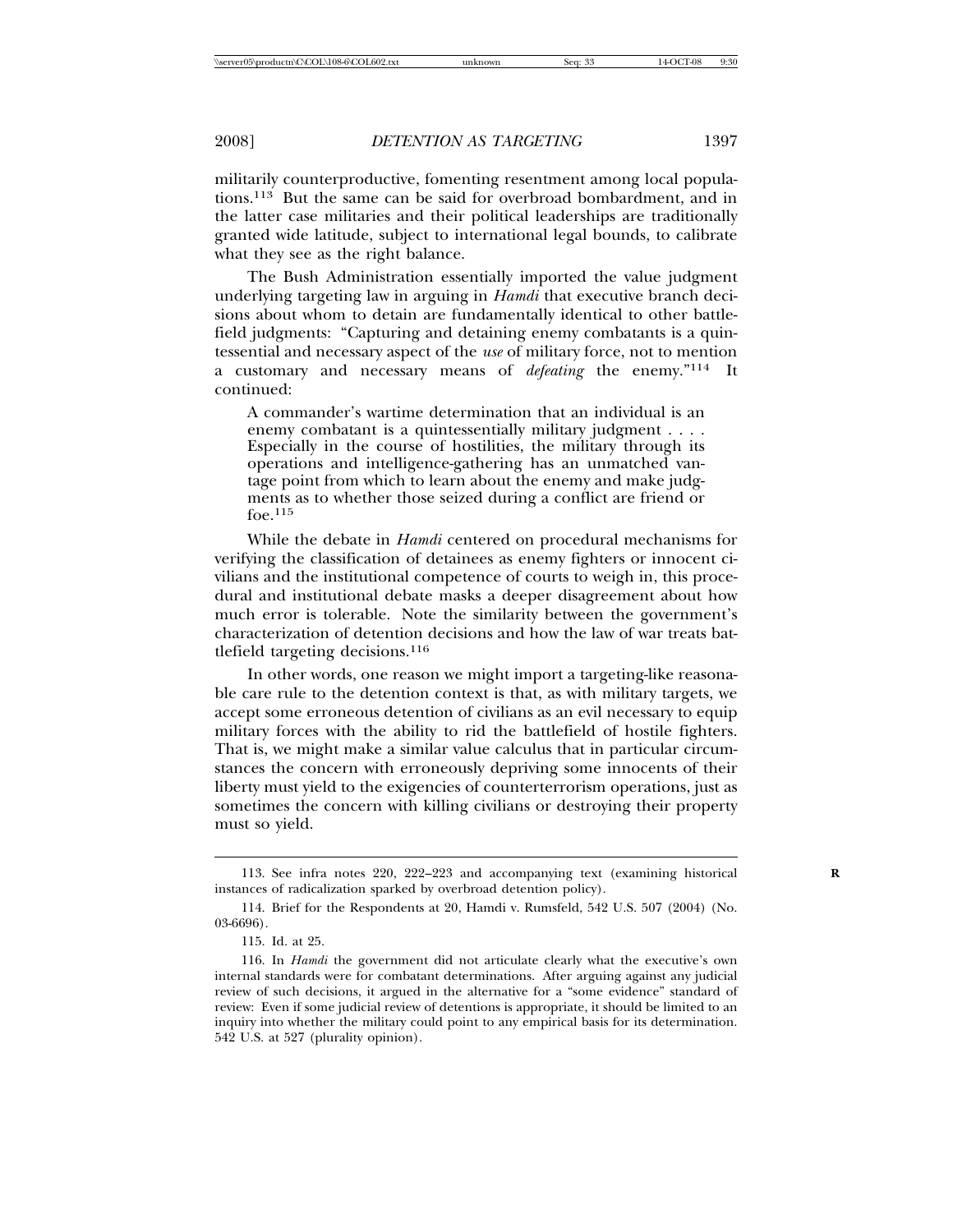One could take this a step further and say that, as with attacking other military targets, the degree of required certainty in identification for detaining an individual should be a function of the specific threat posed by the particular, suspected terrorist. Under a proportionality analysis, military planners would be more justified in bombing a strategically significant target—say, a suspected nuclear-armed missile launcher—amid doubts about the collateral damage likely to ensue than they would be in bombing a less significant target—say, a building suspected of housing only spare parts for military transport vehicles—amid comparable doubts. Perhaps, similarly, the level of doubt the law accommodates in detaining a suspected terrorist should vary with the intensity of the threat that a particular individual is believed to pose.<sup>117</sup> We might, for example, want to allow greater doubt in detaining an al Qaida member suspected to be trained in chemical and biological weapon production than someone trained merely in the use of an AK-47. Or one could add to this case-by-case analysis the expected value of intelligence to be gained through interrogation: A suspected mastermind planner would be expected to yield more valuable information than, say, a Taliban foot soldier, so perhaps the former should be subject to detention under a thicker cloud of doubt than the latter.<sup>118</sup>

In practice, however, such individualized analysis would usually be unworkable. With the exception of senior members of terrorist networks or terrorists armed with weapons of mass destruction, it would be difficult to assess suspected terrorists' particular threat intensity or intelligence value.<sup>119</sup> Terrorists do not lend themselves to assessable, stratified danger levels the way that some other military targets do, and the specific threat level or intelligence value of a particular individual may often be-

118. And, as mentioned earlier, the appropriate level of certainty should perhaps vary with the harshness of interrogation to which an individual might be subjected. See supra notes 64–66 and accompanying text. **R**

119. Consider, for example, that the 9/11 hijackers shared a profile with probably hundreds of al Qaida members, yet were capable of inflicting thousands of casualties and billions of dollars worth of damage.

<sup>117.</sup> I note at this point, though, a concern that conceiving of detention as targeting and detention of innocents along with terrorists as "collateral damage" might dangerously be used to justify mass detentions. Although using a proportionality analysis to help justify detaining everyone in the vicinity might make sense in extreme cases of, for example, an unidentified terrorist believed to have a suitcase nuclear bomb in a crowded neighborhood, a targeting approach generally would not justify overbroad detention practices. First, proportionality is only one of a number of legal rules that should constrain detention; detentions themselves require some independent legal basis, in this case either a belief that a particular individual is an enemy combatant or some other authority. In this regard detentions differ from other military targeting in that detaining individuals not believed to be legitimate military targets is off limits, absent other legal grounds for doing so, whereas in many conventional targeting contexts it is lawful to intentionally strike known civilians along with military targets so long as proportionality is satisfied. Second, as explained in supra notes 78–80 and accompanying text, targeting rules require comparative analysis of more precise means of achieving an objective with lower civilian injury, which in most cases would exclude mass detention.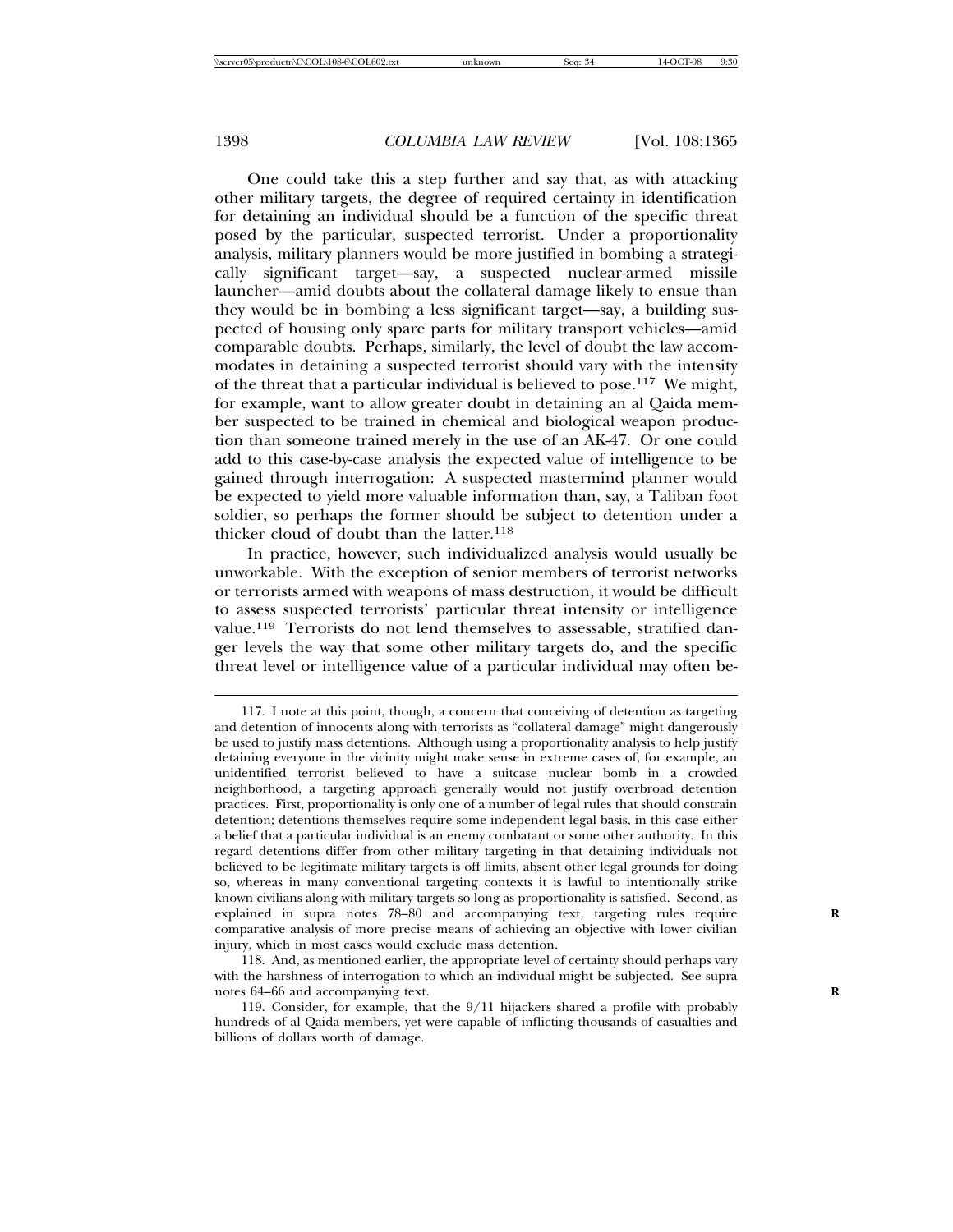come apparent only long after detention has begun and interrogations yield information. In the case of terrorist leaders or those with weapons of mass destruction, where the threat level *can* be assessed as extremely high, the information deficit that lies at the heart of the problem—Are we sure we have the right guy?—will probably be minimal anyway.

2. *Moral Arguments.* — Besides helping to balance liberty interests with the military necessities of fighting a war, a reasonable care approach to detention would also help align legal and moral responsibility, paralleling targeting law. As in the targeting context, the ability to discriminate accurately between military and civilian personnel will depend on both parties' actions, a phenomenon that al Qaida seeks to exploit by deliberately blurring the distinction between its fighters and civilians. "The concealed combatant certainly has an advantage over the uniformed soldier, but the advantage comes at a price that others must pay. It inevitably leads to increased casualties among the civilian population . . . ."<sup>120</sup> In other words, concealment of one's combatant identity or membership in an enemy force externalizes some of the risk of being targeted to innocent civilians. A reasonable care approach akin to targeting could impose some legal responsibility for erroneous detention on those who make accurate discrimination difficult in the first place.

Although the Bush Administration's screening processes and disinclination toward judicial review have been widely criticized, nowhere does the public debate explore what share of moral responsibility al Qaida should bear for erroneous detentions.<sup>121</sup> Al Qaida's practice of intermingling fighters among civilians—indeed, throughout societies in cells—is widely cited as contributing to civilian deaths and injuries in Afghanistan and other places where U.S. and coalition military forces have launched military strikes, including bombardment.<sup>122</sup> But rarely, if ever, does anyone assign some blame to al Qaida for erroneous detentions, even though erroneous bombardment and detention of civilians thought to be terrorists are both due in part to al Qaida's refusal (for obvious reasons) to designate clearly its personnel.<sup>123</sup> This anomaly is curious because

<sup>120.</sup> The Laws of War: A Comprehensive Collection of Primary Documents on International Laws Governing Armed Conflict 44 (W. Michael Reisman & Christos Antoniou eds., 1996).

<sup>121.</sup> I address this point further infra Part II.C.3.

<sup>122.</sup> See, e.g., Jefferson D. Reynolds, Collateral Damage on the 21st Century Battlefield: Enemy Exploitation of the Law of Armed Conflict, and the Struggle for a Moral High Ground, 56 A.F. L. Rev. 1, 40–42 (2005) (identifying "collateral damage incidents" caused by "concealment tactics" in Afghanistan).

<sup>123.</sup> The Israeli Government made a similar point in a case before its Supreme Court brought by Palestinian militants challenging detention practices in Operation Defensive Wall, a military operation against terrorist infrastructure in the West Bank. It argued (unsuccessfully) that the Court should be more lenient with regard to the timing of judicial review of detentions because "the terrorists had been carrying out their activities in Palestinian populations centers, without bearing any symbols that would identify them as members of combating forces and distinguish them from the civilian population, in utter violations of the laws of warfare." HCJ 3239/02 Marab v. IDF Commander in the West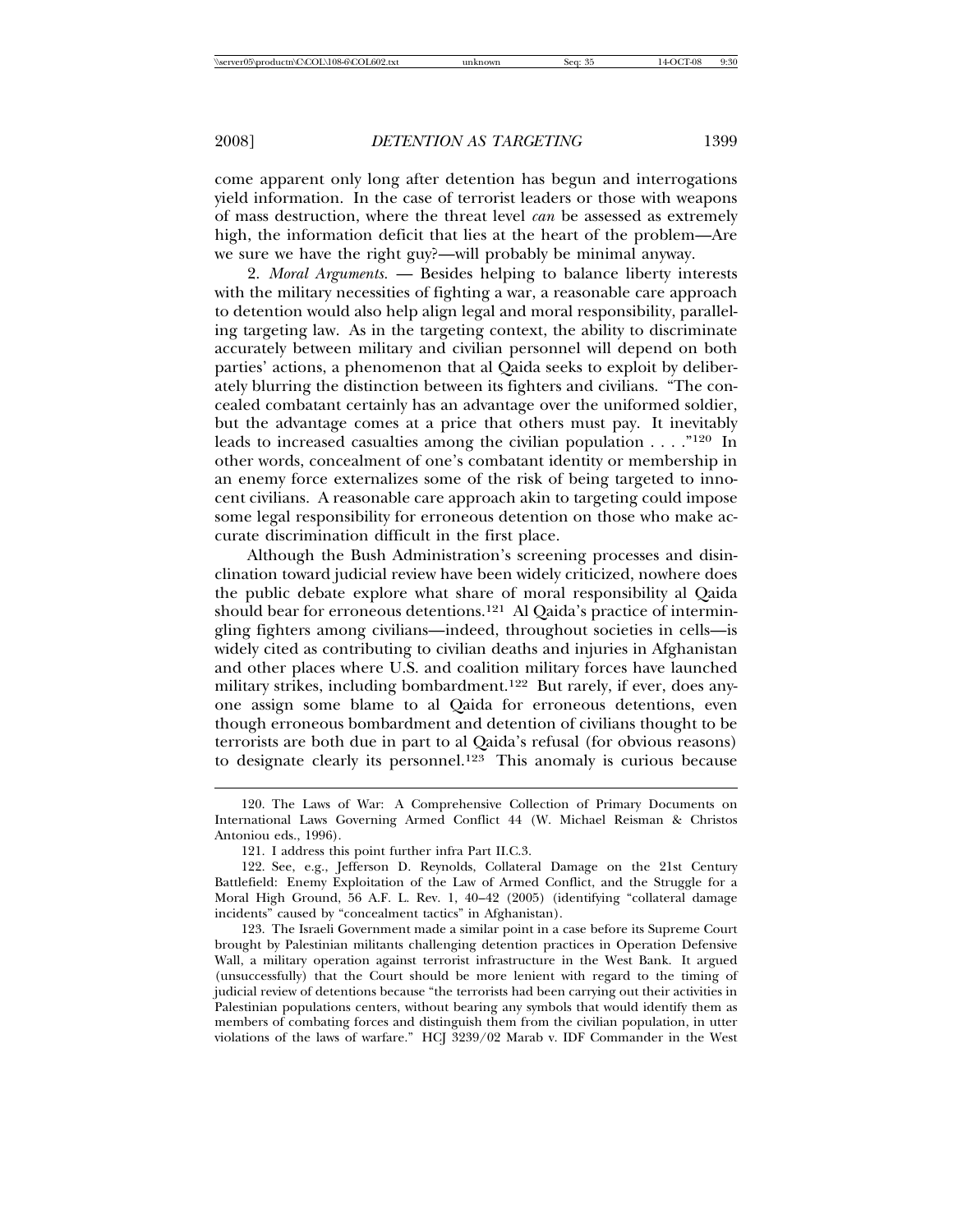many of those who criticize U.S. government screening processes as unilaterally underprotective of innocents do morally condemn, for example, regimes that use civilian "human shields" to protect military sites from attacks or that refuse to differentiate their soldiers from civilians.<sup>124</sup>

If a defender who deliberately mixes civilian and military personnel and assets bears some responsibility for resulting injury to those civilian persons and property, so it seems should a defender who blurs distinctions between its armed forces and local civilians by refusing to abide by the international legal requirements to clearly identify its forces as such. Paralleling obligations of a defender to avoid commingling military objects and civilians is a longstanding legal obligation to distinguish one's soldiers from noncombatants. The obligations on a military force to distinguish its fighting force from civilians are reflected in the Geneva Conventions, which reserve prisoner of war status for "regular armed forces" or others who comply with requirements to, among other things, wear distinctive insignia and carry their weapons openly.<sup>125</sup> These requirements go directly to the duty to distinguish oneself as a combatant: Distinctive insignia like military uniforms and openly carrying weapons mark military personnel as combatants, facilitating more precise target discrimination by other belligerents.

If al Qaida and its affiliates operate without distinctive insignia or easily visible weapons—that is, if they refuse to identify themselves as combatants and instead seek to blend in with local populations—then perhaps they should share responsibility for erroneous detentions that arise from the very blurring of combatants and noncombatants that they deliberately create. A reasonable care approach to detention decisions that recognizes greater allowable error when the adversary deliberately complicates identification helps to shift responsibility appropriately.

125. See Third Geneva Convention, supra note 52, art. 4(A)(2). These requirements **R** date back far beyond the Geneva Conventions and are found, for instance, in the Brussels Declaration of 1874 and the Hague Conventions of 1899 and 1907. See Mallison & Mallison, supra note 56, at 44–45. **R**

Bank [2002] IsrSC 57(2) 349, 372–73, translation available at http://elyon1.court.gov.il/ files  $\text{eng}/02/390/032/AA/02032390.a04.pdf$  (last visited Sept. 5, 2008) (on file with the *Columbia Law Review*).

<sup>124.</sup> Compare James Ross, Human Rights Watch, Supreme Court to Bush: You're Not Above the Law, Salon, June 13, 2008, at http://www.salon.com/opinion/feature/2008/ 06/13/gitmo\_bush/print.html (on file with the *Columbia Law Review*) (criticizing Bush Administration, in piece written by Human Rights Watch's legal policy director, for "detaining hundreds of people who were later released without charge"), with Human Rights Watch, The Crisis in Kosovo (2000), available at http://www.hrw.org/reports/ 2000/nato/Natbm200-01.htm (on file with the *Columbia Law Review*) (concluding, in report on NATO bombardment of Serbia in 1999, that "Yugoslav military forces may share the blame for the eighty-seven civilian deaths at Korisa: there is some evidence that displaced Kosovar civilians were forcibly concentrated within a military camp there as a human shield"), and Press Release, Human Rights Watch, Civilians Must Not Be Used to Shield Homes Against Military Attacks (Nov. 22, 2006), available at http://hrw.org/ english/docs/2006/11/22/isrlpa14652\_txt.htm (on file with the *Columbia Law Review*) (condemning Palestinian uses of civilian human shields).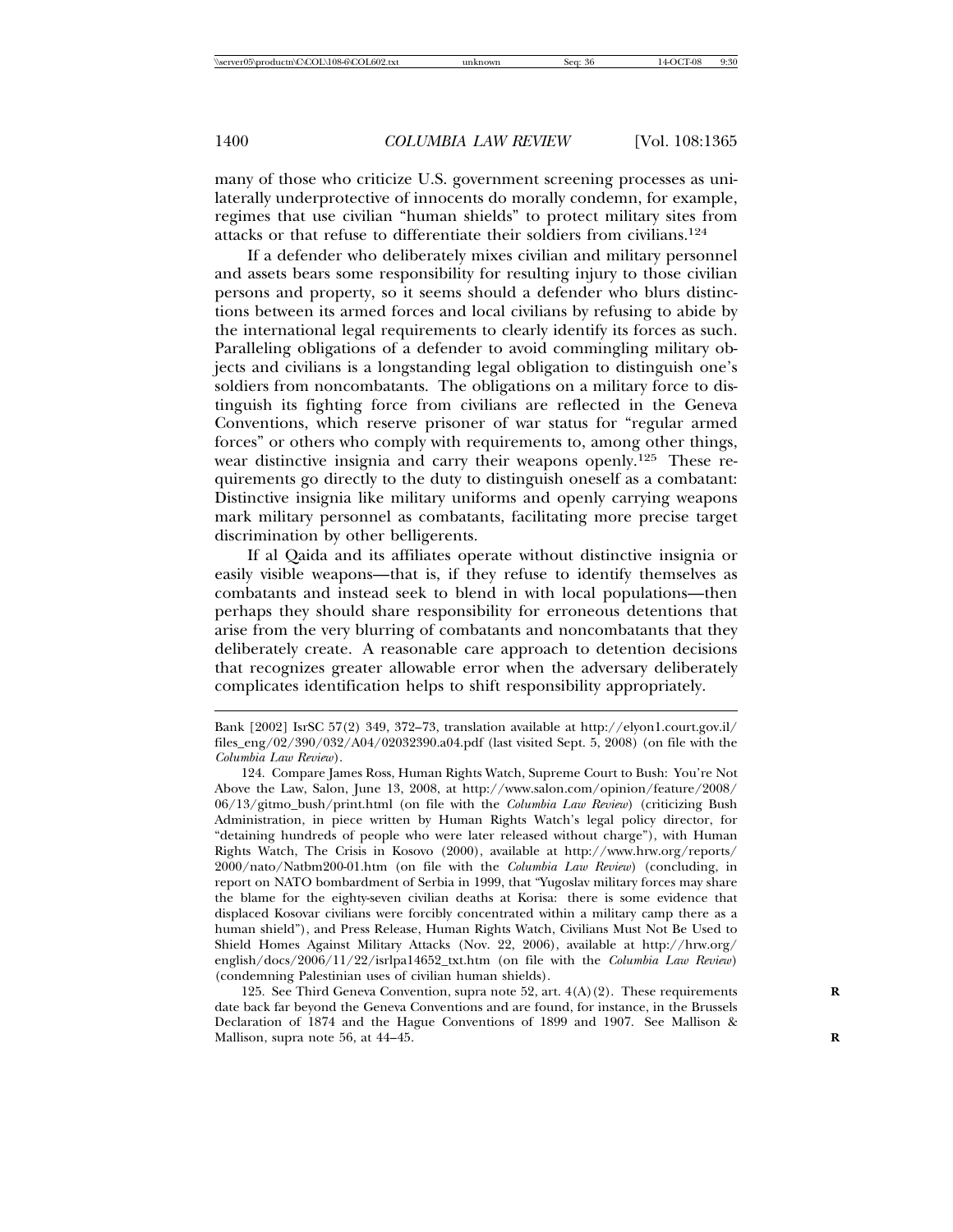3. *Incentives Arguments.* — With these reciprocal duties to protect civilians in mind, a reasonable care approach to detention could reinforce incentives to comply with the law of war and to avoid putting innocents in greater danger. Assigning all legal responsibility for erroneous detentions to the detaining state arguably increases opposing parties' incentives to blend military forces in with civilians.<sup>126</sup>

The obligation to mark one's soldiers as such requires those soldiers to assume some greater risk of attack, but it also reduces the risk to civilians. As a disincentive to breach these duties to distinguish soldiers from civilians, the law of war is often interpreted to deny prisoner of war privileges and protections to those fighters who do breach.<sup>127</sup> That is one reason the United States refused to ratify Protocol I, which would provide prisoner of war privileges to irregular forces and guerrilla fighters who, like many terrorists, often do not distinguish themselves from civilians. As this U.S. government position was explained in 1987:

Protocol I is fundamentally and irreconcilably flawed. It contains provisions that would undermine humanitarian law and endanger civilians in war . . . . [Its] provision[s] would grant combatant status to irregular forces even if they do not satisfy the traditional requirements to distinguish themselves from the civilian population and otherwise comply with the laws of war. This would endanger civilians among whom terrorists and other irregulars attempt to conceal themselves.<sup>128</sup>

Though it is unrealistic to suppose that a clearer and more robust legal framework, no matter what it says, would significantly modulate al Qaida members' behavior, a reasonable care approach to detention that shifted some legal responsibility for erroneous detentions to those parties who hide their military forces among local civilian populations might increase the political costs to terrorist networks (or at least those forces allied with them) that reject a duty to distinguish military personnel from

<sup>126.</sup> For an excellent analysis of such incentive concerns, see generally Derek Jinks, Protective Parity and the Law of War, 79 Notre Dame L. Rev. 1493 (2004) (arguing that individualized approach, more than protective status categories, would encourage fighters to distinguish themselves from civilian population).

<sup>127.</sup> See Mallison & Mallison, supra note 56, at 57–58 ("The purpose of [the **R** requirement that arms be carried openly] is to prevent irregulars, at the risk of forfeiting their privileged status as prisoners of war upon capture, from perfidiously misleading the enemy by concealing their own identity."); W. Hays Parks, Special Forces' Wear of Non-Standard Uniforms, 4 Chi. J. Int'l L. 493, 510 (2003) (describing courts' tendency to adopt view that distinguishing oneself from civilian population is requirement for prisoner of war privileges); Tori Pfanner, Military Uniforms and the Law of War, 86 Int'l Rev. Red Cross 93, 119 (2004) ("'Fighters, who attempt to take advantage of civilians by hiding among them in civilian dress, with their weapons out of view, lose their claim to be treated as soldiers. The law thus attempts to encourage fighters to avoid placing civilians in unconscionable jeopardy.'" (quoting Abraham Sofaer, 2 Am. U. J. Int'l L. & Pol'y 415, 466  $(1987))$ .

<sup>128.</sup> Message to the Senate Transmitting the Protocol, 23 Weekly Comp. Pres. Doc. 91, 92 (Jan. 29, 1987); see also Editorial, Denied: A Shield for Terrorists, N.Y. Times, Feb. 17, 1987, at A22 (expressing support for Reagan Administration's position).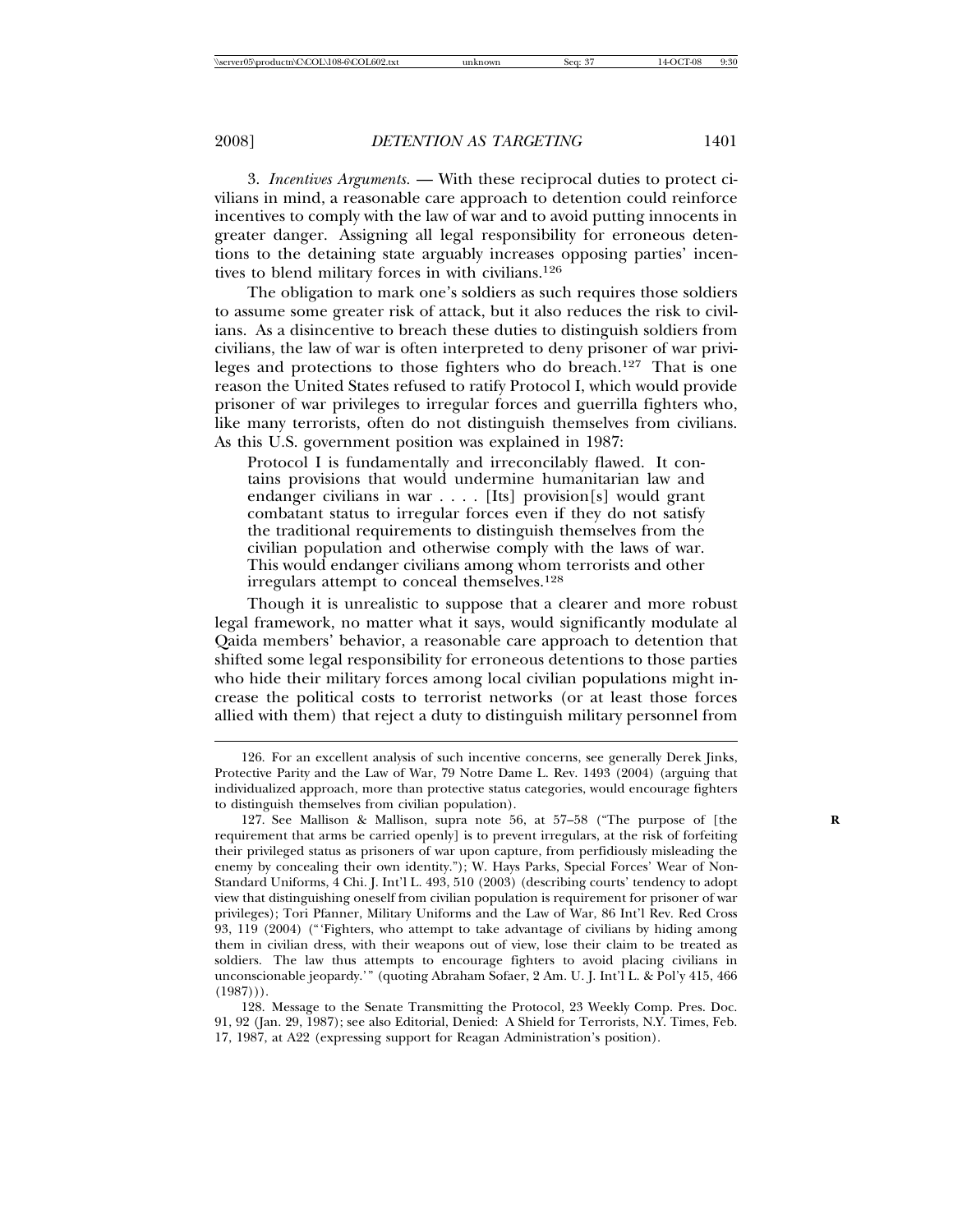civilians. A reasonable care approach similar to that of targeting—an approach that recognizes that the reasonableness of a state's screening practices depends in part on the actions by the other side—might also shape public opinion (both globally and locally) toward counterterrorism operations in ways that relieve states from some condemnation for erroneous detentions, and therefore reduce terrorist behavior that is likely to induce such errors.

Such incentive arguments rely critically on the assumption that the legal regime affects the cost-benefit calculus of terrorists.<sup>129</sup> This is a questionable assumption with respect to many state actors, let alone terrorist organizations, which usually seek to overturn rather than comply with legal order. But to the extent that legal rules shape public expectations, they might have marginal but important effects on political pressures facing states combating terrorist networks—pressures that are explored in the following Part.

## III. STANDARDS OF CERTAINTY FOR DETENTIONS: REFINING THE TARGETING APPROACH

Having analogized detention decisions to targeting and proposed targeting law as a possible approach for regulating detentions, this Part explores more thoroughly how such a regime would work and offers a resulting critique of Bush Administration policy and its reforms to date. Three key differences between detention and targeting emerge that require refinement of this approach or yield insights for how it should be applied. First, detention has a temporal dimension that targeting lacks; detention errors play out over time—and can be reversed. Second, some practical opportunities to resolve doubt in detention contexts do not exist in targeting; in detention contexts a state may be more capable of building and using adjudication mechanisms that generate highly accurate results without severely undermining security and military effectiveness. Finally, political factors and other nonlegal incentives are arrayed differently in the detention context than they are in targeting. As a result, targeting rules may be more effectively self-enforcing than would be similar detention rules. Each of these refinements offers a critique of existing U.S. government practice and ways to improve it.

At first blush, the "reasonable care" principles of targeting law may seem to justify Bush Administration detention policies and practices up to the recent Supreme Court decision in *Boumediene v. Bush*, which held that constitutional habeas corpus rights apply to detainees held at Guantanamo.<sup>130</sup> This justification might especially be directed at Guantanamo, where, following the Supreme Court's June 2004 decision in *Hamdi*, <sup>131</sup> the Defense Department established formal tribunals to

<sup>129.</sup> See infra notes 215–216 and accompanying text. **R**

<sup>130.</sup> 128 S. Ct. 2229, 2262 (2008).

<sup>131.</sup> Hamdi v. Rumsfeld, 542 U.S. 507 (2004) (plurality opinion).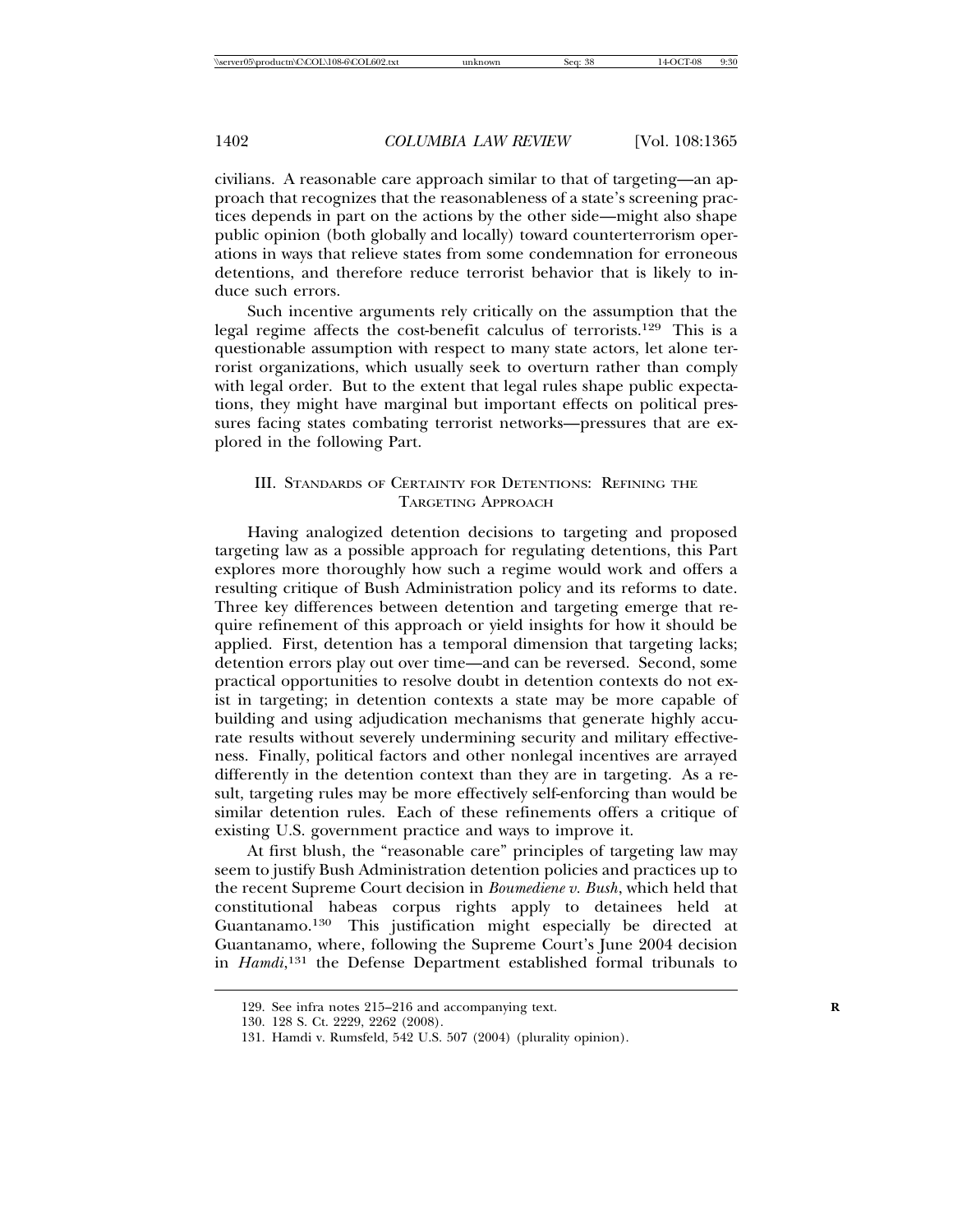reconfirm the combatant status of each detainee (or, one might say, reverify that each is a military target).<sup>132</sup> Three-officer tribunals were required to examine each detainee's case based on all reasonably available information, including information from U.S. military and intelligence agencies as well as from the detainee's home country.<sup>133</sup> The officer panels were instructed to base their determinations on a preponderance of evidence standard—a curious instruction because, as this paper argues, the law of war is not clear on this issue.<sup>134</sup> Several dozen of the nearly 600 Guantanamo detainees at that time were freed as a result of this revalidation process. The Defense Department also established and continues to conduct annual review board proceedings, akin to parole boards, again handled by three-officer tribunals reviewing all available information, that reassess the continuing threat posed by each detainee, which could presumably include a reassessment of the detainee's status as an enemy combatant (i.e., military target).<sup>135</sup> Neither process provides detainees access to lawyers (though detainees are assigned military officer "personal representatives" to help them present their cases<sup>136</sup>). These tribunals supplemented prior screening procedures near the point of capture in Afghanistan or elsewhere in the global battle against al Qaida. In the course of these review processes, military adjudicators are required to examine all information available from military and intelligence

134. See id. at 3 (requiring preponderance of evidence standard). As far as I can tell, there exists no public explanation for why this standard was selected, though it was probably drawn directly from Department of Defense regulations governing similar tribunals established pursuant to Article 5 of the Third Geneva Convention. See Headquarters of Dep'ts of the Army, the Navy, the Air Force, and the Marine Corps, Army Reg. 190-8, Enemy Prisoners of War, Retained Personnel, Civilian Internees and Other Detainees § 1-6(a) (1997). Article 5 of the Third Geneva Convention provides that "[s]hould any doubt arise as to whether persons, having committed a belligerent act . . . [are entitled to prisoner-of-war status], such persons shall enjoy [such protections] until such time as their status has been determined by a competent tribunal." Third Geneva Convention, supra note 52, art. 5.

135. See Memorandum of Dep't of Def., Designated Civilian Official Administrative Review of the Detention of Enemy Combatants at U.S. Naval Base Guantanamo Bay, Cuba, encl. 3, at 4 (Sept. 14, 2004), available at http://www.defense.gov/news/Sep2004/ d20040914adminreview.pdf (on file with the *Columbia Law Review*) ("The ARB will make its assessment as to whether there is a reason to believe that an enemy combatant continues to pose a threat to the United States or its allies following review of all reasonably available relevant information . . . .").

136. See Wolfowitz Memorandum, supra note 133, at 1. **R**

<sup>132.</sup> See News Release 651-04, Dep't of Def., Combatant Status Review Tribunal Order Issued (July 7, 2004), available at http://www.defenselink.mil/releases/2004/ nr20040707-0992.html (on file with the *Columbia Law Review*) (announcing formation of Combatant Status Review Tribunal).

<sup>133.</sup> See Memorandum of Paul Wolfowitz, Deputy Sec'y of Def., to the Sec'y of the Navy, Order Establishing Combatant Status Review Tribunal 1–2 (July 7, 2004), available at http://www.defenselink.mil/news/Jul2004/d20040707review.pdf (on file with the *Columbia Law Review*) [hereinafter Wolfowitz Memorandum].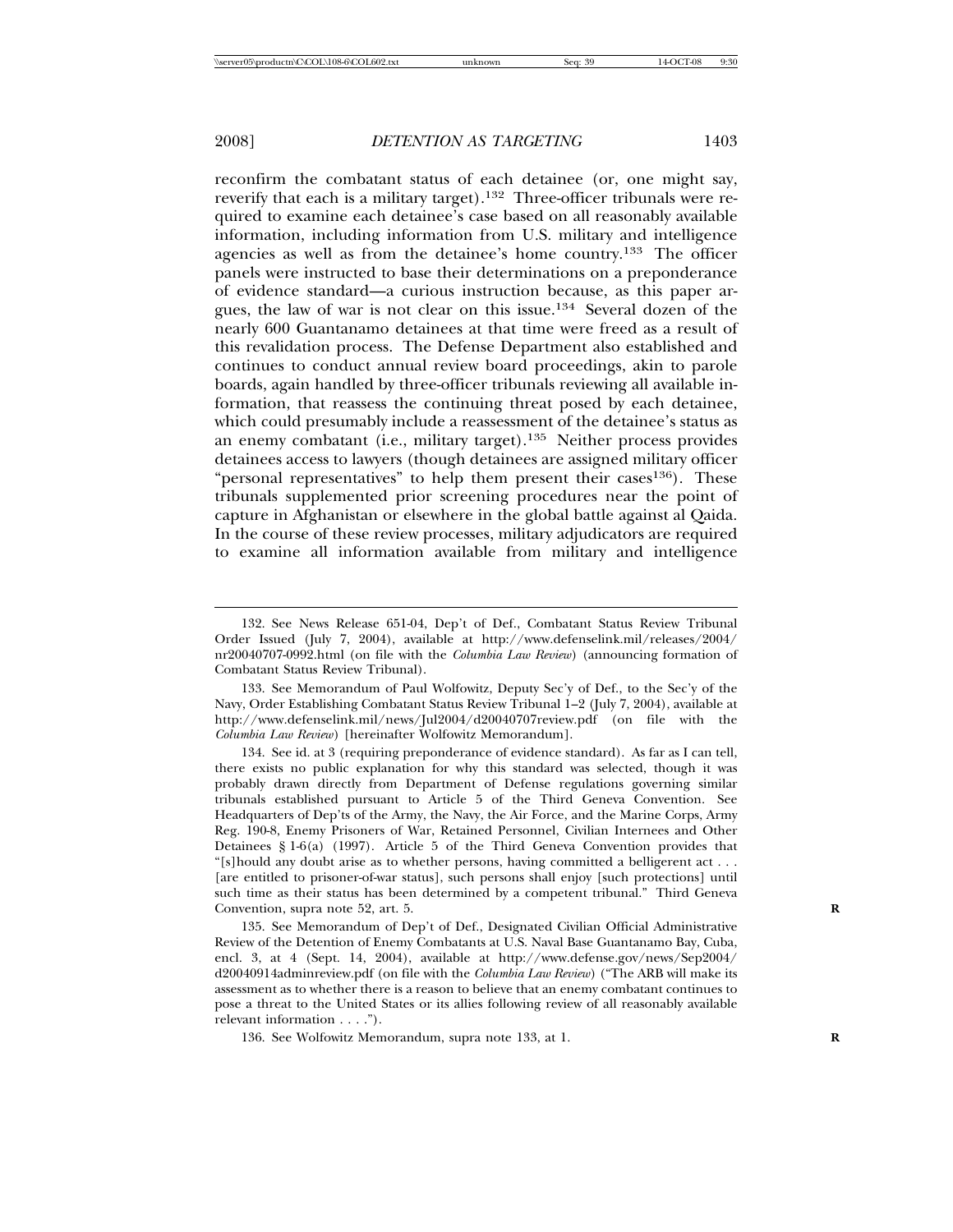sources, just as military commanders planning targeting operations would do.<sup>137</sup>

Congress implicitly endorsed these Guantanamo review procedures in limiting the scope of federal court jurisdiction to review them in the 2005 Detainee Treatment Act<sup>138</sup> and the 2006 Military Commissions Act.<sup>139</sup> In *Boumediene v. Bush*, however, the Supreme Court held that constitutional habeas corpus rights apply to Guantanamo detainees and that the CSRTs combined with statutorily restricted judicial review are inadequate substitutes for those rights.<sup>140</sup> As explained further below, the Court did not articulate clearly a set of substantive and procedural protections that would pass muster.<sup>141</sup>

Outside Guantanamo, the processes by which the Defense Department reviews detention decisions regarding individuals in U.S. military control are less formal, but seem—again, at first blush—to conform to a "reasonable care" judgment similar to that found in the targeting context. In Afghanistan, for example, panels of U.S. military officials review the initial decision that a detained individual is an enemy combatant. This review is based on all available and relevant information, and the determination is reassessed annually.<sup>142</sup>

Besides these military detention programs for enemy combatants, in September 2006, President Bush also publicly disclosed the existence of a CIA-run detention and interrogation program for "high-ranking" detainees, such as al Qaida masterminds Khalid Sheik Mohammed, Abu Zubaida, and Ramzi Bin al-Shibh.<sup>143</sup> But the government has confirmed few details of the program beyond its mere existence. In particular, no information is publicly available on how CIA detainees are selected and

<sup>137.</sup> See Committee Against Torture Report, supra note 21, at 53–54 (noting requirement that tribunal recorder and detainee's personal representative search all government files for evidence that detainee should not be designated as enemy combatant and report findings to tribunal).

<sup>138.</sup> See Pub. L. No. 109-148, § 1005(e), 119 Stat. 2739, 2741–43 (2005) (codified at 10 U.S.C. § 801 (2006)).

<sup>139.</sup> See Pub. L. No. 109-366, § 950g, 120 Stat. 2600, 2622 (2006) (codified at 10 U.S.C. § 950g).

<sup>140.</sup> See 128 S. Ct. 2229, 2262, 2270–74 (2008).

<sup>141.</sup> See infra notes 185–186 and accompanying text. **R**

<sup>142.</sup> See Committee Against Torture Report, supra note 21, at 57 (noting right of detainees in Afghanistan to annual review procedure, with first taking place within ninety days of detainment); Declaration of Colonel James W. Gray ¶¶ 11–13, Al Maqaleh v. Gates, No. 06-CV-01669 (JDB) (D.D.C. Mar. 3, 2007) (discussing review process for detainees in Afghanistan); Declaration of Colonel Rose M. Miller ¶¶ 10–12, Ruzatullah v. Rumsfeld, No. 06-CV-01707 (GK) (D.D.C. Nov. 19, 2006) (discussing detainment procedures and review process for enemy combatants detained in Afghanistan).

<sup>143.</sup> See President George W. Bush, President Discusses Creation of Military Commissions To Try Suspected Terrorists (Sept. 6, 2006), available at http://www.white house.gov/news/releases/2006/09/20060906-3.html (on file with the *Columbia Law Review*) (discussing U.S. response to September 11, 2001 attacks).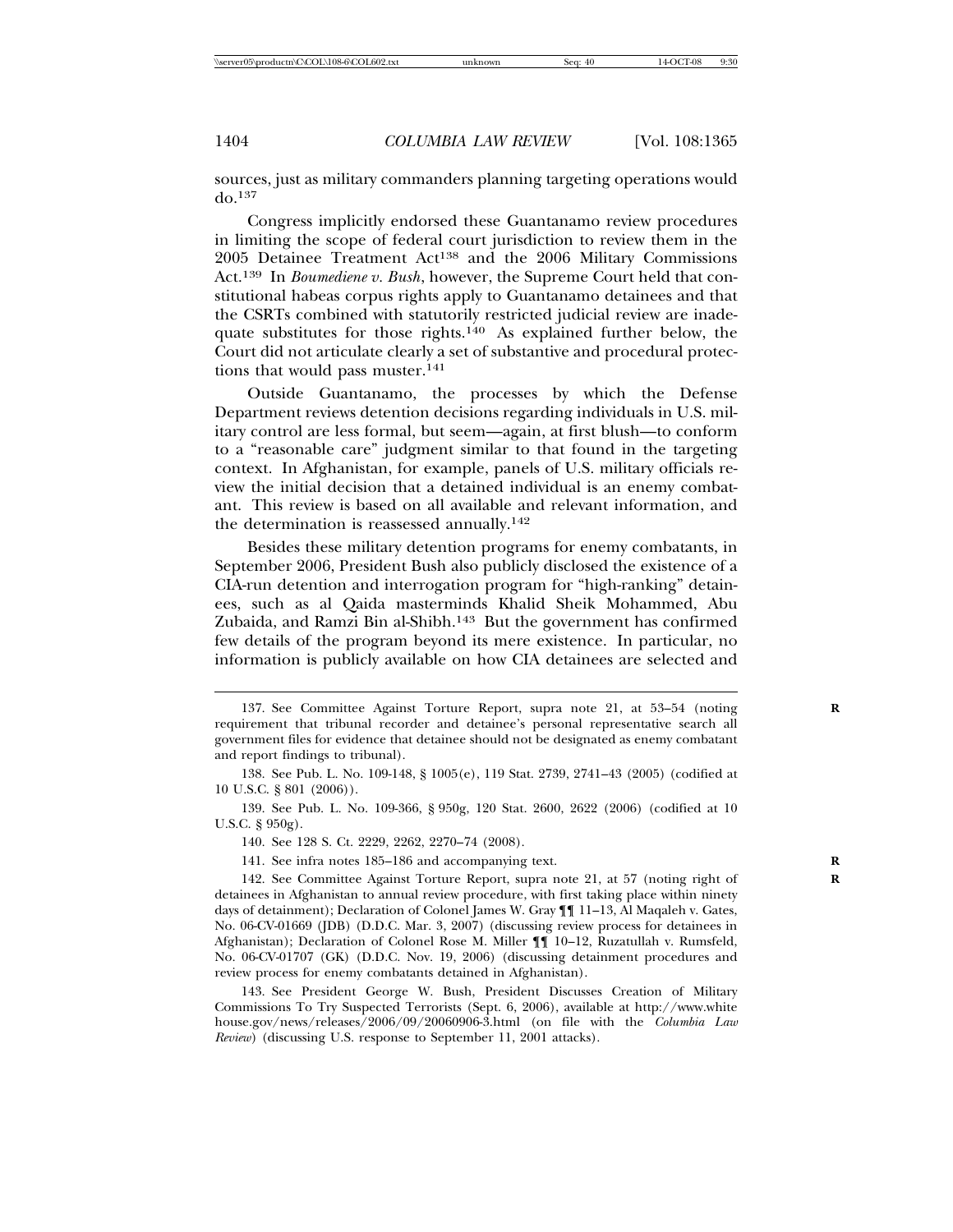screened, and through what procedural mechanisms their cases are reviewed.

Putting aside the opaque CIA program, how the U.S. military conducts its combatant-verification analysis at Guantanamo and elsewhere bears strong initial resemblance to the way it would conduct verification of targets. As Deputy Secretary of Defense Gordon England explained in announcing the establishment of the Combatant Status Review Tribunal Process: "[W]e'll look at all the data dealing with their classification as an enemy combatant, . . . [a]nd the standard . . . will be reasonableness. It will be what would a reasonable person conclude."<sup>144</sup> Compare this with the U.S. Defense Department's law of war analysis of its Gulf War air campaign, which states:

An attacker operating in the fog of war may make decisions that will lead to innocent civilians' death . . . . In reviewing an incident such as the attack of the [al Firdos bunker], the law of war recognizes the difficulty of decision making amid the confusion of war. *Leaders and commanders necessarily have to make decisions on the basis of their assessment of the information reasonably available to them at the time, rather than what is determined in hindsight*. 145

Or compare it to the reservations to Protocol I taken by many European and other U.S. allies, which stress that targeters' tough judgments must be assessed on the basis of the information reasonably available to them at the time of the strike.<sup>146</sup>

<sup>144.</sup> England, Briefing, supra note 7.

<sup>145.</sup> Dep't of Def., Persian Gulf War, supra note 57, at 616 (emphasis added). **R**

<sup>146.</sup> See, e.g., United Kingdom Reservations/Declarations to the Protocol Additional to the Geneva Conventions of 12 August 1949, and Relating to the Protection of Victims of International Armed Conflicts (Protocol I), 8 June 1977, July 2, 2002, available at http:// www.icrc.org/IHL.nsf/NORM/0A9E03F0F2EE757CC1256402003FB6D2?OpenDocument (on file with the *Columbia Law Review*) ("Military commanders and others responsible for planning, deciding upon, or executing attacks necessarily have to reach decisions on the basis of their assessment of the information from all sources which is reasonably available to them at the relevant time."); Australia Reservation/Declaration to the Protocol Additional to the Geneva Conventions of 12 August 1949, and Relating to the Protection of Victims of International Armed Conflicts (Protocol I), 8 June 1977, June 21, 1991, available at http://www.icrc.org/ihl.nsf/NORM/10312B4E9047086EC1256402003FB253?Open Document (on file with the *Columbia Law Review*) ("[M]ilitary commanders and others responsible for planning, deciding upon, or executing attacks, necessarily have to reach their decisions on the basis of their assessment of the information from all sources, which is available to them at the relevant time."); Germany Reservation/Declaration to the Protocol Additional to the Geneva Conventions of 12 August 1949, and Relating to the Protection of Victims of International Armed Conflicts (Protocol I), 8 June 1977 para. 4, Feb. 14, 1991, available at http://www.icrc.org/ihl.nsf/NORM/3F4D8706B6B7EA40C125 6402003FB3C7?OpenDocument (on file with the *Columbia Law Review*) ("[T]he decision taken by the person responsible has to be judged on the basis of all information available to him at the relevant time, and not on the basis of hindsight."); Canada Reservation/ Declaration to the Protocol Additional to the Geneva Conventions of 12 August 1949, and Relating to the Protection of Victims of International Armed Conflicts (Protocol I), 8 June 1977, Nov. 20, 1990, available at http://www.icrc.org/ihl.nsf/NORM/172FFEC04ADC80F2 C1256402003FB314?OpenDocument (on file with the *Columbia Law Review*) ("[M]ilitary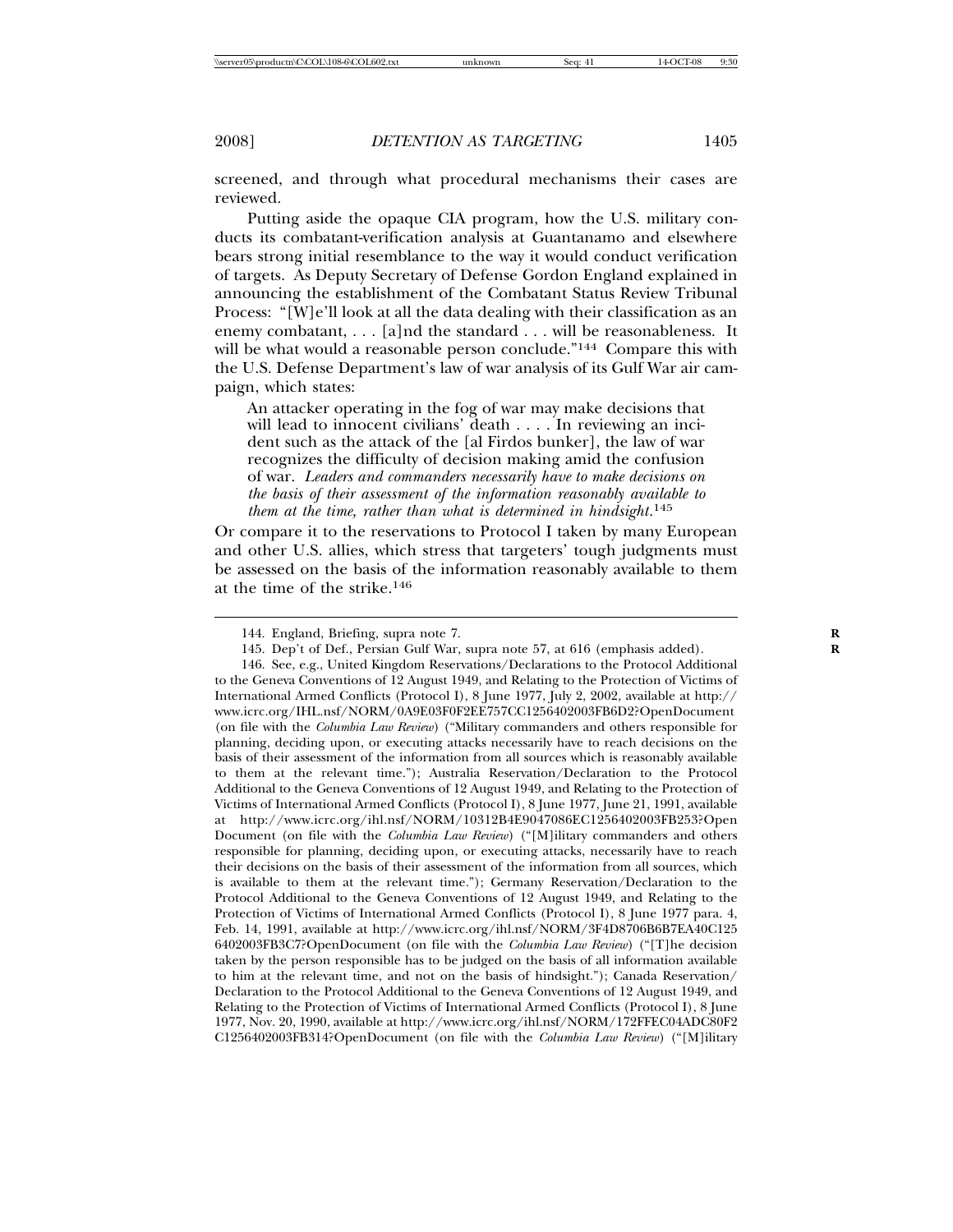Superficially, the close resemblance of detainee review procedures to targeting practices seems to offer strong support for how the U.S. government currently handles detentions of suspected terrorist network members. This approach arguably balances military interests, including the need to keep dangerous fighters off the global battlefield and reluctance to bog down scarce military resources in litigation, with humanitarian interests in avoiding erroneous detentions of civilians. If this were about attacking the individuals in custody from a distance rather than about detaining them, the confidence level these procedures achieved would often justify the attack.

Probing deeper, however, several important differences between targeting and detention emerge. The law should account for these differences. Exploring each key difference between targeting and detention casts doubt on whether Bush Administration practices to date would satisfy a properly constituted reasonableness standard. It also yields insights for how the law should develop and how the reasonableness approach of targeting might be improved to better balance military and humanitarian (liberty) interests in the detention context.

#### A. *The Temporal Dimension of Detention*

A key difference between detention and targeting relates to the instantaneity and irreversibility of most military targeting: Whereas targeting decisions are often momentary, detention decisions play out over time and can be undone. There is a temporal dimension to detention that does not exist in targeting.

1. *Detention Injuries over Time.* — As detentions move through time, the military benefits to the detaining power of keeping an enemy fighter off the battlefield and the injury to an erroneously detained civilian both

commanders and others responsible for planning, deciding upon or executing attacks have to reach decisions on the basis of their assessment of the information reasonably available to them at the relevant time and such decisions cannot be judged on the basis of information which has subsequently come to light."); New Zealand Reservation/ Declaration to the Protocol Additional to the Geneva Conventions of 12 August 1949, and Relating to the Protection of Victims of International Armed Conflicts (Protocol I), 8 June 1977 para. 2, Feb. 8, 1988, available at http://www.icrc.org/IHL.nsf/d49c744360dadc07c1 256314002ee738/8fec3861203abe21c1256402003fb53b!OpenDocument (on file with the *Columbia Law Review*) ("In relation to Articles 51 to 58 inclusive, . . . military commanders and others responsible for planning, deciding upon, or executing attacks necessarily have to reach decisions on the basis of their assessment of the information from all sources which is reasonably available to them at the relevant time."); Netherlands Reservation/ Declaration to the Protocol Additional to the Geneva Conventions of 12 August 1949, and Relating to the Protection of Victims of International Armed Conflicts (Protocol I), 8 June 1977 para. 6, June 26, 1987, available at http://www.icrc.org/ihl.nsf/NORM/E6EF925C67 966E90C1256402003FB532?OpenDocument (on file with the *Columbia Law Review*) [hereinafter Netherlands Reservation] ("[M]ilitary commanders and others responsible for planning, deciding upon or executing attacks necessarily have to reach decisions on the basis of their assessment of the information from all sources which is available to them at the relevant time.").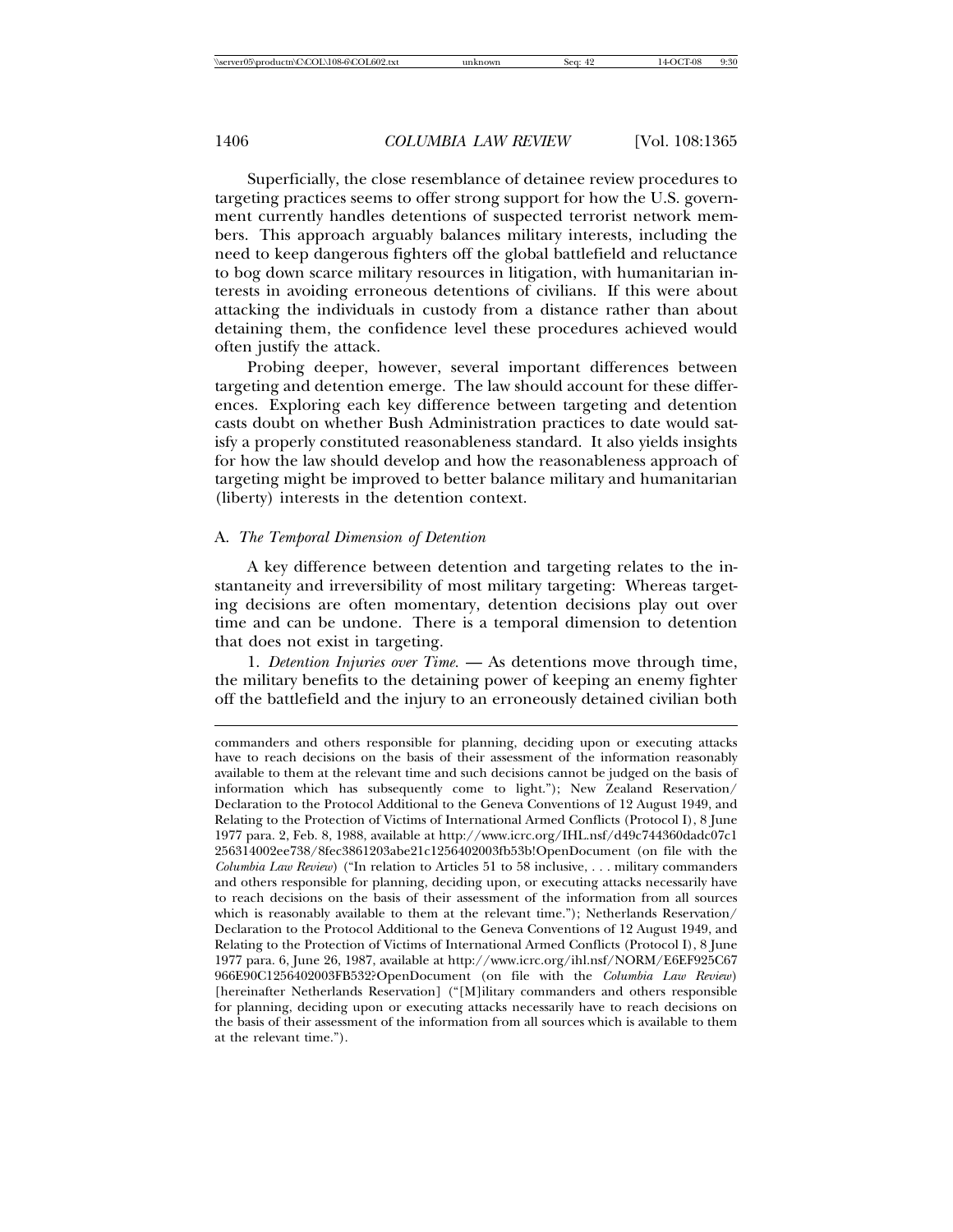continue to accrue. But available information about a detained individual may change over time. Interrogation of detainees thought to be enemy fighters may yield identifying or alibi information about them or others in custody, and detaining authorities may otherwise learn new intelligence information about those in their control. In other words, the ignorance surrounding detentions may dissipate as time elapses, while injury accumulates.<sup>147</sup>

This difference from targeting might seem to distinguish the nature of the problems so fundamentally as to render the targeting analogy inapposite. But adding a time dimension to a targeting-type reasonable care analysis rescues the analogy. Detention should be thought of not as a single decision—hold or release—but as an initial decision to detain and then a perpetual series of decisions to continue to hold. At any given time, the continued detention of an individual would reflect the judgment by the detaining power that the individual was—and remains, based on information available at any given time—an enemy fighter. As time passes, the detaining power has a continuing responsibility to reevaluate periodically an enemy combatant determination.

But assuming that the standard of certainty remains reasonable due care played out over time, what level of accuracy would a detainee reasonably be due? And how, if at all, would that expected level of certainty change over time? One approach would be to say that the standard of certainty remains constant, and as new information comes to light or the picture of a detained individual's true deeds, affiliations, and intentions becomes clearer, the detaining power should reexamine under the same standard its confidence in its combatant status determination. Under the targeting analogy, this would be akin to a series of airstrike sorties against what is believed to be a military command post. After attacking the site on one day, the attacker could try again the following day, having taken care to assess any additional information about the target it acquired in the meantime, such as new satellite images. The same substantive rule is essentially applied again and again, but as information improves the attacker might be obligated to avoid the target due to diminished confidence in its military character. In the same way, individual detentions could be subjected to periodic review to validate the underlying justification: that the individual is believed to be a member of the enemy fighting force.

In Guantanamo and Afghanistan, the U.S. military review processes do account for the temporal dimension of detention decisions to some extent, repeating periodically the combatant identification analysis. Each detainee's case is reassessed at least once per year to determine whether his detention remains justified.<sup>148</sup> During 2005, for example, about 460

<sup>147.</sup> In some cases doubt about a detainee may rise as time goes on, for instance if identifying information is later discredited.

<sup>148.</sup> See Rear Admiral James McGarrah, Dir., Office for the Admin. Review of the Det. of Enemy Combatants, Defense Department Special Briefing on Administrative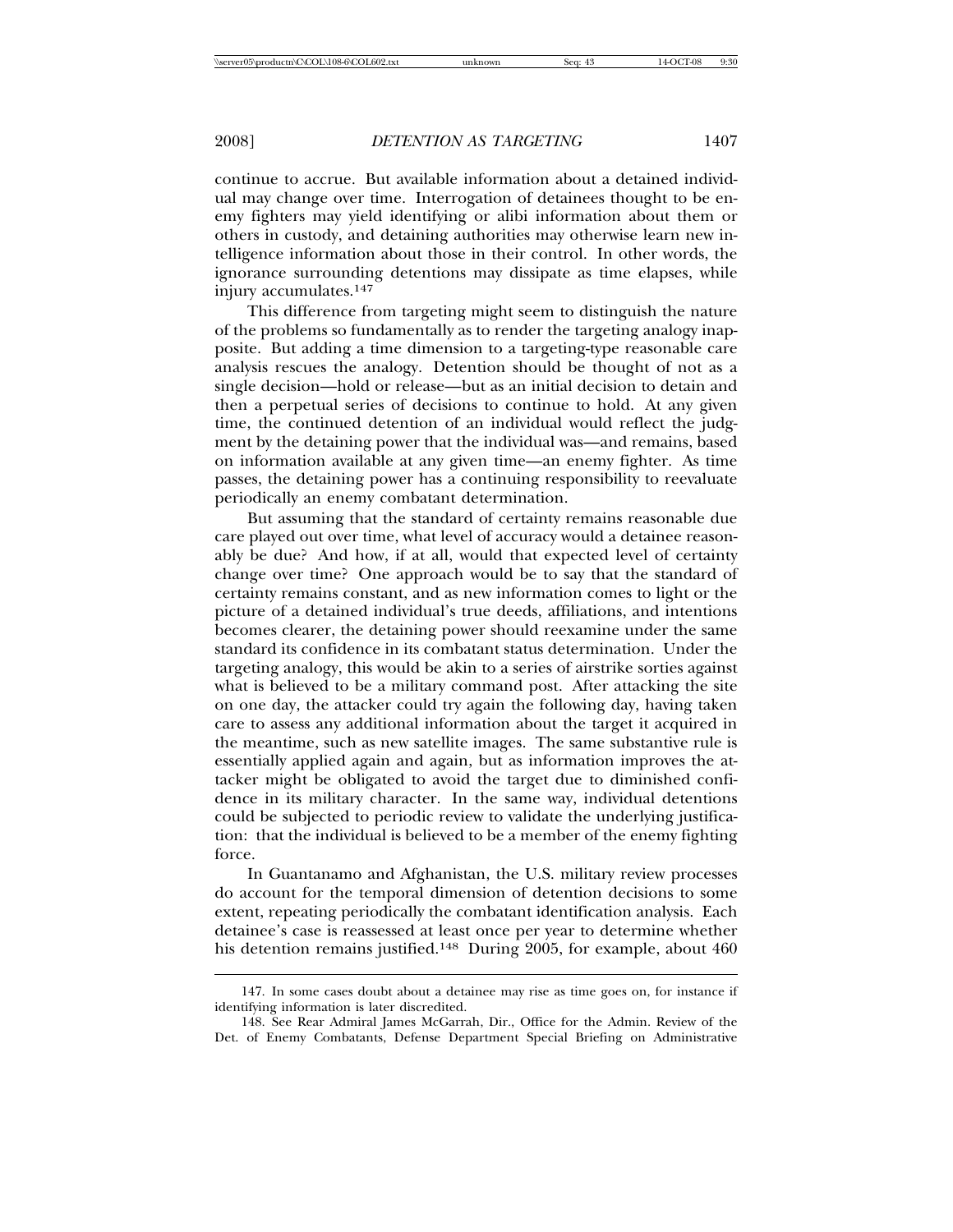Guantanamo detainee cases were reviewed and fourteen more detainees (not counting the dozens already released) were declared eligible for release because the government no longer believed they posed a significant threat.<sup>149</sup> In other words, judgment based on what the government argues is reasonably available information is exercised not only initially but also periodically thereafter.

Such repetitious review is one way to deal with the indefinite though almost certainly long-term—nature of the conflict with al Qaida.<sup>150</sup> The corresponding likelihood of uncertain but likely long duration of individual suspects' detention is one of the most troubling aspects for those skeptical or critical of the U.S. government's approach to counterterrorism, <sup>151</sup> and periodic review helps address those concerns.<sup>152</sup>

2. *Demand an Escalating Standard of Certainty*. — The experience at Guantanamo and elsewhere, however, demonstrates that the temporal dimension interplays differently with detention than with targeting. Several things happen the longer an individual remains detained. First, the humanitarian costs—to the detained individual, his family, and his community—rise. Even a short-term detention, of course, can inflict devastating physical and mental trauma; sadly, though, widespread trauma is inevita-

149. Dep't of Def., Administrative Review Board Summary, available at http:// www.defenselink.mil/news/Jan2006/d20060130arb.pdf (last visited Sept. 7, 2008) (on file with the *Columbia Law Review*).

150. This repetitious targeting-like analysis also resembles the statutory approach the Israeli government adopted for detaining certain suspected terrorists and militants as enemy combatants. Under its Incarceration of Unlawful Combatants Law of 2002, the Israeli military must petition a court to detain a member of designated enemy groups by showing "reasonable cause to believe that a person being held . . . is an unlawful combatant and that his release will harm State security," and then similarly justifying his continued detention to the judge every six months. See Incarceration of Unlawful Combatants Law, 5762–2002, 32 Isr. Y.B. on Hum. Rts., 389, 389–92 (2002). The Israeli Supreme Court recently upheld this statute in CrimA 6659/06 Anonymous v. Israel [2007] 48 (Isr.), translation available at http://elyon1.court.gov.il/files\_eng/06/590/066/n04/06066590. n04.pdf (on file with the *Columbia Law Review*).

151. See Boumediene v. Bush, 128 S. Ct. 2229, 2270 (2008) ("[G]iven that the consequences of error may be detention of persons for the duration of hostilities that may last a generation or more, this is a risk too significant to ignore."); Brooks, supra note 22, at 725–29 (2004) ("As it stands, . . . the indefinite nature of the conflict means that these detainees may remain in detention indefinitely, neither charged nor released, with no access to counsel and no international or judicial monitoring of conditions.").

152. See Bradley & Goldsmith, supra note 34, at 2123–27 (proposing that **R** individualized assessments, based on each "detainee's past conduct, level of authority within al Qaeda, statements and actions during confinement, age and health, and psychological profile," would ameliorate uncertain duration of detention).

Review Boards for Detainees at Guantanamo Bay, Cuba (July 8, 2005), available at http:// www.defenselink.mil/transcripts/transcript.aspx?transcriptid=3171 (on file with the *Columbia Law Review*) [hereinafter Def. Dep't Special Briefing] ("[O]ur Administrative Review Board process ensures that each detainee's case is heard at least annually to assess whether or not the detainee continues to pose a threat to the United States . . . or whether there are other reasons that might warrant continued detention.").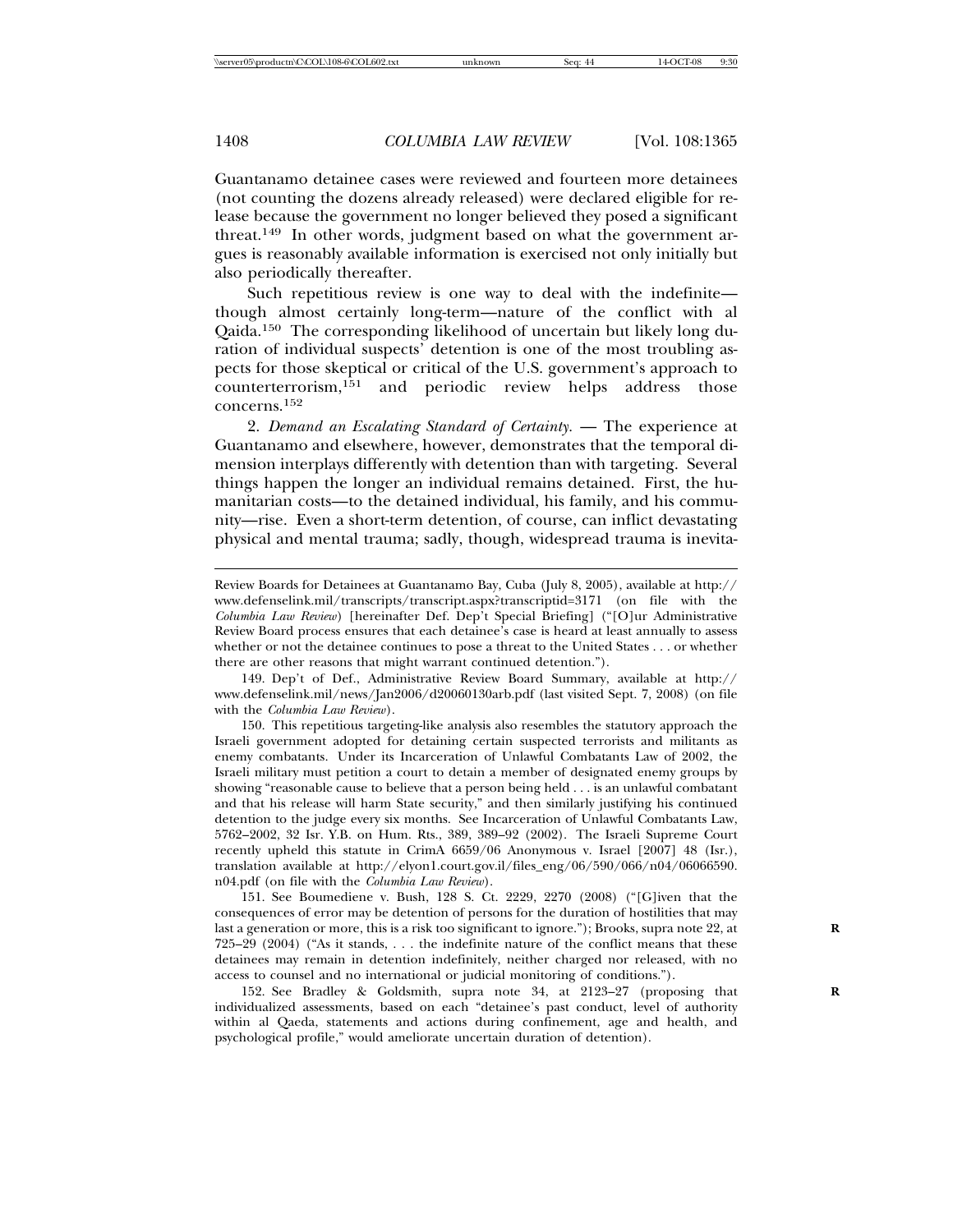ble during wartime. Detention involves the loss of autonomy, privacy, and time, as well as the psychological strain of submission to military forces and uncertainty about one's fate.<sup>153</sup> In one of the most sharply critical federal court rulings against the U.S. government in a war on terrorism case to date, District Court Judge Joyce Hens Green remarked:

[T]he government has conceded that the war could last several generations, thereby making it possible, if not likely, that "enemy combatants" will be subject to terms of life imprisonment at Guantanamo Bay . . . . [T]he uncertainty of whether the war on terror—and thus the period of incarceration—will last a lifetime may be even worse than if the detainees had been tried, convicted, and definitively sentenced to a fixed term.<sup>154</sup>

As time elapses, not only do humanitarian costs of erroneous detention mount, but we drift farther from the type of military decisionmaking that typically warrants deference under the law of war in order to protect military effectiveness (and in cases like those at Guantanamo, we move geographically farther from the battlefield, too). At the moment of capture, military necessities dominate: Amid imperfect information, engaged forces need latitude to combat and destroy or capture those they believe are threatening them. The criminal justice standard of "beyond reasonable doubt" is sometimes described as beyond doubt that would make one hesitate.<sup>155</sup> But a soldier in the field often cannot afford to hesitate without putting himself and those around him in mortal danger.

Yet information about a detained individual should generally improve as time elapses,<sup>156</sup> and as it does we can also reasonably expect more careful review without hampering military operations. In *Hamdi*,

154. In re Guantanamo Detainee Cases, 355 F. Supp. 2d 443, 465–66 (D.D.C. 2005), vacated sub nom. Boumediene v. Bush, 476 F.3d 981 (D.C. Cir. 2007), rev'd, 128 S. Ct. 2229.

155. See Jon O. Newman, Beyond "Reasonable Doubt," 68 N.Y.U. L. Rev. 979, 982 (1993).

<sup>153.</sup> Upon the release of twenty Pakistani detainees from Guantanamo, a Pakistani official remarked: "Their lives have been destroyed. Their families have gone through psychological trauma, since they were not terrorists; they were just low-level Taliban fighters." Charlie Savage, US Releases 20 Detainees, Transfers 20 More to Cuba, Boston Globe, Nov. 25, 2003, at A1. The rate at which the humanitarian costs rise—in a sense, the marginal cost of another temporal increment of detention—arguably declines over time, since the early stages of detention may be the most jarring. But certainly the humanitarian costs of detention escalate when one moves from a short-term to an indefinite detention in a war unlikely to end anytime soon. Consider the report by British psychologists and psychiatrists regarding damage to the mental health of British prisoners detained under the United Kingdom's 2001 antiterrorism legislation, in which they opine that "[t]he indefinite nature of detention is a major factor in their [mental] deterioration." Ian Robbins et al., The Psychiatric Problems of Detainees Under the 2001 Anti-Terrorism Crime and Security Act 3 (2004), available at http://www.statewatch.org/news/2004/nov/ belmarsh-mh.pdf (on file with the *Columbia Law Review*).

<sup>156.</sup> Although time generally increases certainty by allowing for more thorough deliberation, some factors push the other way. For example, the memory of witnesses would probably degrade over time.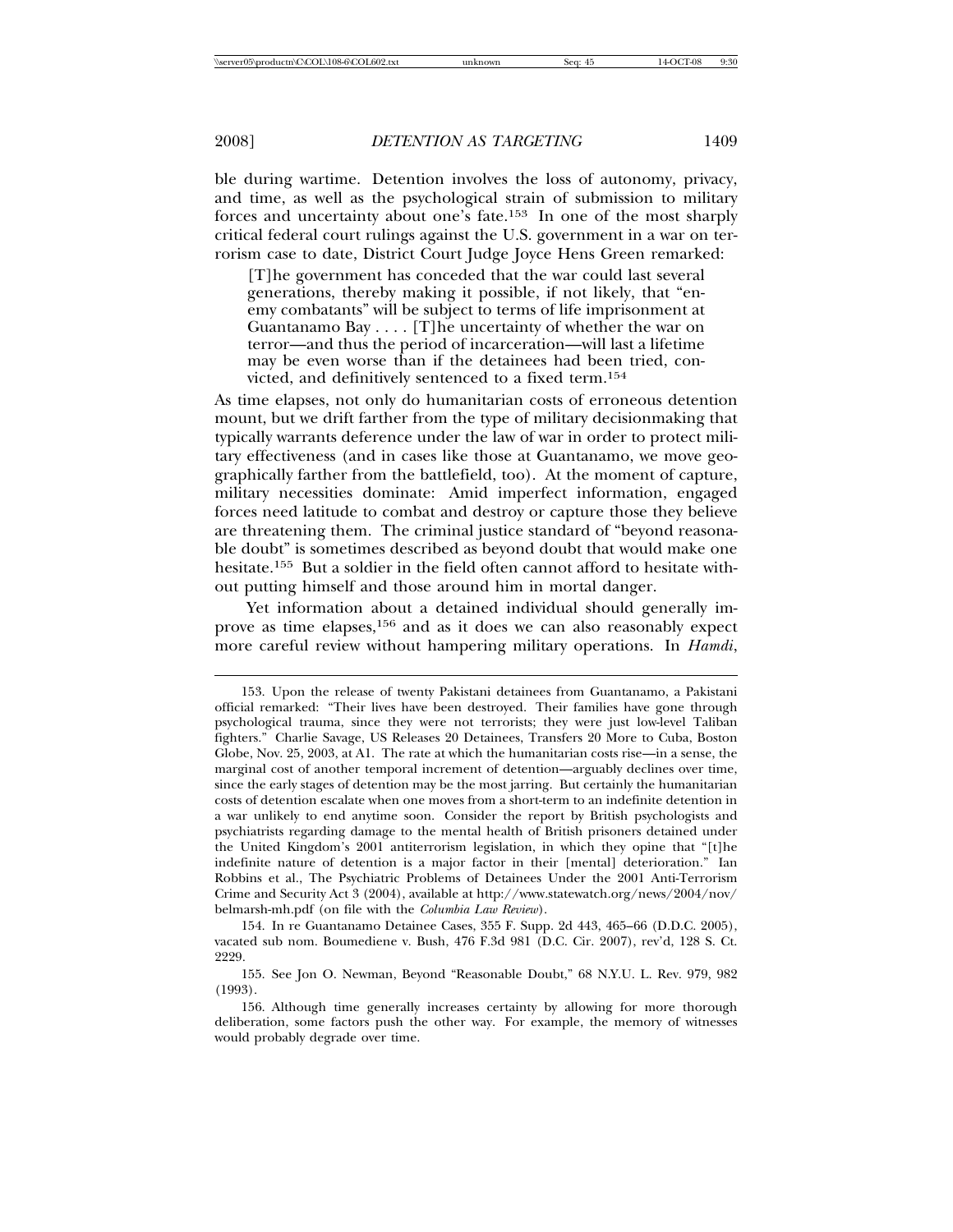Justice O'Connor expressly rejected the government's position that burdensome procedural and independent review requirements would hamper military operations and decisionmaking once a detainee was removed from the immediate combat environment,<sup>157</sup> an observation that turns in part on temporal proximity to combat. The law of war permits military decisionmakers substantial leeway to balance competing demands—humanitarian, political, tactical—without second-guessing decisions that seem reasonable at the time because otherwise, effective military operations would grind to a halt. But in the case of long-term detention, combat operations with respect to a particular individual have halted. This suggests that at least some of the military necessities that weigh against humanitarian protection at the initial moment of capture decline over time.<sup>158</sup>

As time passes, then, the balance between humanitarian costs and military necessities that the law of war seeks to mediate tips toward the humanitarian interests. The care due in screening true terrorists from false suspects would rise accordingly. This requires a fluid analysis, adjusting the required certitude of detainees' identities as combatants or noncombatants to justify detention, just as one would adjust the required certitude to justify striking military targets, depending on the circumstances.

The legal framework governing detention of terrorist network members should account for this shifting weight by gradually increasing the level of confidence necessary to continue to hold someone. The reasonableness standard of certainty to be exercised in screening terrorists from nonterrorists should rise to account for changes in the military-necessityversus-liberty balance. The fluid balancing logic could be taken too far; constantly tailoring new combatant determination mechanisms and standards to fit the many different circumstances of the fight against al Qaida would not be manageable. But, for example, bifurcating the system of review of enemy combatant detention decisions along the temporal dimension would at least better balance military and humanitarian interests. Initial detention decisions, including those made in a combat zone, could be conducted as they are now, using a sort of "best judgment" or "preponderance of evidence" analysis based on available intelligence and military reports. Then, after some period of time—and there will be many views as to what is an appropriate duration, so let us say for pur-

<sup>157.</sup> Hamdi v. Rumsfeld, 542 U.S. 507, 534 (2004) (plurality opinion) ("The parties agree that initial captures on the battlefield need not receive the process we have discussed here; that process is due only when the determination is made to *continue* to hold those who have been seized."); see also *Boumediene*, 128 S. Ct. at 2237 ("[T]he Government presents no credible arguments that the military mission at Guantanamo would be compromised if habeas corpus courts had jurisdiction [to hear detainees' claims].").

<sup>158.</sup> Cf. *Boumediene*, 128 S. Ct. at 2247 (finding that Suspension Clause alongside writ of habeas corpus functions as safeguard of detainee rights).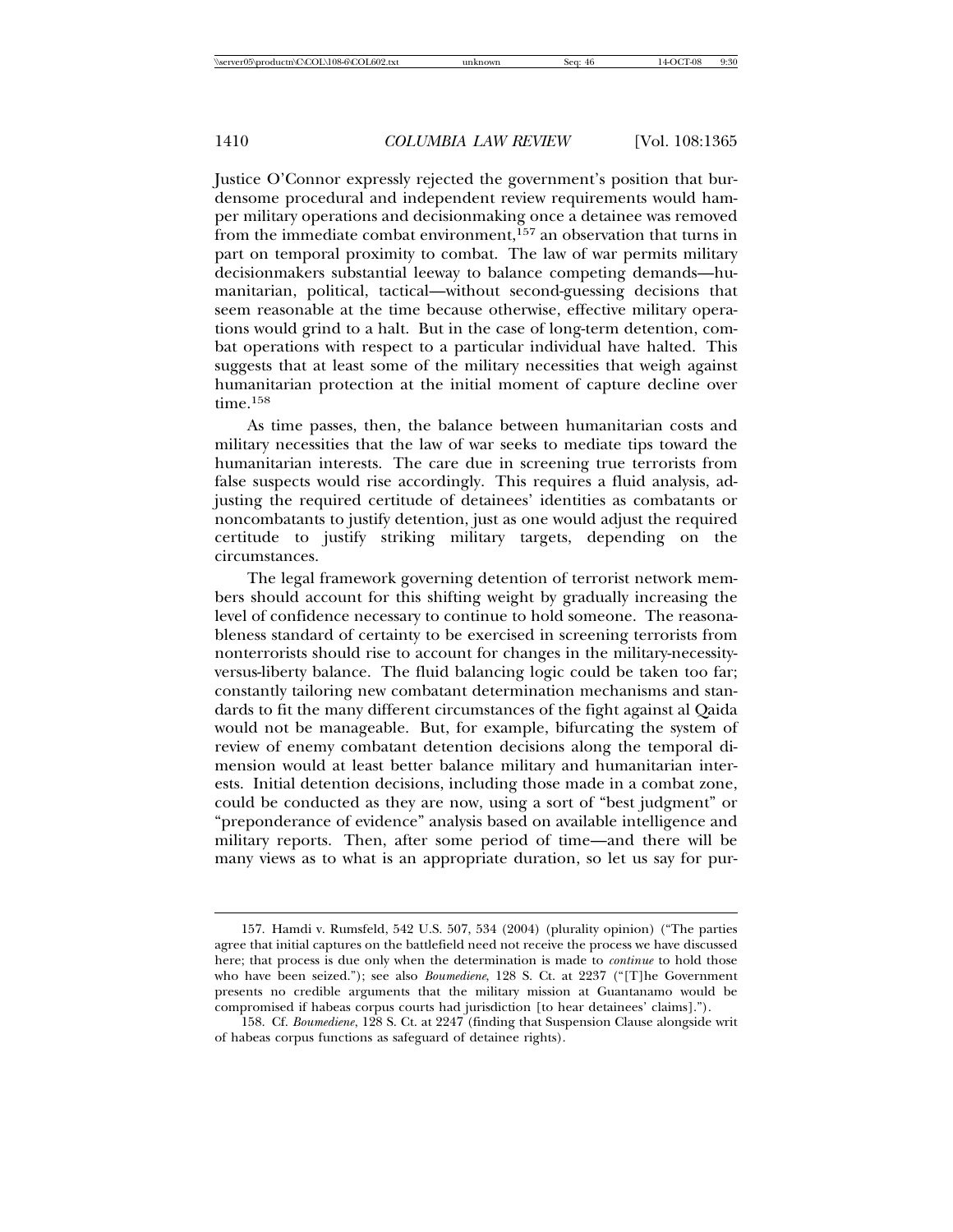poses of argument six months<sup>159</sup>—a substantially stricter review would be conducted. This latter review would be designed to minimize further the likelihood of erroneous continued detentions by employing a high standard of adjudication, perhaps "clear and convincing" or even something approaching "beyond reasonable doubt."

Contrast the different approaches that responsible militaries take in verifying targets in the immediate heat of battle versus in the planning of campaigns ahead of time. As Michael Schmitt notes, "Obviously, the more time-sensitive a target, the less the opportunity to [assess] the target or plan the attack, and the fewer the attack options (systems, tactics, etc.) that will be available."<sup>160</sup> A soldier or pilot who comes under fire will fire back without elaborate and time-consuming deliberations. On the other hand, military planners plotting attacks in advance will and must conduct more rigorous analysis because they can do so without subjecting themselves to undue risks. For illustration, consider this description by the International Criminal Court prosecutor of British targeting rules and procedures, in the context of dismissing complaints of indiscriminate attacks in Iraq:

[L]ists of potential targets were identified in advance; commanders had legal advice available to them at all times and were aware of the need to comply with international humanitarian law, including the principles of proportionality; detailed computer modeling was used in assessing targets; political, legal and military oversight was established for target approval; and realtime targeting information, including collateral damage assessment, was passed back to headquarters.<sup>161</sup>

Such elaborate precautions for checking and rechecking are possible only when belligerents have the luxury of time and resources to conduct them. In the detention context, it is similarly more reasonable to expect highly exacting scrutiny of detention cases as time passes. We can expect both better information about the suspected terrorist through interrogation and investigation, and mitigation of combat or operational exigencies.

In other words, context, including the available time for accurately and precisely attacking suspected military objects, helps determine the appropriate, or "reasonable," expected level of certainty in targeting law, and it can do the same in detention law. The law and practice of military targeting demands that belligerents, when they have the luxury of time, adjust their procedures for verifying the nature of possible targets. De-

<sup>159.</sup> As mentioned earlier, the Fourth Geneva Convention, in laying out rules for internment of those believed to pose security threats in occupied territory, allows for internment of individuals for "imperative reasons of security" but requires review of individual detentions on those grounds at least every six months. See Fourth Geneva Convention, supra note 49, art. 78.

<sup>160.</sup> Schmitt, supra note 84, at 451. **R**

<sup>161.</sup> Moreno-Ocampo Memo, supra note 69, at 6. **R**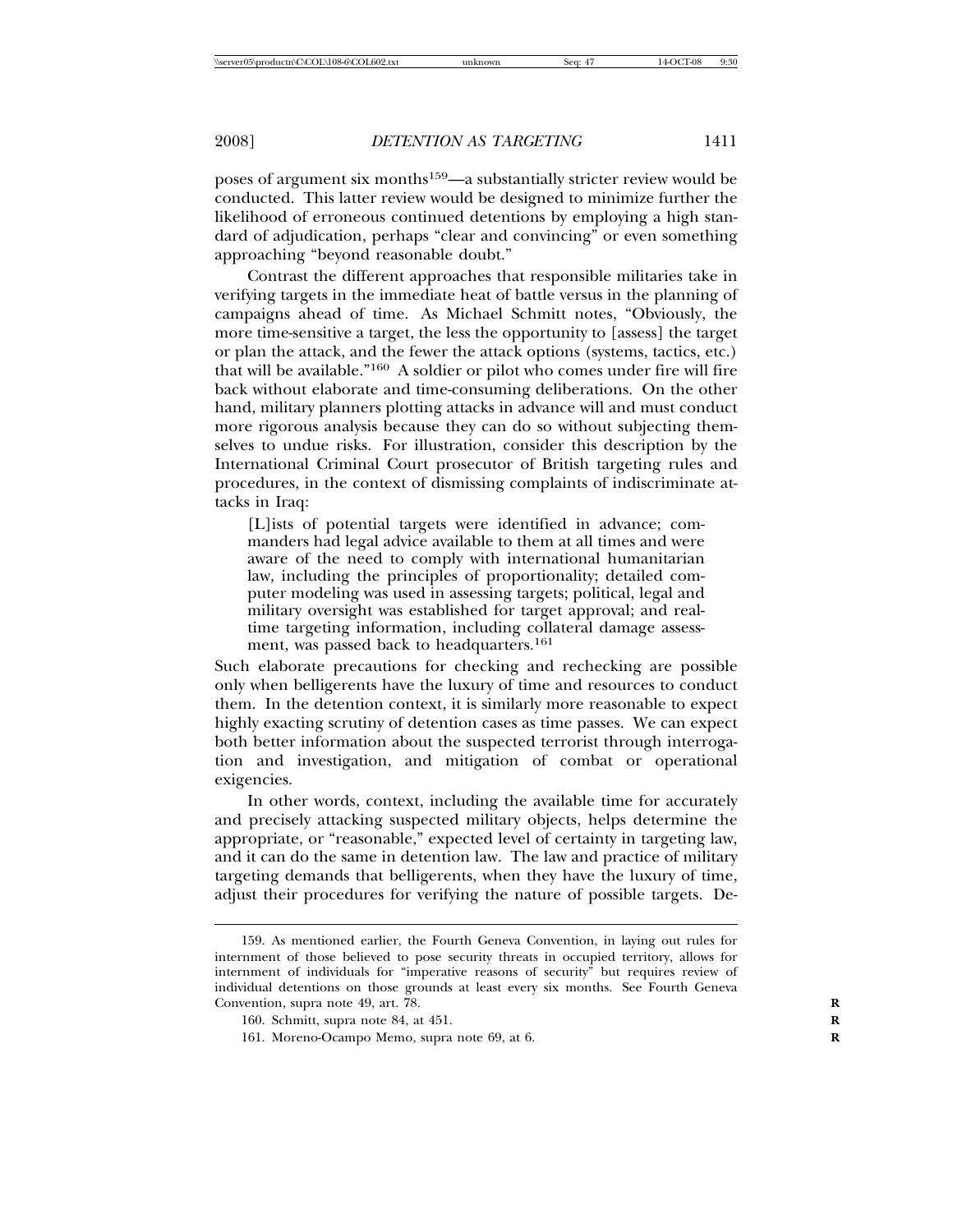tention law should incorporate the temporal dimension in this way as well.

Whatever standard of certainty applies initially, subsequent reviews of individual detentions can serve as corrective mechanisms for prior false positives. Repetitious review resembles a series of targeting decisions repeated over time.<sup>162</sup> And, as I also mentioned earlier, a key difference between detention and many forms of military targeting is that detention errors can be undone.<sup>163</sup> The availability of corrective mechanisms, however, means that the standards governing a series of decisions whether to continue to detain an individual might be thought of in combination rather than in isolation, and this creates additional opportunities for using standards of certainty to balance humanitarian and security interests. A moment ago I discussed a system in which initial detention decisions would require a preponderance of evidence substantiating enemy affiliation followed six months later by a stricter clear-andconvincing review. Suppose now that the later standard were raised to something like "beyond doubt." Then it might be reasonable to lower the initial decisionmaking standard, maybe to a "some evidence" standard, because the overall balance of humanitarian and security interests across time could be held in place. The better corrective systems operate, the more leeway we might allow the state in its initial decisionmaking.<sup>164</sup> On the other hand, if experience indicated that later review procedures were ineffective at correcting erroneous detentions, a stricter initial review would be warranted to remedy the imbalance.

The key point is not that the temporal dimension of detention dictates a particular standard of certainty. Rather, if the logic underlying targeting rules is to be applied seriously to detention, time factors into the reasonableness inquiry in a number of ways. Most obviously, security and military burdens of more exacting review decline, while humanitarian costs accumulate and at some point may rise substantially. The law ought to require repetitious review to recalibrate this balance. An escalating standard of certainty is one way to do so, intended generally toward achieving a balance at any given moment. Or, the multiple reviews and opportunities for correction can be viewed systemically across time, intended to achieve a balance across that same timeframe.

<sup>162.</sup> See supra note 150 and accompanying text (describing periodic review **R** procedures in Israel and U.S.).

<sup>163.</sup> See supra note 111. Correcting an erroneous detention by releasing the **R** individual does not, however, by itself "undo" the harm already suffered. Some have proposed monetary compensation schemes as remedies for that harm. See, e.g., Ackerman, supra note 34, at 51–54 ("Public morality requires . . . a substantial money **R** payment for each day spent in jail . . . .").

<sup>164.</sup> Cf. Boumediene v. Bush, 128 S. Ct. 2229, 2269 (2008) ("Where a person is detained by executive order, rather than, say, after being tried and convicted in a court, the need for collateral review is most pressing . . . . What matters is the sum total of procedural protections afforded to the detainee at all stages, direct and collateral.").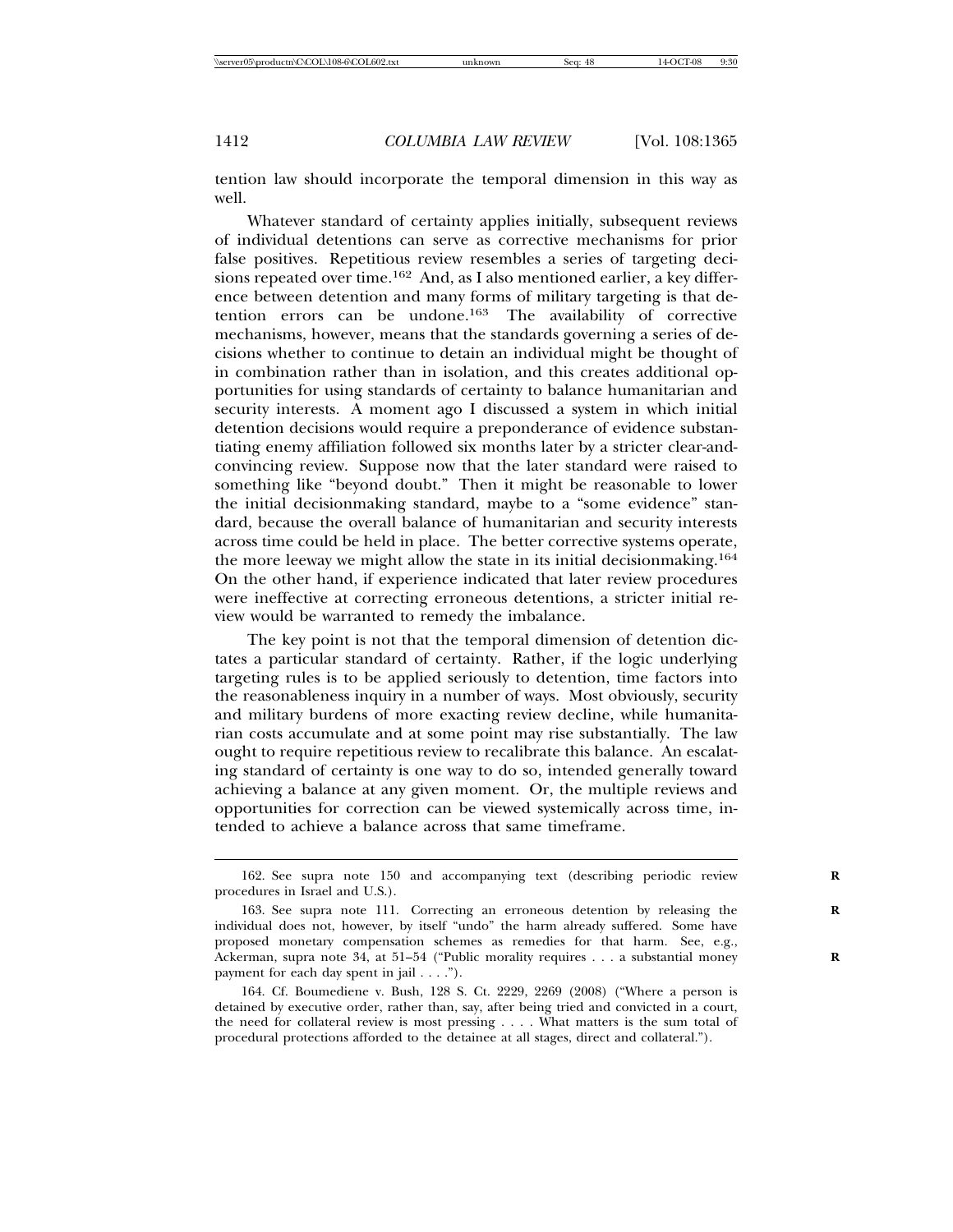#### B. *Alternative Adjudication Mechanisms*

The first critique relates to the second: The reasonableness of adjudications labeling an individual a terrorist network member or an innocent civilian should take into account whether more accurate alternative adjudication mechanisms are available.

1. *Procedural Versus Substantive Standards.* — In the targeting context, the law of war leaves decisionmaking to the reasonable judgment of military operators not only because a rule of reasonableness needs to balance military effectiveness with humanitarian interests, but also because the operators themselves are generally best positioned to make targeting judgments through unilateral analysis of available data. During military combat, many targeting decisions must be made on the spot or under tight time constraints. Opportunities to communicate with the prospective target without ruining the element of surprise or putting oneself in mortal danger arise rarely. By contrast, in nonmilitary detention contexts—such as criminal prosecution or civil confinement—independent (e.g., judicial) scrutiny coupled with adversarial process is considered more likely to generate not just fairer but also more accurate results.<sup>165</sup> In thinking about the appropriate standard of certainty to be exercised, it is important to consider available and practical mechanisms for applying it. Conversely, consideration of available mechanisms and the degree of certainty they may be capable of generating should inform the analysis of viable standards of certainty.

Here the procedural and substantive aspects of the issue intertwine. Does it make sense, one might ask, to consider establishing additional procedural protections for detention decisions without first considering what standard of certainty those protections are designed to enforce? Many legal analyses of the fight against terrorism and the application of international or constitutional law have tended to focus on the procedu-

<sup>165.</sup> See Jay Sterling Silver, Equality of Arms and the Adversarial Process: A New Constitutional Right, 1990 Wis. L. Rev. 1007, 1008 ("[O]ur system of justice is founded on the presumption that the truth is more likely to emerge from the contest between zealous advocates."). This argument formed the basis of opposition to section 1005(e) of the Detainee Treatment Act of 2005, Pub. L. No. 109-148, 119 Stat. 2739 (codified at 10 U.S.C. § 801 (2006)), restricting habeas corpus jurisdiction at Guantanamo. See, e.g., P. Sabin Willett, Op-Ed., Detainees Deserve Court Trials, Wash. Post, Nov. 14, 2005, at 21 ("[Courts] are slow, but they are not beholden to the defense secretary, and in the end they get it right."). But others observe that adversarial process may sometimes suppress truthfinding. See, e.g., Marvin E. Frankel, The Search for Truth: An Umpireal View, 123 U. Pa. L. Rev. 1031, 1036 (1975) ("[M]any of the rules and devices of adversary litigation as we conduct it are not geared for, but are often aptly suited to defeat, the development of the truth."); Frank J. Macciarola, Finding the Truth in an American Criminal Trial: Some Observations, 5 Cardozo J. Int'l & Comp. L. 97, 98 (1997) (observing that American criminal justice system often subordinates goal of determining truth to other values).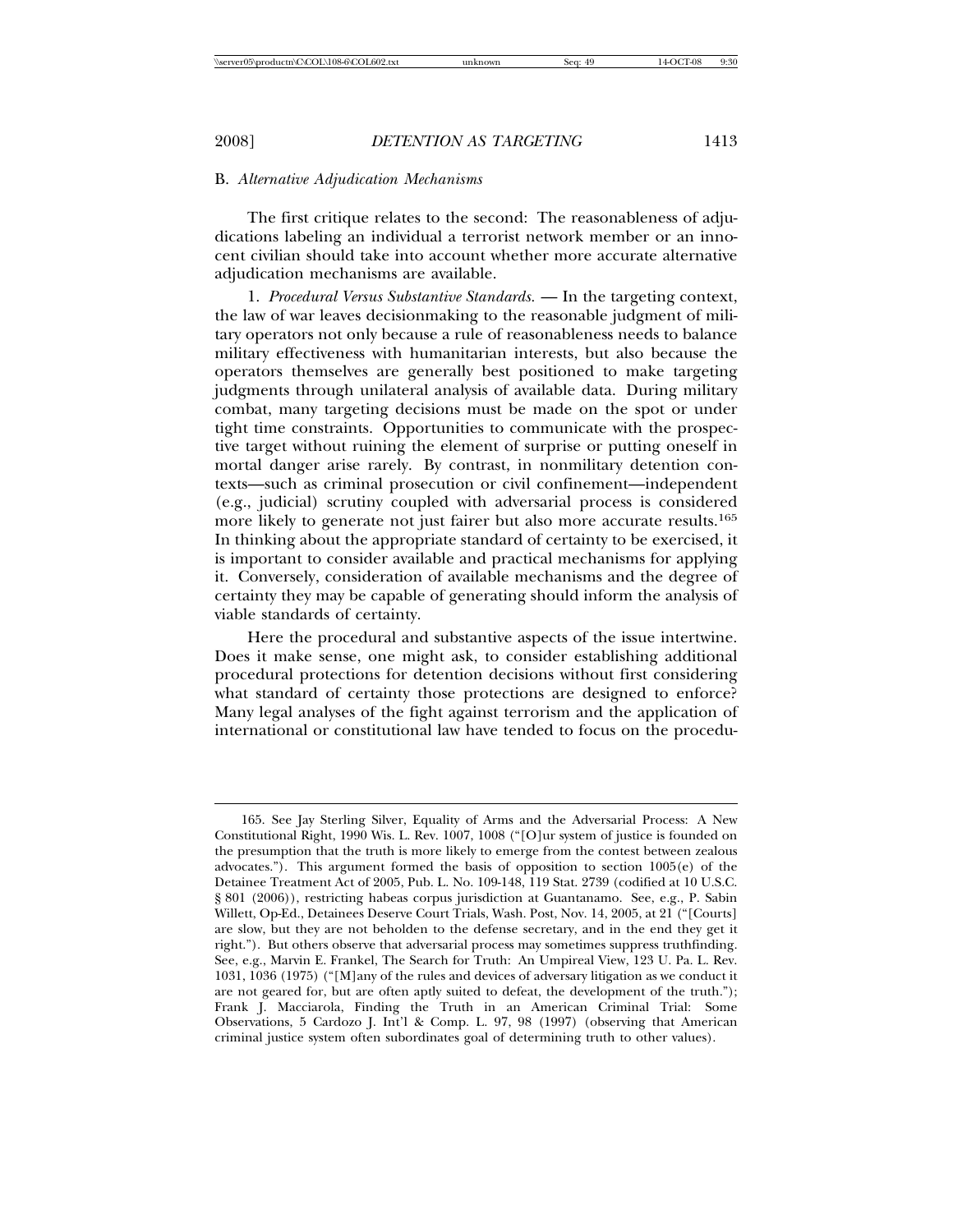ral dynamics rather than take on the underlying substantive standard-ofcertainty question.<sup>166</sup>

2. *The Need for Comparative Analysis.* — The substantive standard of certainty issue, however, cannot be completely divorced analytically from the procedural issues, because the substantive reasonableness of decisionmaking depends in part on whether alternative decisionmaking schemes are available that better balance military and humanitarian (including liberty) interests. This point is similar to one made by Justice O'Connor in *Hamdi*, though there it was part of a classic procedural due process analysis. In weighing what procedural guarantees were due a citizen-detainee, she noted:

"[T]he risk of an erroneous deprivation" of a detainee's liberty interest is unacceptably high under the Government's proposed rule, while some of the "additional or substitute procedural safeguards" suggested by the District Court are unwarranted in light of their limited "probable value" and the burdens they may impose on the military in such cases.<sup>167</sup>

The Court similarly noted in *Boumediene*:

Although we hold that the [Detainee Treatment Act] is not an adequate and effective substitute for habeas corpus, it does not follow that a habeas corpus court may disregard the dangers the detention in these cases was intended to prevent . . . . Certain accommodations can be made to reduce the burden habeas

166. See generally Martinez, supra note 5 (detailing how most court decisions **R** challenging "war on terror" policies, including detention, have focused on procedural claims rather than substantive rights). This is true especially in the discussion of new administrative detention proposals for handling suspected terrorists. See, e.g., Wittes, supra note 44, at 151–82 (describing difficulties of designing administrative detention scheme); Goldsmith & Katyal, supra note 44 (proposing system of preventive detention overseen by national security court composed of life-tenured federal judges). See generally Waxman, Administrative Detention, supra note 44 (arguing that almost exclusive **R** focus in administrative detention debates on procedural issues is misguided).

In their study of legal dilemmas posed by the fight against transnational terrorist networks, for example, Philip Heymann and Juliette Kayyem conclude that suspected al Qaida detainees should be accorded formal hearings to determine whether detention is justified, but only partially address the standard-of-certainty question. They articulate different sets of procedural protections for various categories of captured terror suspects depending on whether the individual is a United States person and whether he is captured in the United States, in a zone of active combat, or outside the United States but not in a zone of active combat. Except in zones of active combat, Heymann and Kayyem urge a criminal law approach, relying on a probable cause standard for capture and a beyond reasonable doubt standard for long-term detention. But they analyze the procedural aspects of these systems, not the substantive standards. On more traditional battlefields zones of active combat, like Afghanistan—they would ascribe the least robust procedural protections. There, they argue, a suspected terrorist is entitled to a tribunal hearing to determine if he is engaged or actively supporting those engaged in hostilities against the United States. But they do not articulate a specific standard to be applied. See Philip B. Heymann & Juliette N. Kayyem, Protecting Liberty in an Age of Terror 41–52 (2005).

167. Hamdi v. Rumsfeld, 542 U.S. 507, 532–33 (2004) (plurality opinion) (quoting Mathews v. Eldridge, 424 U.S. 319, 335 (1976)).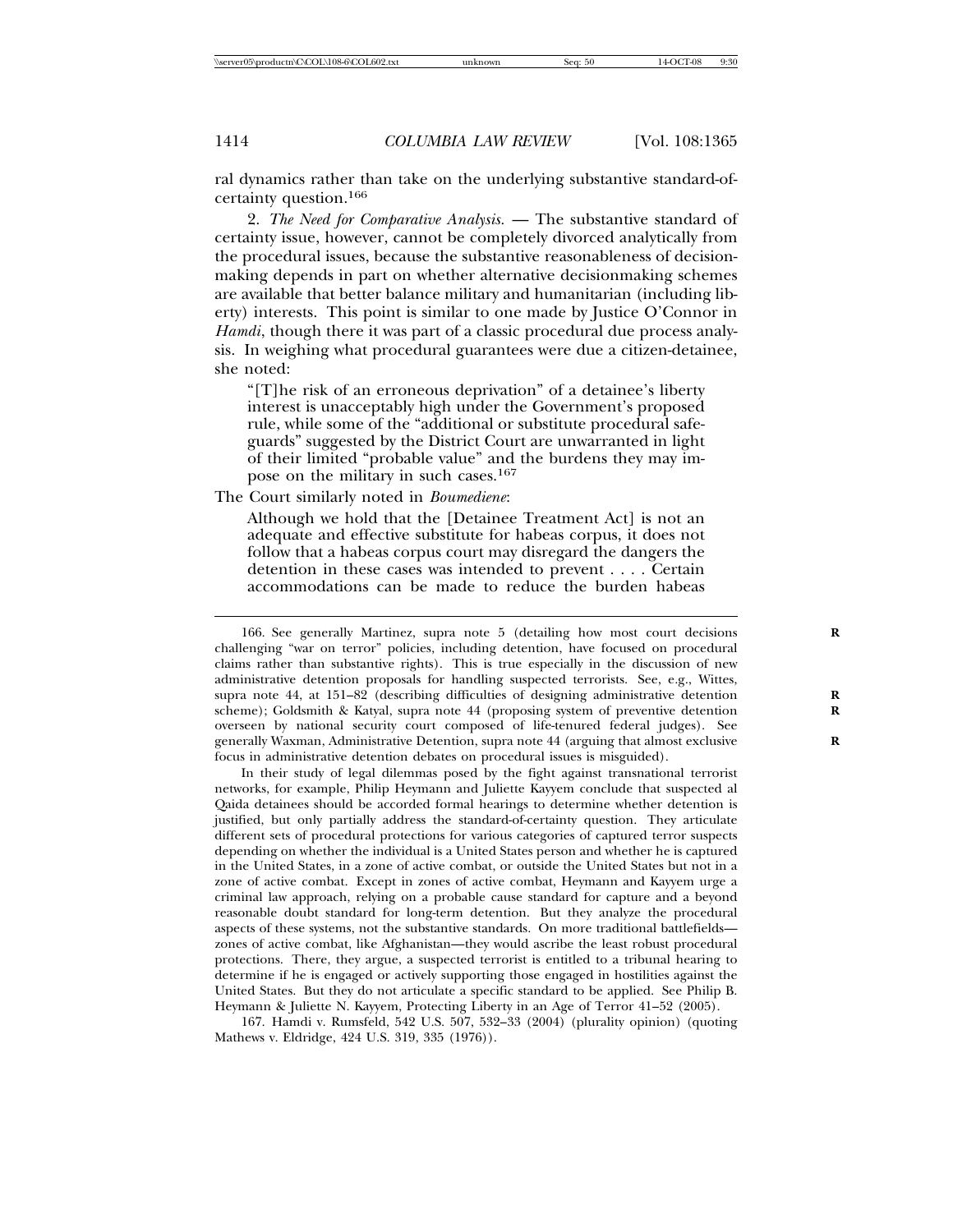corpus proceedings will place on the military without impermissibly diluting the protections of the writ.<sup>168</sup>

In other words, the level of error we consider morally and practically acceptable depends in part on whether, consistent with other priorities, more accurate results are even possible, and this requires looking at alternative ways to adjudicate individual cases.<sup>169</sup>

Of course, to say that a scheme "better" balances competing interests presumes some value judgment of their relative importance. In the criminal law context, for example, American law protects individual liberty through strict rules of law enforcement and guaranteed rights to procedural safeguards. These mechanisms are designed not only to get at the truth of one's suspected guilt but also to minimize the likelihood of "false positives" while constraining state powers prone to abuse.170 Blackstone's maxim that it is better to set free ten guilty criminals than to convict one innocent person reflects a Western legal tradition premised on the intolerability of mistaken conviction.<sup>171</sup> But the dangers of "false negatives" may be much higher in fighting al Qaida and the Taliban than in the criminal justice context, especially when U.S. forces remain actively engaged in combat and when even a small number of terrorists are capable of massive-scale attacks. The U.S. government has publicly highlighted the risks that the existing review processes create of erroneously freeing dangerous fighters who hoodwinked reviewers, noting that several dozen released Guantanamo detainees are strongly believed to have gone back to fighting the United States and its coalition partners.<sup>172</sup> Such risks are valid military considerations to weigh in setting the right kind of review. But harmonizing these review processes with the targeting law approach also requires balancing risks of erroneously freeing fighters against risks of erroneously detaining nonfighters.

<sup>168.</sup> *Boumediene*, 128 S. Ct. at 2276.

<sup>169.</sup> Here, especially, the definitional issue identified earlier, see supra notes 51–54 **R** and accompanying text, comes into play: Some notions of "enemy combatant"—or any category subject to detention—will be more susceptible to proof and certainty by the state than others. Certain objective factors that may be relevant, like possession of weapons or declared allegiance to a group, will be easier to validate and assess with confidence than others, like intentions or doctrinal beliefs.

<sup>170.</sup> See Macciarola, supra note 165. **R**

<sup>171.</sup> For some, the ten-to-one ratio fails to go far enough in protecting innocents. Treatises on American criminal law have also invoked twenty-to-one and even ninety-nineto-one ratios in explaining this principle. See Newman, supra note 155, at 980-81.

<sup>172.</sup> See U.S. Dep't of Def., JTF-GTMO Information on Detainees 4 (Mar. 4, 2005), available at http://www.defenselink.mil/news/Mar2005/d20050304info.pdf (on file with the *Columbia Law Review*). Recently the Defense Department released a report stating: "Our reports indicate that at least 30 former GTMO detainees have taken part in anticoalition militant activities after leaving U.S. detention." U.S. Dep't of Def., Former Guantanamo Detainees Who Have Returned to the Fight (July 12, 2007), available at http://www.nefafoundation.org/miscellaneous/FeaturedDocs/DOD\_fmrGitmo.pdf (on file with the *Columbia Law Review*); see also Alissa Rubin, Former Guantanamo Detainee Tied to Attack, N.Y. Times, May 8, 2008, at A8.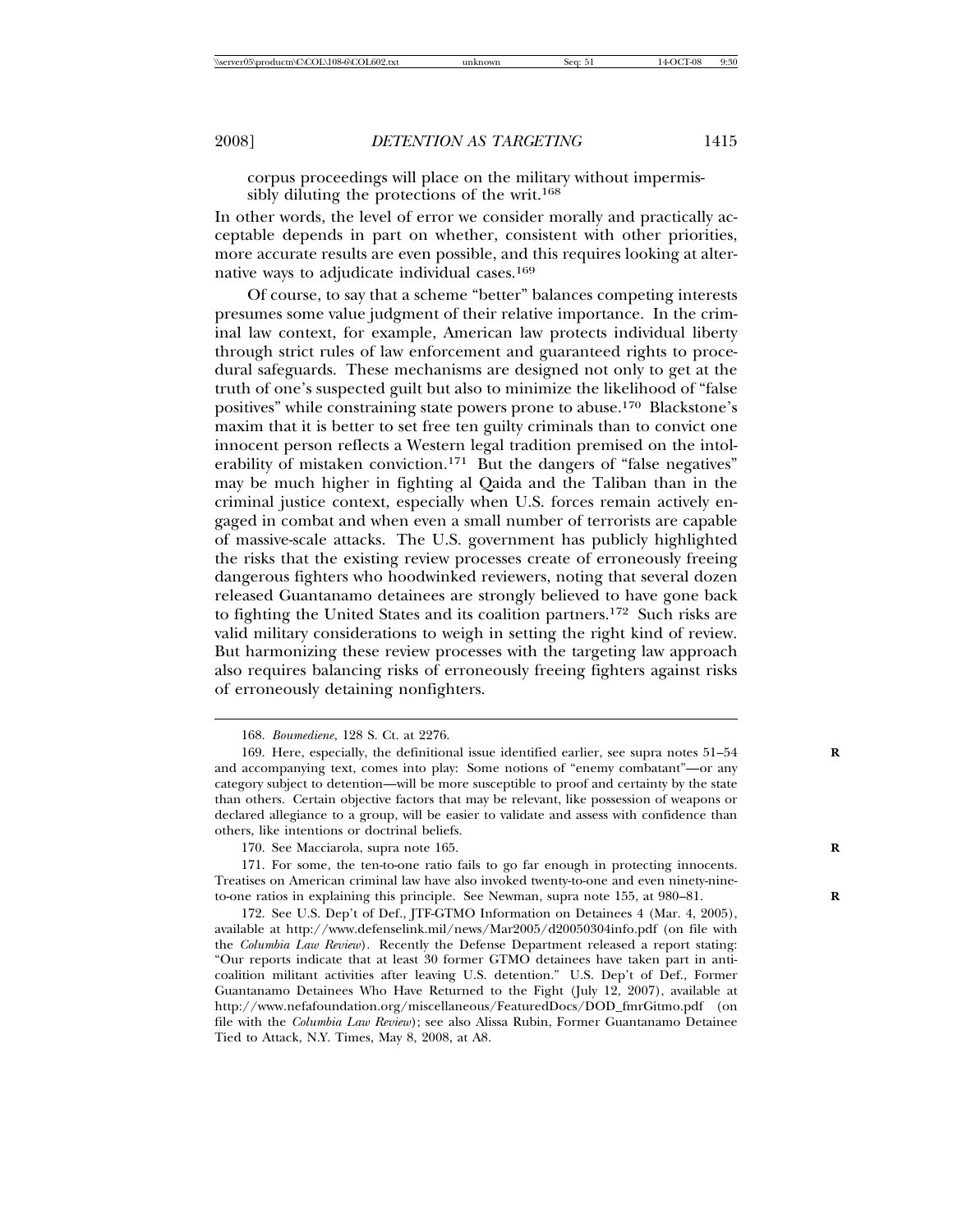Let us ask the question differently, then, and from a perspective initially generous to security interests: Consistent with whatever level of assurance that seems appropriate from a security standpoint that terrorists are not inadvertently released, could the state establish procedural protections—such as a right to a hearing, represented by counsel, before a judicial magistrate—that would be expected to generate more accurate screening of true enemy fighters from erroneously held civilians? If the answer is yes, then the next question is at what cost: Is it possible to provide such procedural protections without weighing down U.S. military forces and other counterterrorism agencies with burdens that interfere with their other missions? Would such procedures endanger U.S. forces, such as by disclosing sensitive intelligence? Would the resource needs of such processes sap the military and undermine its effectiveness, or would it be practical to conduct these processes on a large scale?<sup>173</sup>

Recall that these are the types of questions demanded by targeting law, which requires that the attacker conduct a comparative analysis and choose the available means and method that minimize, consistent with certain other concerns, the likelihood of incidental injury to civilians.<sup>174</sup>

From a legal point of view, [an attacker] needs not only to assess what feasible precautions can be taken to minimize incidental loss, but also to make a comparison between different tactics or weapons so as to be able to choose the least damaging course of action compatible with military success.<sup>175</sup>

339 U.S. 763, 779 (1950). This view stands in stark contrast to a view of the Israeli Supreme Court described in supra note 150. **R**

174. In this way, targeting law may be more protective than constitutional due process law. Cf. Boumediene v. Bush, 128 S. Ct. 2229, 2286 (2008) (Roberts, C.J., dissenting) ("The question is not how much process the CSRTs provide in comparison to other modes of adjudication. The question is whether the CSRT procedures—coupled with the judicial review specified by the DTA—provide the 'basic process' *Hamdi* said the Constitution affords . . . ." (citing Hamdi v. Rumsfeld, 542 U.S. 507, 534 (2004) (plurality opinion))).

175. Rogers, supra note 85, at 177; cf. Netherlands Reservation, supra note 146, para. **R** 2 ("It is the understanding of the Government of the Kingdom of the Netherlands that the word 'feasible' means that which is practicable or practically possible, taking into account all circumstances ruling at the time, including humanitarian and military considerations.").

<sup>173.</sup> Consider, in that regard, this observation by the Supreme Court in *Johnson v. Eisentrager*, in holding that German prisoners of war convicted of war crimes by a military commission could not seek federal habeas corpus review:

Such trials would hamper the war effort and bring aid and comfort to the enemy. They would diminish the prestige of our commanders, not only with enemies but with wavering neutrals. It would be difficult to devise more effective fettering of a field commander than to allow the very enemies he is ordered to reduce to submission to call him to account in his own civil courts and divert his efforts and attention from the military offensive abroad to the legal defensive at home. Nor is it unlikely that the result of such enemy litigiousness would be a conflict between judicial and military opinion highly comforting to enemies of the United **States**.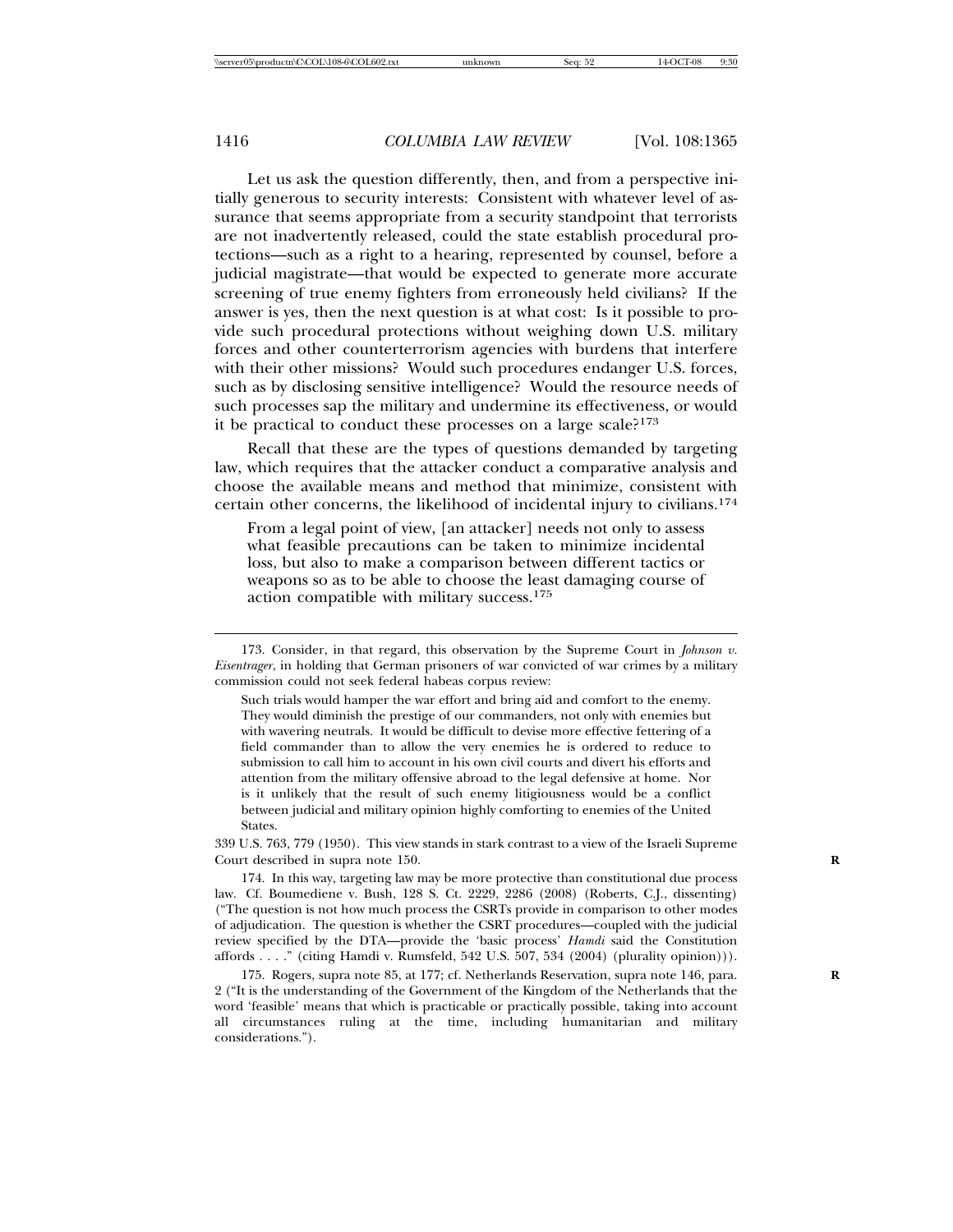Or, put another way, "[t]he technology available to an attacker determines whether an action is feasible, reasonably expected, or apparent, as well as when choice is possible. In other words, belligerents bear different legal burdens of care determined by the precision assets they possess . . . ."<sup>176</sup> In practice and interpretation, what we might call this "state of the art" principle, like the other requirements described above, allows the attacker to weigh costs to himself in selecting among his arsenal, to include weighing added operational burdens and perhaps, though more controversially, additional risk exposure to his own forces. But this means the reasonableness of decisionmaking must be judged in relation to whether greater certainty is possible through alternative decisionmaking mechanisms and at what cost.

As detention is to targeting, screening processes are to weapons for attacking targets. Just as a party attacking targets is obligated to choose weapons and methods likely to reduce unintended civilian injury as much as possible, so a party detaining combatants should be obligated to establish processes designed to reduce mistaken detentions as much as possible without undermining military success.

This encompasses two temporal aspects. First, with respect to individual detentions, as time and distance from the heat of battle increase, so should the rigor with which discrimination between combatants and noncombatants is conducted, because greater precision at relatively low cost becomes reasonably possible.<sup>177</sup> This added thoroughness might entail additional procedural protections for suspected terrorists, since these accuracy-enhancing procedures become more practical as time elapses.<sup>178</sup> Second, with respect to detentions viewed collectively, as the state accrues experience and better knowledge of past errors and their causes, it is better positioned to adjust and improve procedures to reduce errors further.

In that regard, the answer to the central question of this Article should the law incorporate a reasonable care standard, similar to the one used in targeting law, to govern detention of suspected terrorists?—may be less about the substantive standard to be applied than about what is reasonable in the context of ongoing military and intelligence operations against terrorist networks.

In contrast to initial detention decisions, it is especially in the arena of continuing, longer-term detention that U.S. government actions seem to come up short when measured against this comparative logic of the law of war. The military review processes at Guantanamo and elsewhere involve heavy efforts to compile and analyze available information to arrive

<sup>176.</sup> Schmitt, supra note 84, at 460. **R**

<sup>177.</sup> See supra notes 156–159 and accompanying text.

<sup>178.</sup> In a similar way, Richard Posner sees habeas corpus as appropriate for detained terrorist combatants not only as a matter of traditional rights or as a check against executive abuse, but as an accuracy-enhancing mechanism. See Posner, Not a Suicide Pact, supra note 34, at 60–61. **R**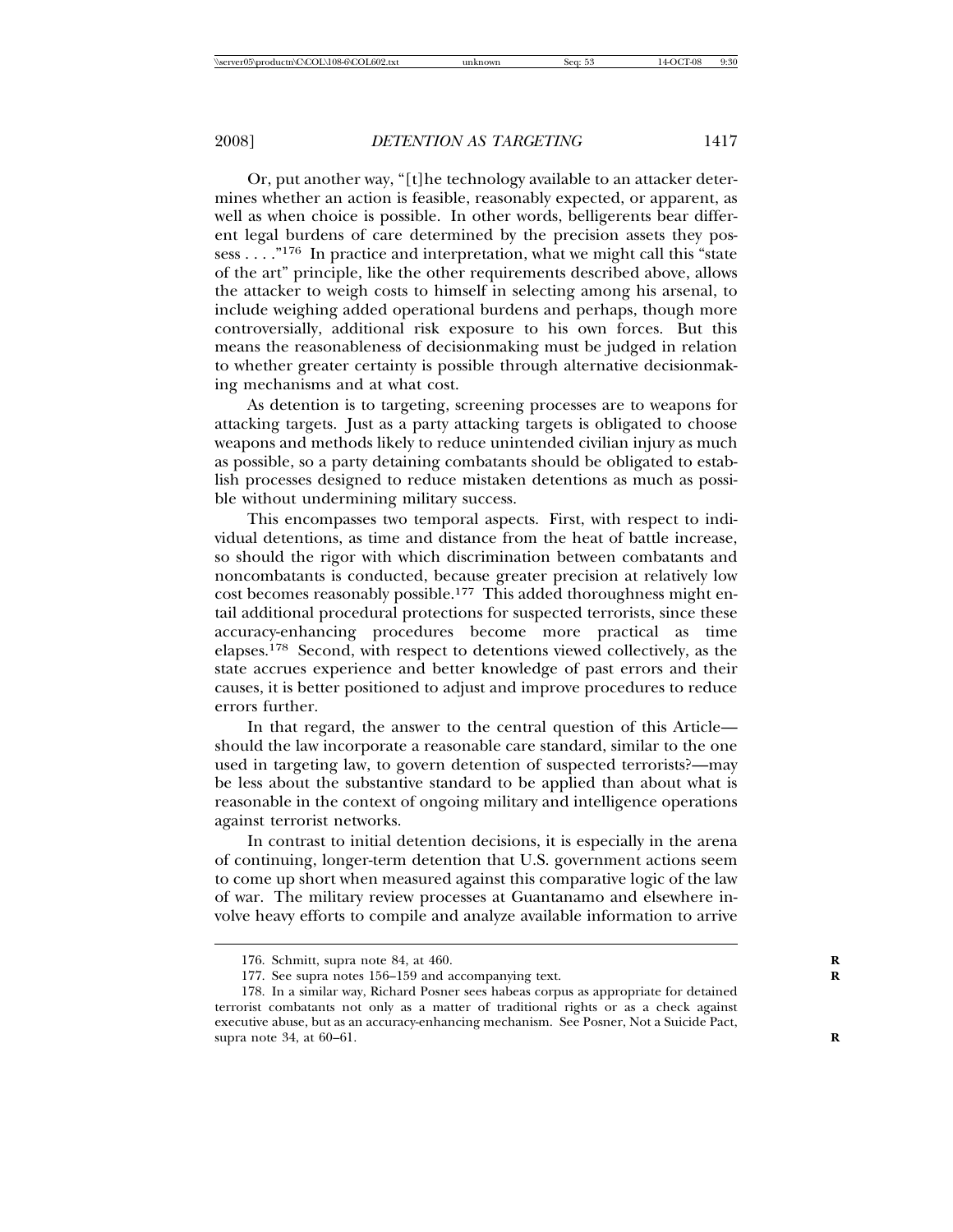at judgments as to an individual's status as a member of al Qaida or one of its allies. But the law of war in the targeting context judges the reasonableness of such efforts in relation to other available mechanisms, and this analysis does not appear to have taken place with rigor. The review processes at Guantanamo and elsewhere will be inadequate at least until they are compared to alternatives.

Again, the substantive and procedural aspects of this question merge. The law of targeting dictates that in exercising reasonable precautions, an attacker must choose the means and methods likely to reduce errors.<sup>179</sup> The reasonableness of the resulting errors turns in part on whether the attacker fairly accepted some costs to itself in choosing methods designed to reduce costs to innocent bystanders. In the detention context, one of those methods is to establish and use procedures for assessing an individual's identity, his affiliation with al Qaida, and his claims to the contrary. To the extent that the state could establish procedural safeguards believed likely to reduce erroneous detentions—such as providing detainees with a lawyer and an adversarial hearing180—the law of targeting would analogically demand that they be used unless the resulting costs and risks outweigh the extra humanitarian benefits.

3. *The Weakness of* Hamdi *and* Boumediene*.* — As noted earlier, Justice O'Connor went partway toward harnessing this analysis in *Hamdi*, though there it was done as part of a classic procedural due process analysis. In weighing what procedural guarantees were due a citizen-detainee, she weighed the supposed probative value of proposed procedural mechanisms against their burdens on military effectiveness.<sup>181</sup>

But Justice O'Connor's analysis failed to take the reasonableness inquiry far enough. Seen through the lens of targeting law, it is questionable whether the detention review processes that the U.S. government consequently adopted would continue to strike the right balance in the future, as circumstances evolve or as the government better understands the causes of past errors that might be alleviated through procedural improvements. Reasoning from targeting law can also help fill some of the procedural and substantive legal gaps that *Boumediene* leaves open.

Justice O'Connor's opinion suggested that due process (and remember that *Hamdi* involved a constitutional analysis, not a law of war analysis) for a U.S. citizen-detainee could be satisfied by the type of military tribunals authorized by U.S. Army regulations for determining the status of enemy detainees who assert prisoner-of-war status under the Geneva

<sup>179.</sup> See supra notes 82–87 and accompanying text. **R**

<sup>180.</sup> Cf. United States v. Salerno, 481 U.S. 739, 751 (1987) (noting that right to counsel and adversarial process mandated in Bail Reform Act were "specifically designed to further the accuracy of [the] determination [of the likelihood of future dangerousness]").

<sup>181.</sup> See Hamdi v. Rumsfeld, 542 U.S. 507, 528–35 (2004) (plurality opinion) (applying procedural due process test articulated in Mathews v. Eldridge, 424 U.S. 319, 335  $(1976)$ .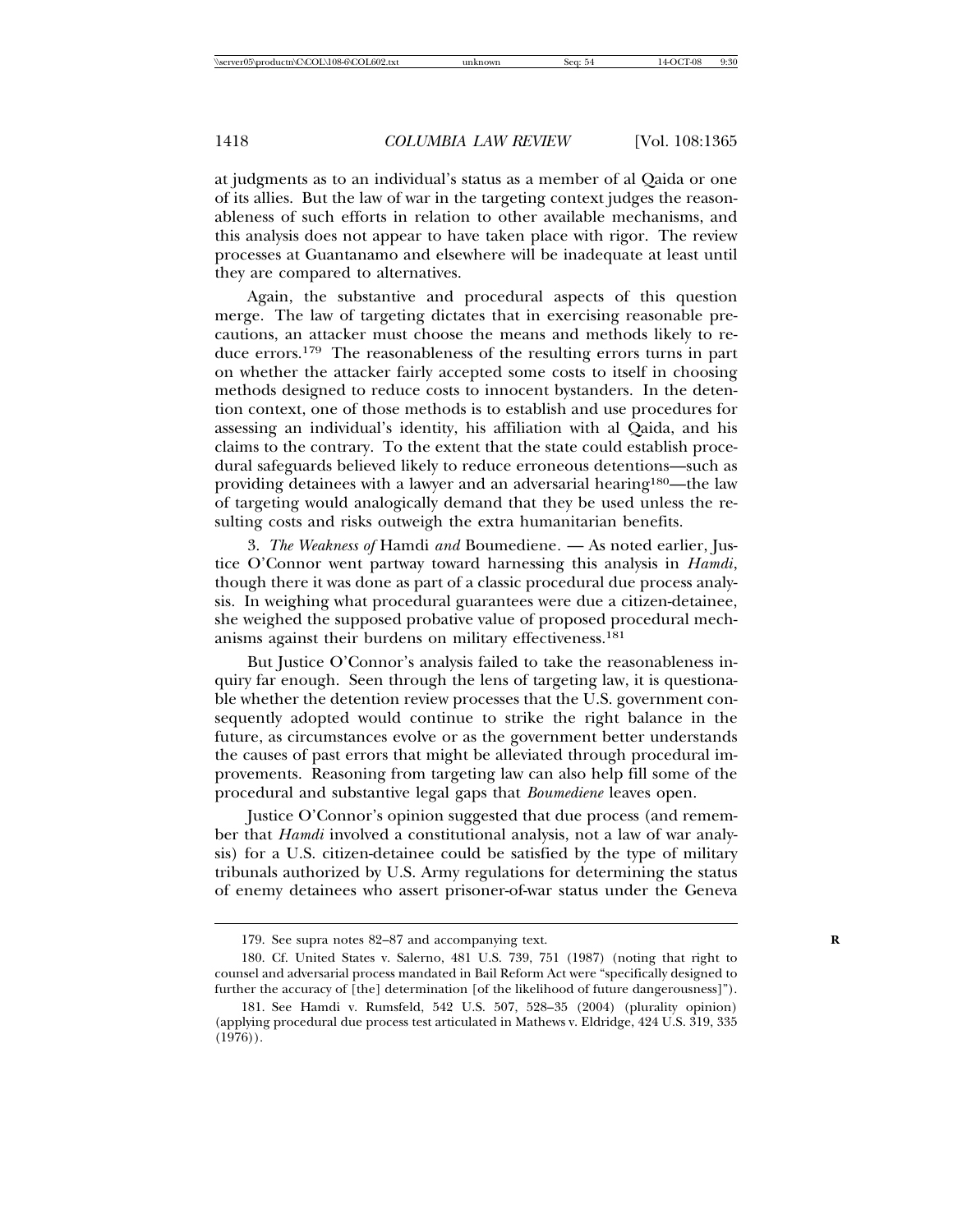Convention.<sup>182</sup> These procedures are also the ones traditionally used by the military in making battlefield decisions as to whether captured individuals are combatants or civilians and to what legal status (for example, prisoner of war) each detained person is entitled. They include, among other protections: notification of a detainee's rights, a right to call witnesses who are reasonably available, and a right to address the tribunal, which is comprised of three officers and applies a preponderance of evidence standard.<sup>183</sup> The Bush Administration responded to Justice O'Connor's *Hamdi* opinion by adopting procedures for Guantanamo modeled closely on those battlefield tribunals.<sup>184</sup> Now that *Boumediene* has held that existing procedures at Guantanamo combined with limited judicial review pursuant to the Detainee Treatment Act and Military Commissions Act still fail to satisfy constitutional habeas corpus rights,<sup>185</sup> the question remains how to fill out the contours and details of proper review.<sup>186</sup> Once again, it is beyond the scope of this Article to define exactly what the stricter review (not only the substantive standard of certainty or proof but also the procedural contours) should look like, because its terms would need to be analyzed empirically in light of their accuracy-enhancing effects and against their negative impact on military effectiveness.<sup>187</sup> But we now have an additional test for evaluating proposals. Applying targeting law, one limitation of Justice O'Connor's analysis and the government's response is the dubious comparative analysis of procedural mechanisms, specifically as applied to the context of an enemy terrorist organization. Why, for example, should we assume that military procedures designed primarily for state-versus-state warfare, as opposed to a different set of procedures, are well suited for conflict with transnational, decentralized organizations embedded within civilian populations?

A second limitation of Justice O'Connor's *Hamdi* analysis and the limited additional guidance of *Boumediene*, however, is that they represent

<sup>182.</sup> Id. at 538.

<sup>183.</sup> See Army Reg. 190-8, supra note 134, § 1-6. **R**

<sup>184.</sup> Def. Dep't Special Briefing, supra note 148 (adopting provisions based on Army **R** Reg. 190-8).

<sup>185.</sup> See Boumediene v. Bush, 128 S. Ct. 2229, 2275–76 (2008).

<sup>186.</sup> Lower courts are now wrestling with this issue as they establish burdens and standards of proof. See supra note 3.

<sup>187.</sup> Instructive here is the following statement by the Office of the Prosecutor for the International Criminal Tribunal for the Former Yugoslavia:

The obligation to do everything feasible [to distinguish between military objectives and civilian persons or objects] is high but not absolute. A military commander must set up an effective intelligence gathering system to collect and evaluate information concerning potential targets. The commander must also direct his forces to use available technical means to properly identify targets during operations. Both the commander and the aircrew actually engaged in operations must have some range of discretion to determine which available resources shall be used and how they shall be used.

Prosecutor's Report, NATO Bombing in Yugoslavia, supra note 76, para. 29. **R**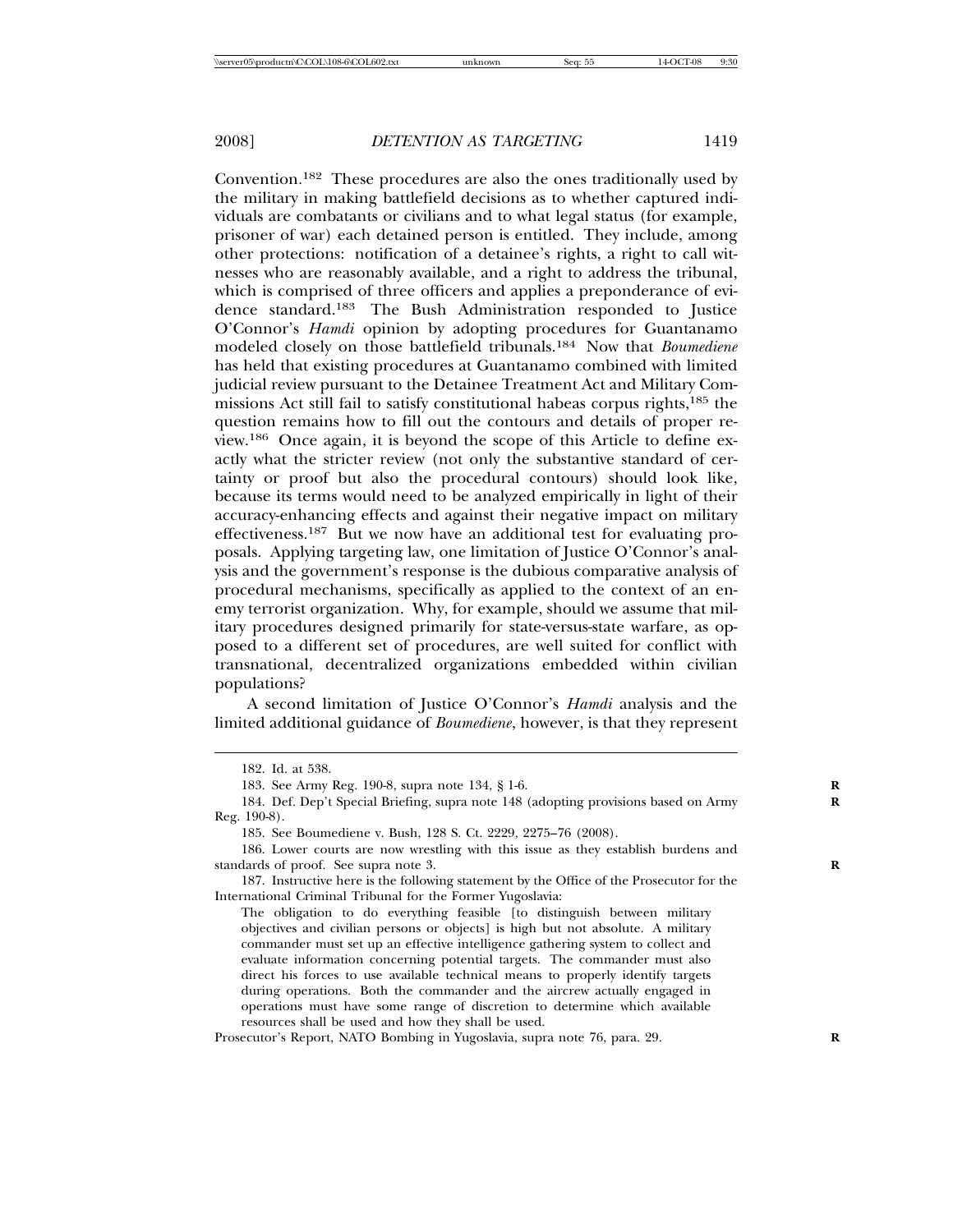a single snapshot in time—an attempt to strike a universal balance of military and humanitarian interests applicable to all detainees at Guantanamo at any point in their detention. They do not, as yet, mandate enhanced procedural mechanisms as conditions allow, for example as time in detention passes and the security situation vis-à-vis al Qaida evolves. Nor, over time, do they incorporate new empirical information about what has worked effectively and what has not in making combatant determinations. Would the benefits of enhanced protection against detention of innocents outweigh the harm to military operations if the state held periodic formal hearings before a judicial magistrate?<sup>188</sup> How about with assistance of counsel?<sup>189</sup> Or instead of adversarial hearings, would such protections be enhanced more than military operations would be hampered by requiring an ex parte hearing before a judge, like the arrangement established by the Foreign Intelligence Surveillance Act for obtaining certain types of privacy-invasive warrants?<sup>190</sup> Targeting law demands that the reasonableness of judgments be assessed in terms of such available "state of the art" technological, or by analogy procedural, options for improving accuracy. In that regard U.S. government policy to date comes up short. The framework of targeting law can help guide further refinement of existing processes, whether administrative or through habeas review.

#### C. *Enforcement Pressures and Incentive Structures*

One might object to applying targeting law to detention on the grounds that targeting law frequently fails to meaningfully prevent human injury. First, in many eyes, even relatively responsible militaries

190. See 50 U.S.C. § 1803 (2006).

<sup>188.</sup> Procedural due process cases are illustrative here. Compare, for example, Goldberg v. Kelly, 397 U.S. 254, 267 (1970) (requiring evidentiary hearings where veracity and credibility of claimants are key), with Parham v. J.R., 442 U.S. 584, 607–09 (1979) (refusing to require judicial-style hearings for certain juvenile civil commitments because they were unlikely to improve practice of relying on medical expert submissions). In *Board of Curators of the University of Missouri v. Horowitz,* the Court held that a medical school need not conduct formal hearings before dismissing a student on account of inadequate clinical ability, because formal adjudication was unlikely to generate greater truth and because formality might undermine academic relations and the educative value of the review process itself. See 435 U.S. 78, 90 (1978). Similarly in the detention context, it might be argued that formal combatant adjudications undermine the effectiveness of interrogation processes, thereby hurting security interests and perhaps even eroding truth-seeking.

<sup>189.</sup> Again, the Supreme Court's due process analysis, while not directly relevant, illustrates some aspects of such an inquiry. While assistance of counsel is generally believed to enhance truth-finding, in some circumstances the Court has found it does not contribute significantly to decisionmaking accuracy. See, e.g., Walters v. Nat'l Ass'n of Radiation Survivors, 473 U.S. 305, 330 (1985) ("[I]t is less than crystal clear why *lawyers* must be available to identify possible errors in *medical* judgment."); Lassiter v. Dep't of Soc. Servs., 452 U.S. 18, 32–33 (1981) (holding that Constitution does not require appointment of counsel for indigent parents in every parental status termination proceeding in part because "the presence of counsel for [plaintiff] could not have made a determinative difference").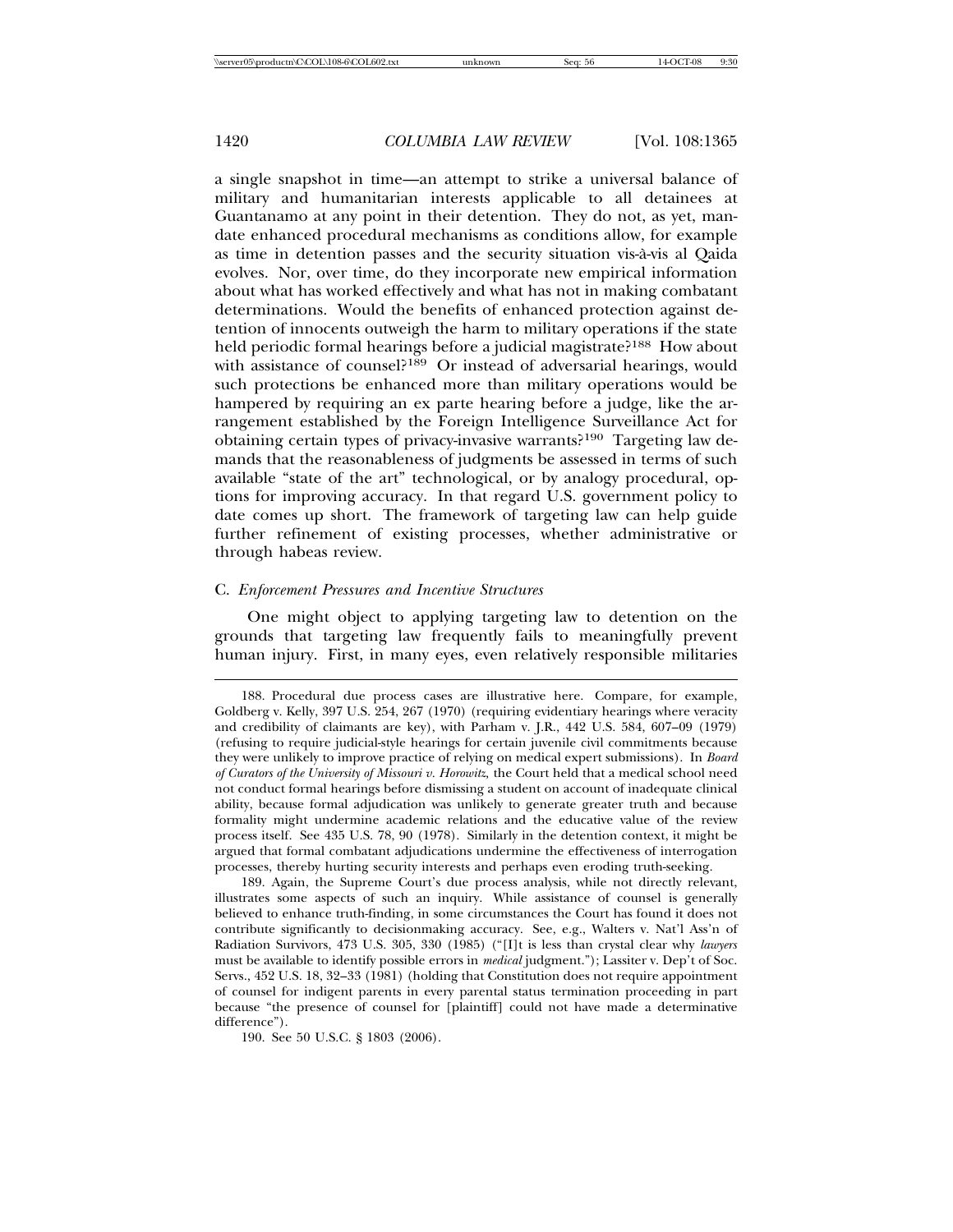often do not exercise sufficient care; at the very least, targeting law's lack of determinacy may permit more than it constrains. Second, even when those responsible militaries do exercise care, many adversaries flagrantly violate their reciprocal duty to keep civilians out of harm's way; indeed, *especially* when militaries are *most* responsible do some adversaries see tremendous strategic advantage in hiding themselves among civilians.<sup>191</sup>

These problems are real. And even beyond these general difficulties with targeting law, several unique features of detention might exacerbate them were the rules applied in that context. But the experience of targeting law also offers policy lessons for mitigating these difficulties—lessons that can help shape the development of detention law. In particular, it illuminates the value of transparency in strengthening the enforcement of rules and enhancing the strategic benefits of abiding by them.

1. *The Strategic and Political Context.* — The law of war demands that parties launching military attacks internalize some of the expected costs to innocent civilians in their decisionmaking.<sup>192</sup> How much of those expected costs they must bear depends on the circumstances, hence the evolution of a reasonableness approach. But the law of war is only one constraint on military decisionmaking.

Some additional pressures push against civilian cost internalization, especially pressure to reduce risks to one's own troops. In an era of casualty sensitivity, military commanders and planners will be inclined to conduct military operations in ways that minimize dangers to their own troops, even if it means putting civilians in greater peril.<sup>193</sup> Waiting until a target's identity can be verified with near certainty would often expose an attacking party to unacceptable risks and delays, and would mean refraining from many attacks where such verification is simply impractical.<sup>194</sup> The law of war as well as professional ethics in Western militaries obligate attackers to internalize some of the likely injury to civilians, but in practice no party is likely to do so to the point that it erodes its own political support to prosecute the war.<sup>195</sup>

That said, especially in the case of military operations by the United States and its allies, some strong political and military pressures often push in the same "humanizing" direction as the law of war. Domestic political pressure and international diplomatic pressure cause the American and other democratic states' militaries to exercise force care-

<sup>191.</sup> See Matthew C. Waxman, International Law and the Politics of Urban Air Operations 43–53 (2000) (arguing that when one party operates under tighter legal and political constraints, opposing party may exploit this asymmetry).

<sup>192.</sup> See supra notes 78–92 and accompanying text. **R**

<sup>193.</sup> See Alan Vick et al., Aerospace Operations in Urban Environments 53–55 (2000) (discussing "high sensitivity" to "potential U.S. casualties" in U.S. military policy).

<sup>194.</sup> See Rogers, supra note 85, at 180. **R**

<sup>195.</sup> See Reisman, Lessons of Qana, supra note 94, at 396 (arguing that democratic **R** polity will insist on version of law that defers to humanitarian considerations in absence of direct threats).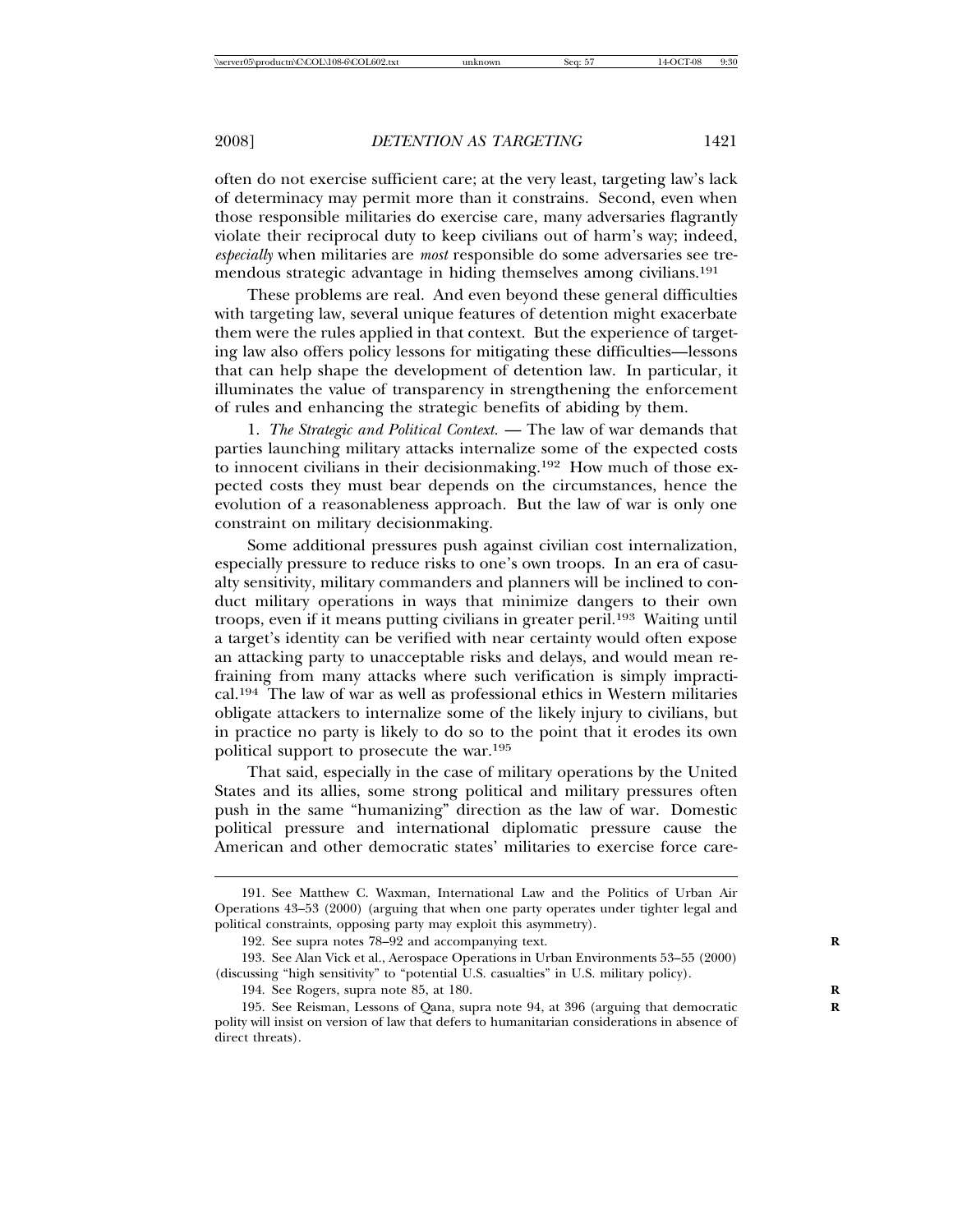fully, emphasizing the need to minimize injury inflicted on civilians.<sup>196</sup> Furthermore, in most armed conflicts the United States and its allies recognize winning the "hearts and minds" of local populations as a key to victory. This, too, causes military forces to internalize the costs of errors and civilian collateral damage.

Mistaken bombardment of civilians or large-scale collateral damage is also likely to be broadcast widely and immediately. Indeed, because injuries to civilians are politically costly to American and allied military operations, adversaries are likely to do everything they can to publicize mistakes.<sup>197</sup> And because errors are transparent to the public—at home and abroad—they can be measured and assessed by outside observers against the standards the law provides. All of this is not to say that American and allied forces always adequately avoid mistakes and collateral damage to satisfy critics. Often, though, they operate under tight rules of engagement designed to minimize the likelihood of incidental harm to civilians in order to satisfy internal ethical concerns and maintain support of home and coalition publics and sometimes even of communities local to a conflict.<sup>198</sup> In these ways, the reasonable care standard for targeting becomes somewhat self-enforcing. Political pressures and internal military ethics, reinforced by wide publicity of errors, inject likely harm to innocent civilians into responsible militaries' decision calculi. That may not be so, however, for detention.

Above I suggested that the fact that the stakes of erroneous detention are lower than the stakes of erroneous targeting arguably points in favor of a relatively lower standard of certainty for detention decisions.<sup>199</sup> But maybe, somewhat counterintuitively, it is precisely these lower stakes that render a targeting-like reasonable care approach unsatisfactory in the detention context. Because erroneous uses of detention power are generally (though not always) likely to have less injurious impact than erroneous targeting power, users may feel less inhibited in exercising it freely, especially since mistakes can be undone. Knowing that an erroneous detention can be corrected down the road without loss of life, military or intelligence decisionmakers may be less careful—perhaps much

<sup>196.</sup> See Theodor Meron, The Humanization of Humanitarian Law, 94 Am. J. Int'l L. 239, 276–77 (2000) (suggesting that "most advanced countries" have taken steps to minimize civilian casualties).

<sup>197.</sup> See Michael Ignatieff, Virtual War 52, 192 (2001) (discussing attempts by Slobodan Milosevic and Saddam Hussein to publicize damage inflicted by American attacks); Mark Fineman, Hussein's Moves Seen as Steps in Calculated Plan, L.A. Times, Jan. 17, 1993, at A1 (quoting diplomat in Baghdad as saying, "For Saddam, the whole purpose of this crisis is political—not military—to bring the siege of Iraq to the forefront of world attention").

<sup>198.</sup> See Thomas A. Keaney & Eliot A. Cohen, Summary Report: Gulf War Air Power Survey 22, 69 (2002) (examining example of Iraq); Benjamin S. Lambeth, NATO's Airwar for Kosovo 49 (2001) (examining example of Kosovo).

<sup>199.</sup> See supra note 107 and accompanying text.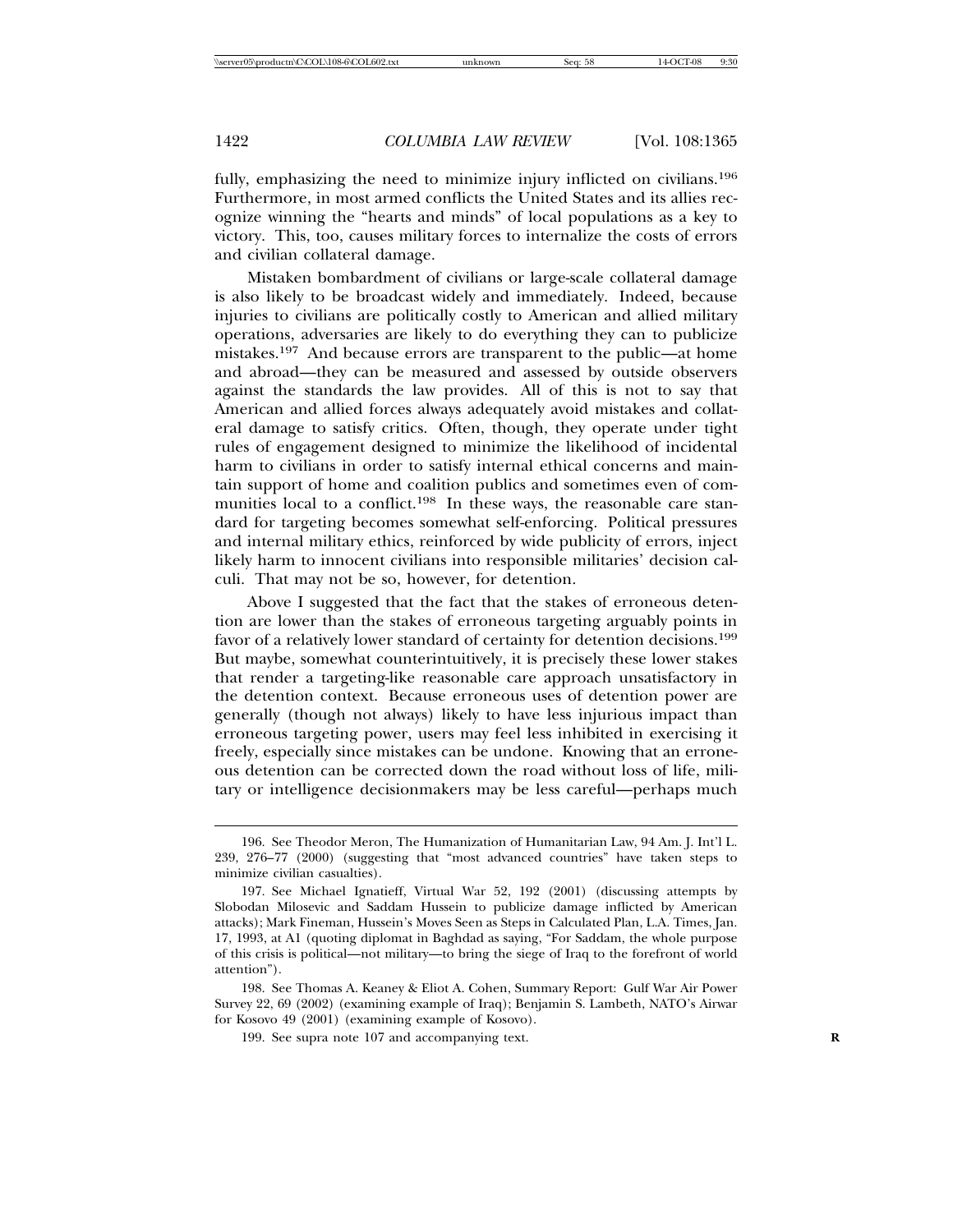less—in ordering someone detained than in ordering someone bombed.<sup>200</sup>

Equally important, whereas targeting is a public exercise, which tends to reinforce pressures in favor of a high standard of certainty, detention decisions as exercised by the U.S. government in the conflict against al Qaida and related terrorists are quite opaque to public scrutiny.201 Mistaken detention decisions may never come to light at all, and to the extent that detention decisions are undone it will often be unclear whether an error even occurred. The Bush Administration has usually not acknowledged that those released from Guantanamo were "erroneously" detained,<sup>202</sup> and indeed it has said that many of them, having been assessed as not posing a threat, were actually terrorists skilled at deception.<sup>203</sup> In other words, the U.S. government has tended to be more open in acknowledging false negatives (terrorists erroneously released) than false positives (innocents erroneously detained).<sup>204</sup>

Subjecting detention decisions after some period of time to tighter scrutiny—such as with an escalating standard of proof and additional procedural protections as time elapses $205$ —need not impugn the judgment of military commanders in the field who exercised their best judgment at the earlier time. A later determination that a detainee is not, in fact, an enemy fighter makes the initial determination perhaps erroneous but not necessarily improper, any more than the bombing of the al Firdos bunker in Baghdad<sup>206</sup> was improper given available intelligence.

200. Political pressures are also likely to be diffuse in another dimension of the detention context: The individual who detains someone in the first place is unlikely to be responsible for reviewing the detention, nor may he even be aware of error.

201. Actually, both are opaque, but in different ways. In targeting, decisionmaking is usually opaque but the effects are public when attacks are actually carried out. In detention, decisionmaking is also opaque as are some of the effects (such as false positives), though more may be known about the procedures that are employed.

202. Sometimes U.S. officials have acknowledged that certain individuals should not have been brought to Guantanamo because they turned out to be only low-level fighters, but not because they were nonfighters. See Christopher Cooper, Detention Plan: In Guantanamo, Prisoners Languish in Sea of Red Tape, Wall St. J., Jan. 26, 2005, at A1.

203. See supra note 172 and accompanying text. **R**

204. Political pressures to avoid false negatives (passing up an opportunity to act against a suspected enemy fighter) are likely to operate differently in the two contexts. Whereas targeters pass up opportunities to bomb suspected military targets all the time because they lack sufficient confidence of identity, those who have captured suspected terrorists may be reluctant to release them only to find that they had let someone "slip through their fingers." That is, the political pressure to avoid false negatives may be greater in some detention contexts than some targeting contexts. The case of Osama bin Laden is an exception that may prove the rule. Political controversy has swirled around whether both the Clinton Administration and the Bush Administration failed to bomb bin Laden when intelligence agents thought they might have him in their sights. See Robert Novak, Clinton Blew It on Bin Laden: Ex-CIA Official, Chi. Sun Times, Oct. 2, 2006, at 35. But imagine the intense political firestorm that would erupt if he were captured and then erroneously released based on lack of sufficient certainty of the suspect's identity.

205. See supra Parts III.A.2, III.B.3.

206. See supra notes 90–91 and accompanying text. **R**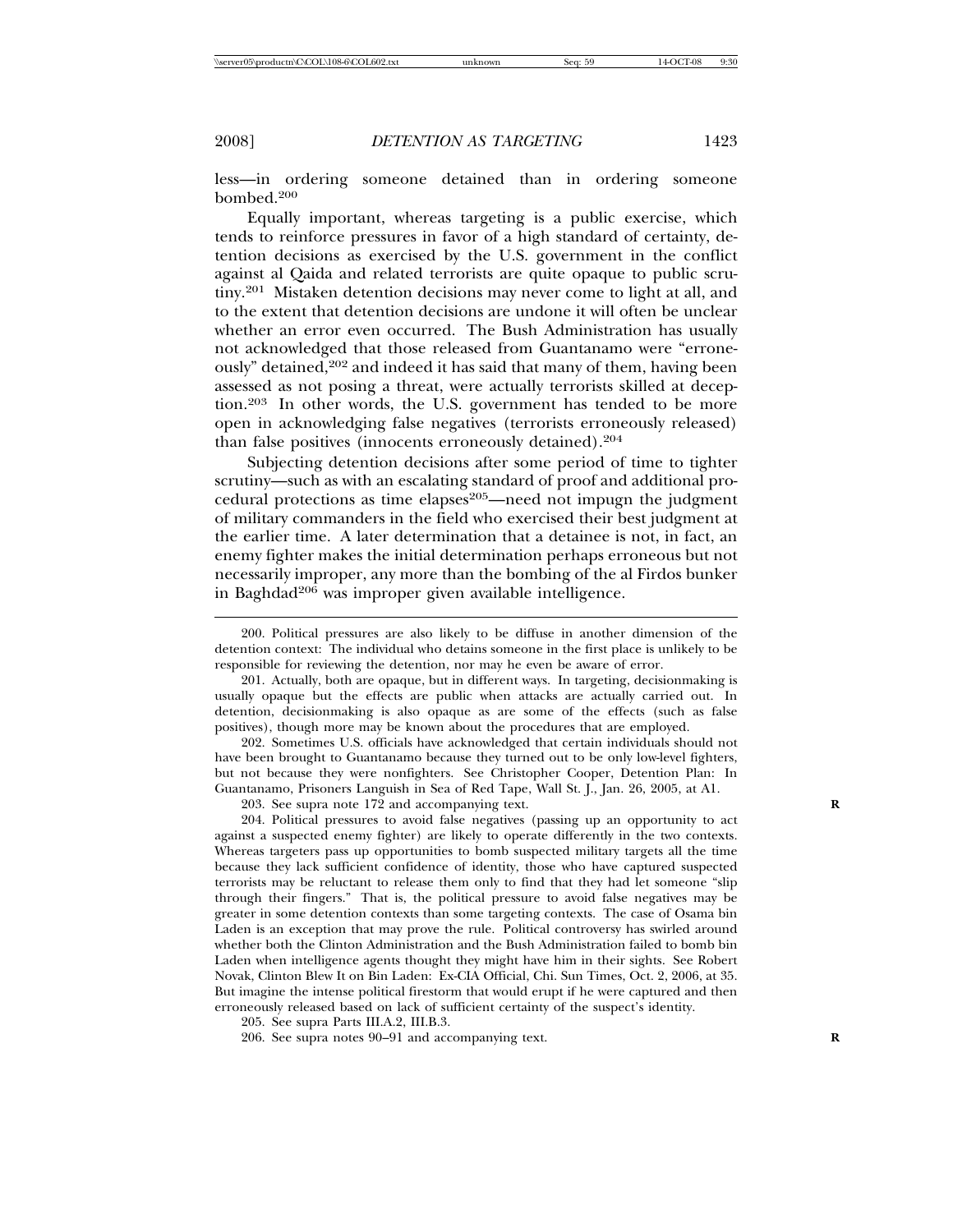But political pressure provides an incentive against publicly admitting "mistakes." Such instinctive defensiveness is likely especially during times of war, when political and military leaders are most concerned with erosion of public confidence in ongoing operations.<sup>207</sup> Because detention errors may remain hidden, a reasonableness approach to detention decisions lacks some of the natural enforcement we expect in the targeting context.

2. *The Logic of Transparency.* — The experience with targeting, however, suggests that openness and transparency of errors may, over time, actually help shape public expectations and build confidence in executive decisionmaking. The more transparent the review processes are, the more public trust the state may gain because public scrutiny of adjudications would be seen as adding external enforcement pressure to "get it right."<sup>208</sup> From a policy perspective the government might therefore want to provide more procedural protections for innocents than demanded by the law alone.<sup>209</sup>

If this is true, what about the moral and incentive arguments drawn from targeting law that providing an escalating standard of certainty along with more liberty-protective and transparent process as detention duration grows would *reward* terrorist tactics of deliberately blurring combatants and noncombatants by privileging them over soldiers who abide by the law and a duty to keep civilians out of harm's way? Recall that the law of war divides responsibility for misidentification of targets and collateral damage between the attacker and a defender who commingles or blurs soldiers with civilians; otherwise the law would provide incentives to thrust civilians into the line of fire. A lesson from the targeting context is that militarily weaker parties often see far more advantage in placing civilians in harm's way of military attack than in protecting them.<sup>210</sup> An analogue to terrorist practices of hiding among civilians is the widespread use, particularly by those facing technologically superior forces, of

210. See David B. Rivkin, Jr. & Lee A. Casey, "Lawfare" over Haditha, Wall St. J., June 7, 2006, at A14 (explaining strategies of "irregular" forces).

<sup>207.</sup> This was the experience of the British government in World War II, when it locked away many citizens under the mistaken view that they formed a rebellious "Fifth Column." See A.W. Simpson, In the Highest Degree Odious: Detention Without Trial in Wartime Britain 99–100 (1994).

<sup>208.</sup> See Willett, supra note 165. **R**

<sup>209.</sup> The Army and Marine Corps' new Counterinsurgency Field Manual emphasizes these principles not only for legal and ethical reasons but also for military effectiveness. After noting, for example, that the "nature of [counter-insurgency] operations sometimes makes it difficult to separate potential detainees from innocent bystanders, since insurgents lack distinctive uniforms and deliberately mingle with the local populace," the Manual goes on to warn that "[t]reating a civilian like an insurgent . . . is a sure recipe for failure." Dep't of the Army, FM 3-24 Counterinsurgency paras. 7-38, 7-40 (2006). It continues: "Multinational and U.S. forces brought in to support [restoring order] must remember that the populace will scrutinize their actions. People will watch to see if Soldiers and Marines stay consistent with this avowed purpose. Inconsistent actions furnish insurgents with valuable issues for manipulation in propaganda." Id. para. 8-42.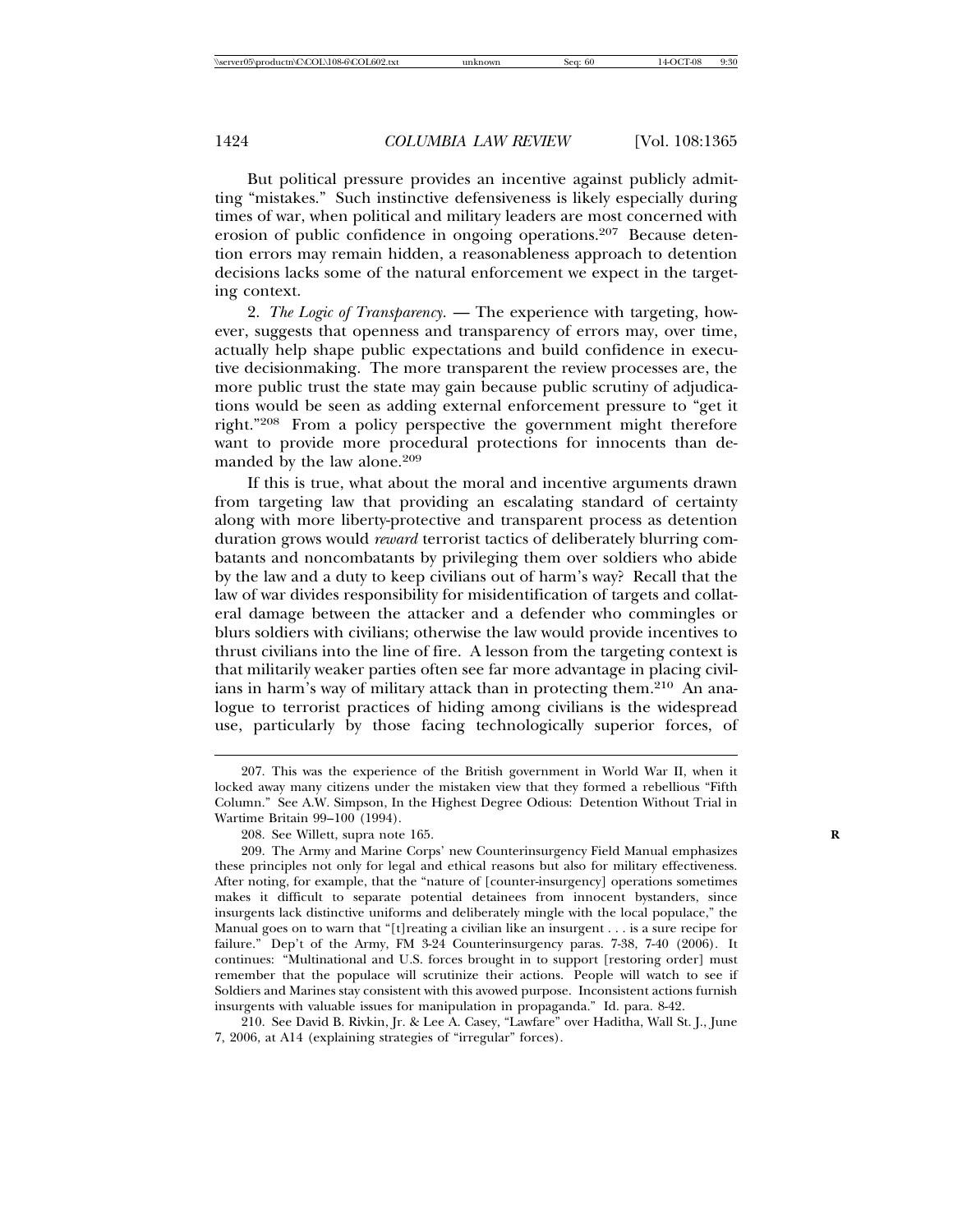"human shields": civilians emplaced at military sites to put attacking forces in the dilemma of leaving those sites alone or hitting them along with the civilian shields.<sup>211</sup> But under the refinements to a targeting-like approach I describe above, $2^{12}$  terrorist fighters—those whose modus operandi makes it more difficult for the United States to differentiate them from bystanders—would be entitled to more robust procedural protection and periodic opportunity to win their release than would regular, professional soldiers captured during wartime, who can be held as prisoners of war without charge or repetitious review until hostilities cease. In other words, a captured soldier of a state can be held until the end of a war without opportunity to contest his incarceration, but a captured terrorist who owes no formal allegiance to state responsibilities would be accorded special procedural rights and hearings. This formula seems upside down: Would not providing more robust protections against erroneous detentions to terrorists turn the incentive structure of the law of war on its head and invite belligerents to hide themselves among civilians?<sup>213</sup>

Such theoretical reasoning underlying targeting law breaks down in the practical context of detaining suspected terrorist fighters, especially taking into account how detention policies and the laws that govern them will be viewed among the communities from which individuals are likely to be captured and detained. No matter what the law says about divided responsibility for errors and the levels of protection due different categories of detainees, al Qaida and similar terrorist networks are unlikely in the real world to bear great costs of erroneous detentions. Indeed, in some cases they may even thrive on them.

As an initial matter, the general tendency of militarily weaker parties to see advantage in inducing errors and collateral damage is likely to be aggravated in the context of fighting al Qaida and other terrorist networks.<sup>214</sup> Both the nature of terrorism and the nature of detention exacerbate this problem.

<sup>211.</sup> As Secretary of Defense Rumsfeld remarked: "It is the distinction between combatants and innocent civilians that terrorism, and practices like the use of human shields, so directly assaults." Donald Rumsfeld, Sec'y of Def., Department of Defense News Briefing (Feb. 19, 2003), available at http://www.defenselink.mil/transcripts/2003/t02192 003\_t0219sd.html (on file with the *Columbia Law Review*). On the use of human shield tactics generally, see Daniel Byman & Matthew Waxman, The Dynamics of Coercion 137–50 (2002).

<sup>212.</sup> See supra text accompanying notes 117–118. **R**

<sup>213.</sup> This argument is made by, for example, Lee Casey and David Rivkin. See Casey & Rivkin, Geneva Conventions, supra note 41, at 211. For a general discussion of this type **R** of argument, see Jinks, supra note 126, at 1524–26. Part of the answer to this apparent inconsistency between the provision of procedural protections and the incentive structure of the laws of war lies in the fact that those detained as enemy professional soldiers are unlikely to be held erroneously—because of their distinctive uniforms—so procedural protections are unnecessary.

<sup>214.</sup> See Schöndorf, supra note 34, at 39–40 (explaining tactics used by "non-state actors" against militarily superior opponents).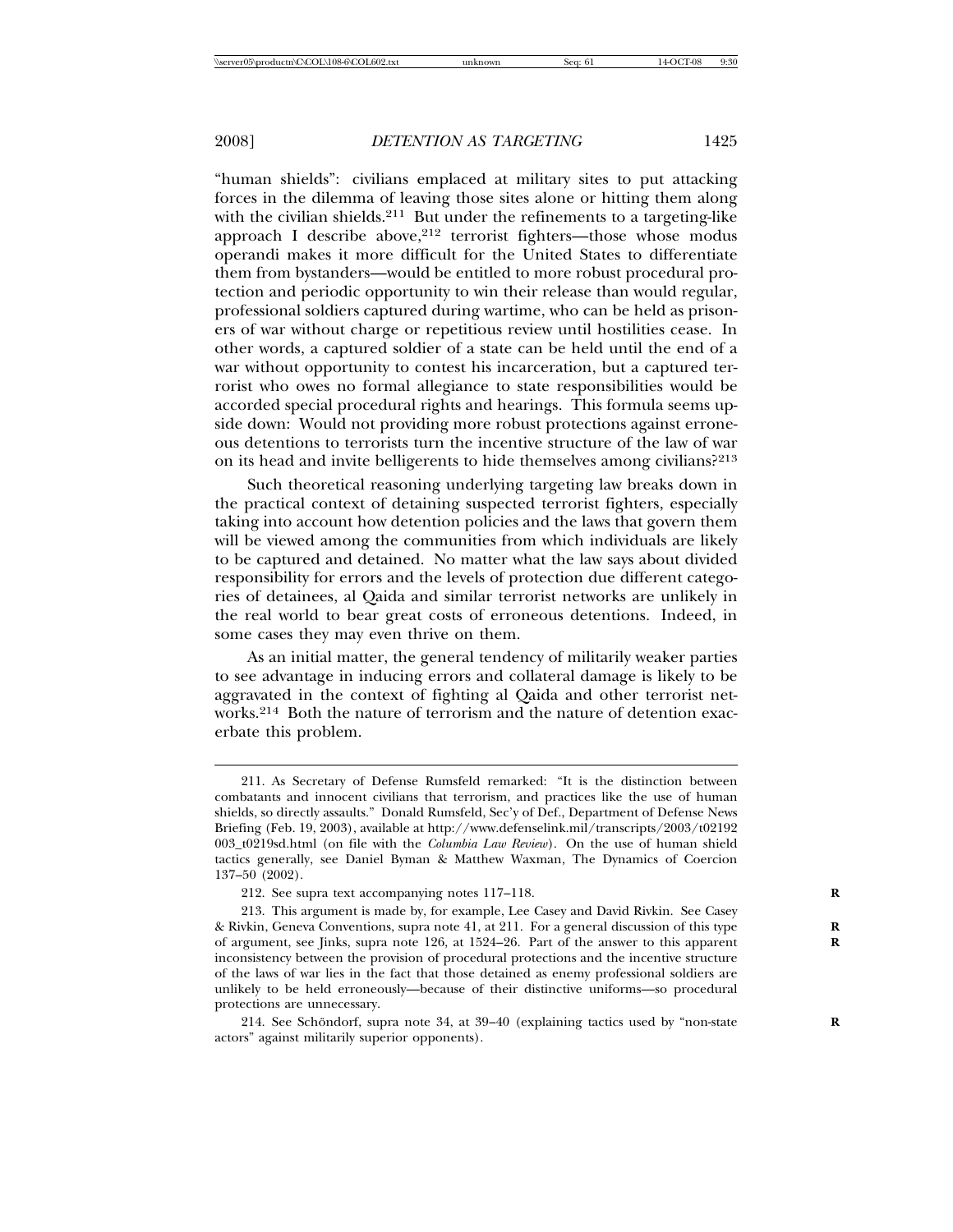Al Qaida and like-minded terrorist networks—which generally reject legal order anyway215—are likely to view substantial strategic benefits (besides merely defending themselves) to blurring terrorist-civilian distinctions for several reasons. First, terrorist organizations seek to sow panic in the United States and its allies—panic that is exacerbated when overt distinctions between friend and foe become obscured.<sup>216</sup> Perhaps more importantly, resentment against Western powers like the United States fuels these terrorist movements and the extremism that supports them resentment that grows with perceived heavy-handed application of military force in places where al Qaida operates. $217$  In embedding themselves in local populations, thereby inviting military attacks upon those locales, terrorist networks may actually sustain themselves.

Furthermore, the United States and other states combating terrorist organizations often rely on cooperation from local populations to help identify terrorists among them.<sup>218</sup> Because local community members are often best able to discern the affiliations and intentions of those embedded in their communities, individual tips are critical to identifying genuine threats otherwise invisible among populations.<sup>219</sup> The more, then, that military forces and intelligence agencies alienate local communities, the more they exacerbate the informational deficits that interfere with their ability to distinguish friend from terrorist.

The political costs of detention errors or perceived errors are especially likely to fall exclusively in the laps of the United States and its allies, regardless of how the legal regime divides responsibility for them with terrorists. Historically, detention practices viewed as overbroad have proven ill-suited to winning the "hearts and minds" of local populations. The British government learned painfully that internment of suspected Northern Ireland terrorists was viewed among Northern Irish communities as a form of collective punishment that fueled violent nationalism.<sup>220</sup>

<sup>215.</sup> Eric Posner argues that terrorist organizations may make military strategic decisions rationally, and in doing so generally do not see gains from compliance with international law. See Eric A. Posner, Terrorism and the Laws of War, 5 Chi. J. Int'l L. 423, 433 (2005).

<sup>216.</sup> See Bruce Hoffman, Inside Terrorism 43–44 (2006) (analyzing differences between "terrorists" and other "types of criminals").

<sup>217.</sup> See Karzai Asks US to Cede Afghan Control, English.Aljazeera.net, May 22, 2005, at http://english.aljazeera.net/archive/2005/05/2008410115912870274.html (on file with the *Columbia Law Review*) ("Many Afghans have criticised US troops for what are seen as heavy-handed tactics, such as breaking into people's homes in the middle of the night.").

<sup>218.</sup> See Renee De Nevers, Modernizing the Geneva Conventions, 29 Wash. Q. 99, 106 (2006) ("[L]ocal cooperation is vital to identifying terrorists . . . .").

<sup>219.</sup> For a discussion of this phenomenon in the United Kingdom, see Christopher Caldwell, Counterterrorism in the U.K.: After Londonistan, N.Y. Times, June 25, 2006 (Magazine), at 42.

<sup>220.</sup> See David Bonner, Executive Measures, Terrorism and National Security 87–96 (2007) (detailing British policies governing detention of Northern Irish terrorism suspects); Laura Donohue, The Cost of Counterterrorism 36–48 (2008) ("[I]nternment and its aftermath not only increased the violence but also enhanced sympathy for those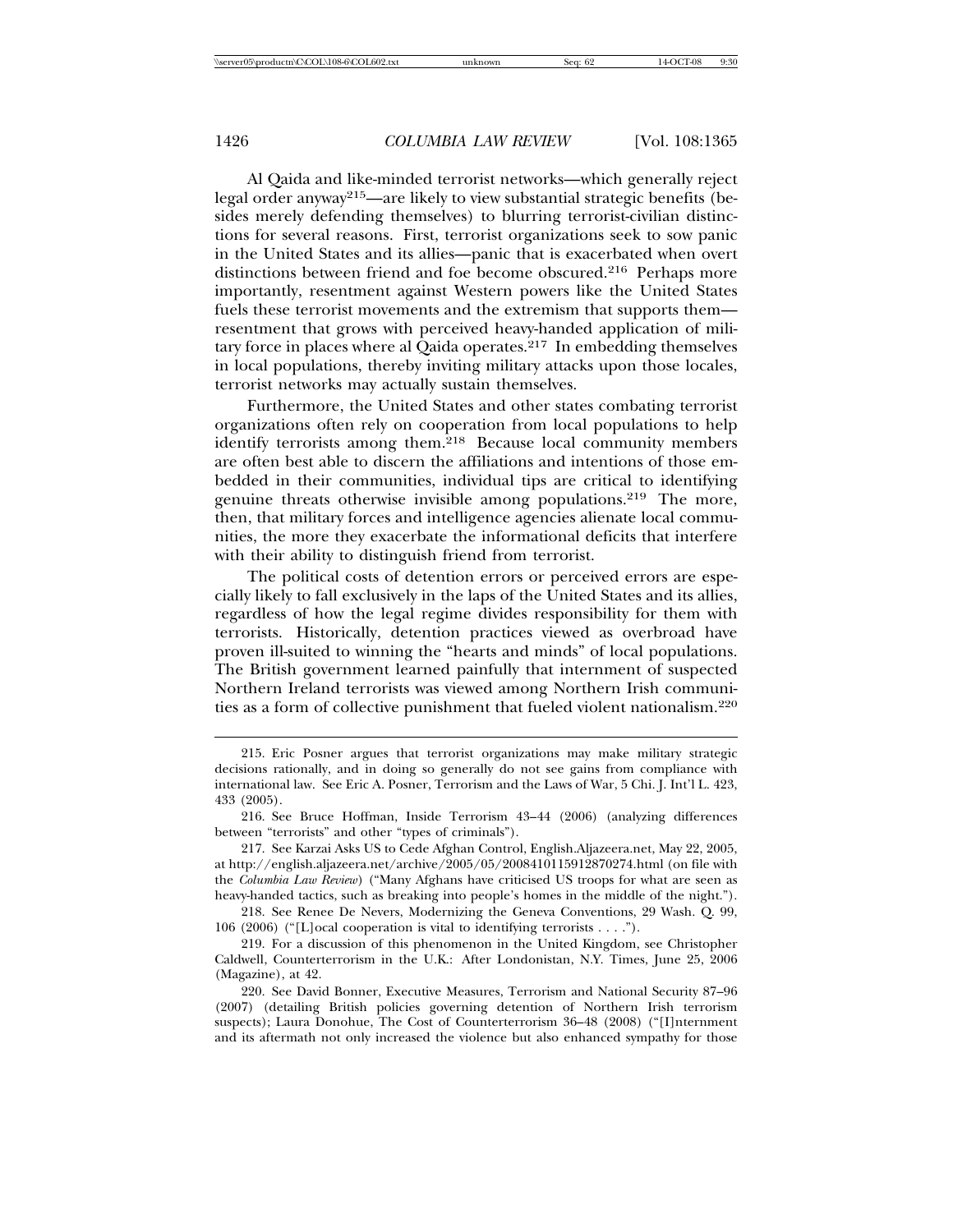Detention perceived as overbroad can be counterproductive as a protective tool, especially against threats spawned by extremist, anti-state ideology.

The intimate physical nature of detention helps explain why detention, in particular, is likely to be viewed locally as overbroad heavyhandedness and why local communities are likely to pin blame for errors (real or perceived) solely on the detaining state, even if the terrorists' modus operandi increases the danger of such errors. In the case of bombardment, for example, from the perspective of a local population or an outside observer, it is probably easy in many cases to visualize and understand the causal link between the kinetic collateral civilian damage from imprecise bombardment and unlawful, civilian-endangering tactics like human shielding. After all, spatial and temporal distance separates a bomber and a target—a distance that already injects some expected error into targeting and puts endangered civilians closer to the terrorist fighters among them than, for example, the high-flying bombing aircraft that conducts a strike.<sup>221</sup> By contrast, because of the personal, face-to-face nature of detention it may be more natural to associate errors proximately—and exclusively—with the detaining state.

This is especially true as the duration of detention expands. Regardless of how responsibility for error is assigned between the state and enemy terrorists at the moment of capture, as time in detention elapses, observers will naturally ascribe a greater share of that responsibility to the detaining state. At the moment of capture, like the moment of bombardment, enemy fighting forces can spare civilians much risk by identifying themselves clearly as combatants or removing themselves from the vicinity of civilians. But once time elapses in detention, only the detaining state can undo errors. Terrorists' shadowy practices and the risks they

opposed to the state."); Tom Parker, Counterterrorism Policies in the United Kingdom, *in* Protecting Liberty in an Age of Terror 119, 125–28 (Philip B. Heymann & Juliette N. Kayyem eds., 2005) ("Within Northern Ireland, internment further galvanized the nationalist community in its opposition to British rule, and violence immediately surged against the security forces.").

<sup>221.</sup> Consider a May 2006 incident in which Taliban fighters attacked coalition forces from unaffiliated civilian homes in Afghanistan, leading to coalition bombardment of the homes and nearby structures and the deaths of more than a dozen civilians. See BBC News, Dozens Die in Afghan Air Strike, May 22, 2006, at http://news.bbc.co.uk/2/hi/ south\_asia/5003478.stm (on file with the *Columbia Law Review*). The experience of Lebanese civilians who risked Israeli air bombardment in recent anti-Hezbollah operations is mixed on this point, with many harboring intense resentment at Israel for their injuries but others blaming Hezbollah forces for hiding among civilian populations. See Hassan M. Fattah, At Funeral, a Sunni Village Condemns Hezbollah's Presence, N.Y. Times, Aug. 25, 2006, at A10 (describing criticism of Hezbollah); Maher Chmaytelli & Gwen Ackerman, Israel's Attacks Deepen Lebanese Split over Disarming Hezbollah, Bloomberg, July 20, 2006, at http://www.bloomberg.com/apps/news?pid=20601087&sid=a3RxOepQIXgU& refer=home (on file with the *Columbia Law Review*) (describing criticism of both Israel and Hezbollah); Chris Link, Photos that Damn Hezbollah, Herald Sun (Austl.), July 30, 2006, available at http://www.news.com.au/heraldsun/story/0,,19955774-5007220,00.html (on file with the *Columbia Law Review*) (describing criticism of Hezbollah).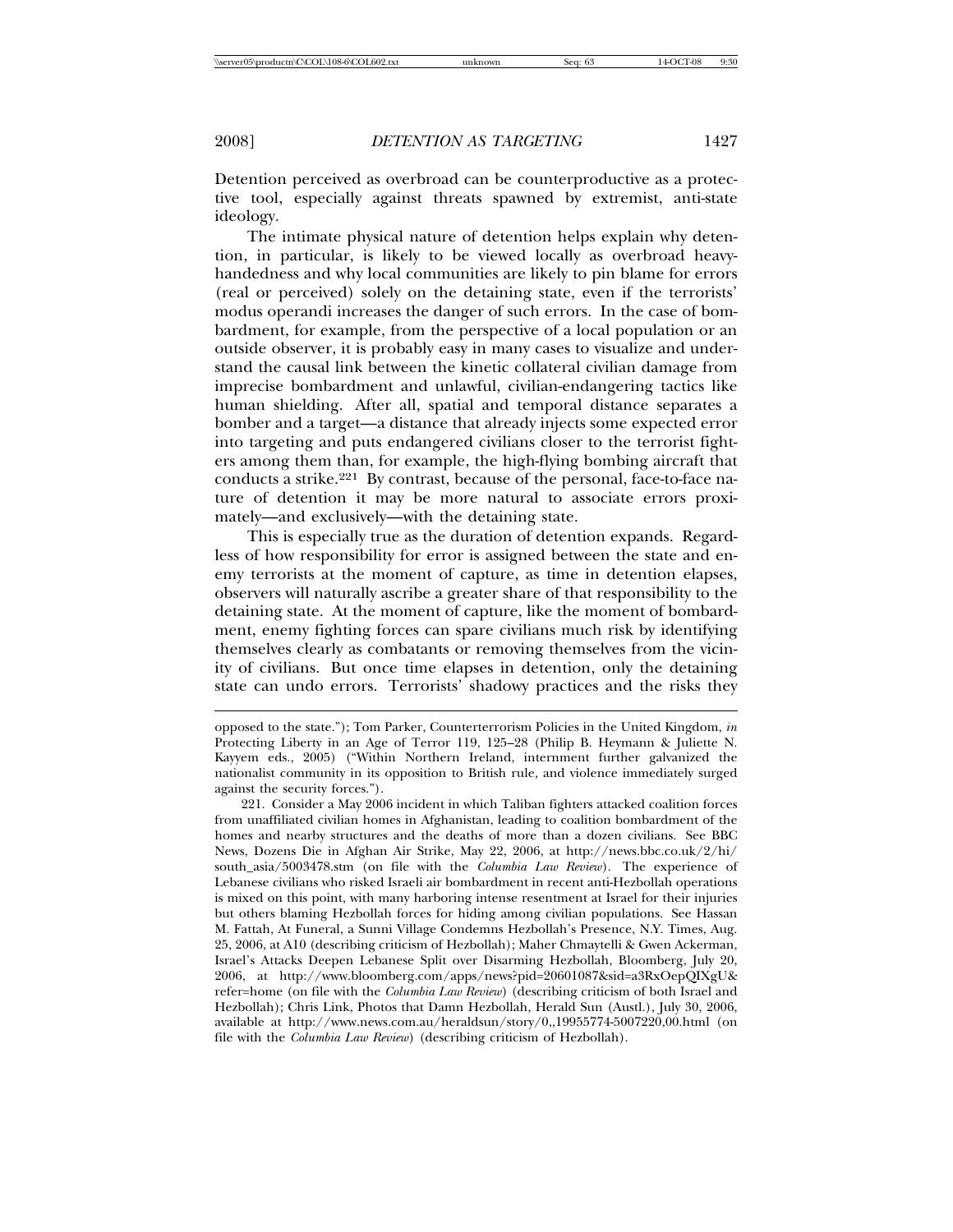create will fade from memory while physical lockup in the hands of the state remains a stark reminder of who exclusively holds the key to the release of supposed innocents. As much as it might make sense to divide responsibility for erroneous detentions between both the detaining state and the terrorist organization whose practices make errors likely, in practice it will be difficult to achieve distribution of political costs for errors accordingly.

Ambiguous or opaque detention decisionmaking and review procedures will likely aggravate perceptions that detentions are applied overbroadly or as collective punishment. The murkier the standard of proof being applied and the less open to public scrutiny the decisionmaking, the more already distrustful communities and observers will criticize detention policies as inaccurately applied. This, again, was a lesson the British government learned in its handling of Northern Irish internment in the early 1970s, and it generated reforms emphasizing transparency in adjudicating suspected terrorists' cases to mitigate public perceptions of arbitrariness.<sup>222</sup> That now appears to be the case in Iraq and Afghanistan, where a lack of clear standards and processes open to public scrutiny for detaining suspected security threats seems to fuel distrust in detention policies.<sup>223</sup> Opaque, ambiguous detention decisionmaking contrasts starkly with American criminal proceedings, in which convictions won and rationalized against a clear and high standard of proof communicate publicly not only the guilt of the convicted but the rigor with which the state conducts its adjudicative duties.

From a policy perspective, then, more clearly articulated standards of proof combined with transparent processes may help mitigate the resentment that sustains violent extremist movements like al Qaida and other terrorist networks in the first place. While the substantive standard of certainty question and the issue of how to enforce it are analytically distinct, the political enforcement pressures and the military advantages and disadvantages that flow from them are relevant to the appropriateness

<sup>222.</sup> See Lord Diplock, Report of the Commission to Consider Legal Procedures to Deal with Terrorist Activities in Northern Ireland paras. 28–34 (1972).

<sup>223.</sup> See Dexter Filkins, Hundreds of Iraqi Detainees Get First Taste of Freedom, N.Y. Times, June 8, 2006, at A6 (describing release of approximately 100 Iraqi prisoners amid criticism that they were indiscriminately "scooped up in sweeps" for detention); Carlotta Gall, U.S.-Afghan Foray Reveals Friction on Antirebel Raids, N.Y. Times, July 3, 2006, at A9 (describing tensions between Afghan government and American military caused by joint raid on civilian home by American and Afghan forces); Solomon Moore & Suhail Ahmad, Iraq Frees Hundreds of Prisoners in Nod to Sunnis, L.A. Times, June 8, 2006, at A27 (describing Iraq's release of nearly 600 Iraqi prisoners who were suspected of being insurgents despite, in many cases, never having been formally charged or tried); Joshua Partlow, U.S. Detention of Sheik Angers Sunnis in Iraq, Wash. Post, June 25, 2006, at A18 (describing rise in anti-American sentiment following accidental detainment of senior Sunni Muslim leader); Alissa Rubin, U.S. Remakes Jails in Iraq, but Gains Are at Risk, N.Y. Times, June 2, 2008, at A1 (describing widespread skepticism of American-run detention system in Iraq despite United States's recent attempts to make it more closely resemble its civilian model).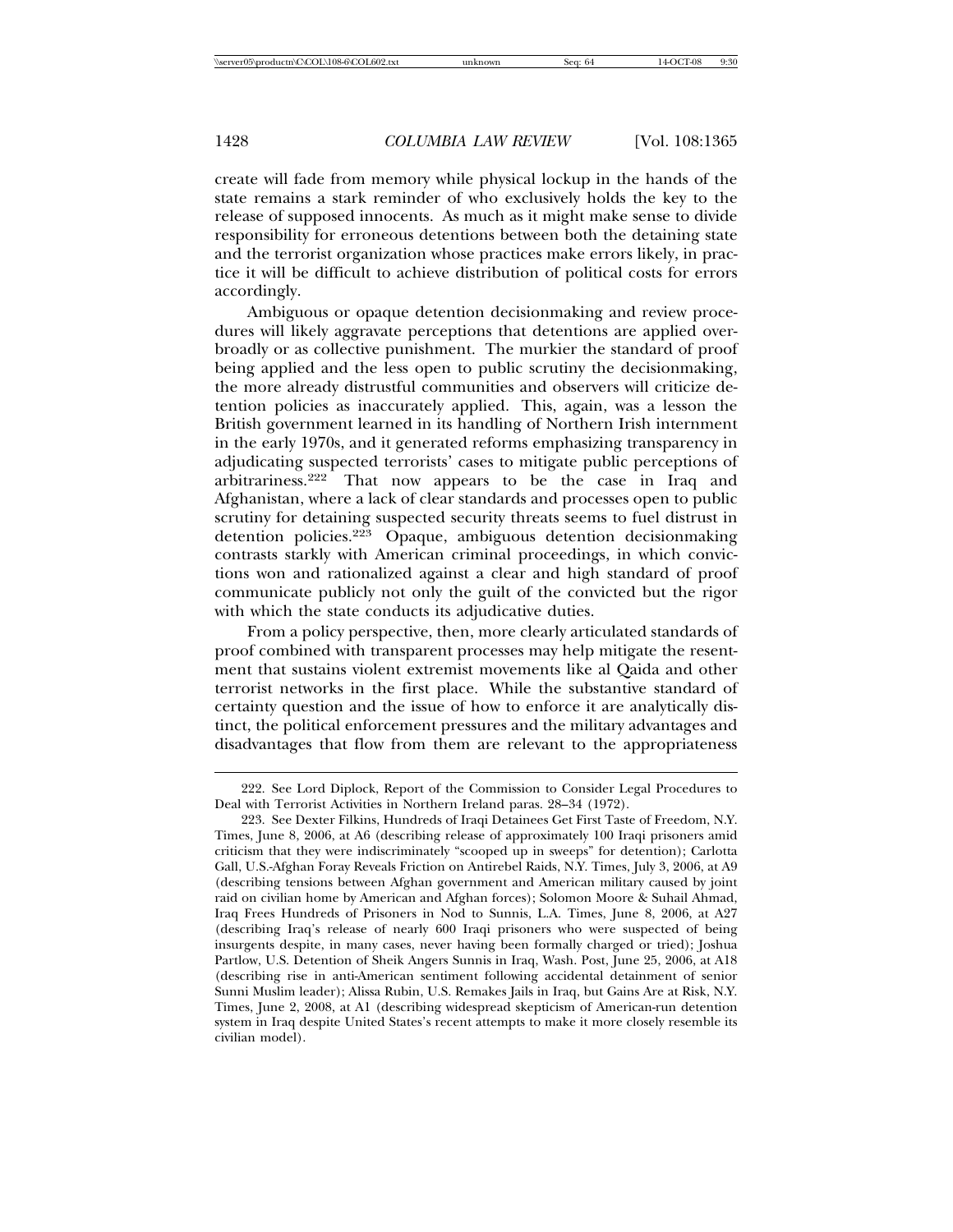and viability of the proposed substantive standard. In the criminal justice context, open trials and the requirement of proof beyond a high threshold serve to communicate publicly the rigor of the state's efforts to distinguish offenders from innocents. In the targeting context, identification and intelligence evaluation processes are not transparent but errors are, which strengthens internal and external pressure on military decisionmakers to exercise care. In the detention context, public confidence (domestically, internationally, and locally) in decisions about who is detained may well be enhanced through similar procedural or public scrutiny.

#### V. CONCLUSION

This Article shows that the law of war can and should be interpreted or supplemented to account for the exceptional aspects of an indefinite conflict against a transnational entity. A targeting-based analytical approach to the detention standard of certainty question provides a familiar methodology drawn from an analogous context for balancing similar interests. Although reasonable care and proportionality rules are easier to state than to apply with precision, they offer a way to evaluate, consistent with policy and moral principles undergirding the law of war, screening policies for detention of certain suspected terrorists.

Even if this approach ultimately seems unsatisfactory, analysis of the ways in which the law of war has operated to deal with identification problems should inform consideration of alternative legal and policy approaches. That is, whether one looks to improve the existing paradigms or to develop an entirely new one, investigation of the targeting analogy illuminates several important issues to guide the development of a more robust detention legal regime.

First, the temporal dimension distinguishes detention from many other forms of military force. As detentions move through time both the security and humanitarian interests vary. A detention regime that recalibrates its required standard of certainty, and the procedures that accompany it, as the duration of detention expands more appropriately balances security and humanitarian/liberty interests overall. Second, targeting principles require a comparative analysis of alternative means of achieving valid security objectives with minimal injury to innocents. While a law of war approach generally, and targeting specifically, is often associated with wide executive discretion, this principle provides a powerful argument that independent review, adversarial process, or enhanced protections for suspected terrorists—if they are believed to generate more accurate determinations—are quite consistent with, and may even be demanded by the logic of, the law of war paradigm. Finally, the targeting approach highlights the role of political pressures and the incentive structures that legal rules help create or sustain in what will be an ongoing dynamic between states and terrorist networks. Detention rules may encourage or discourage certain terrorist methods of operations as well